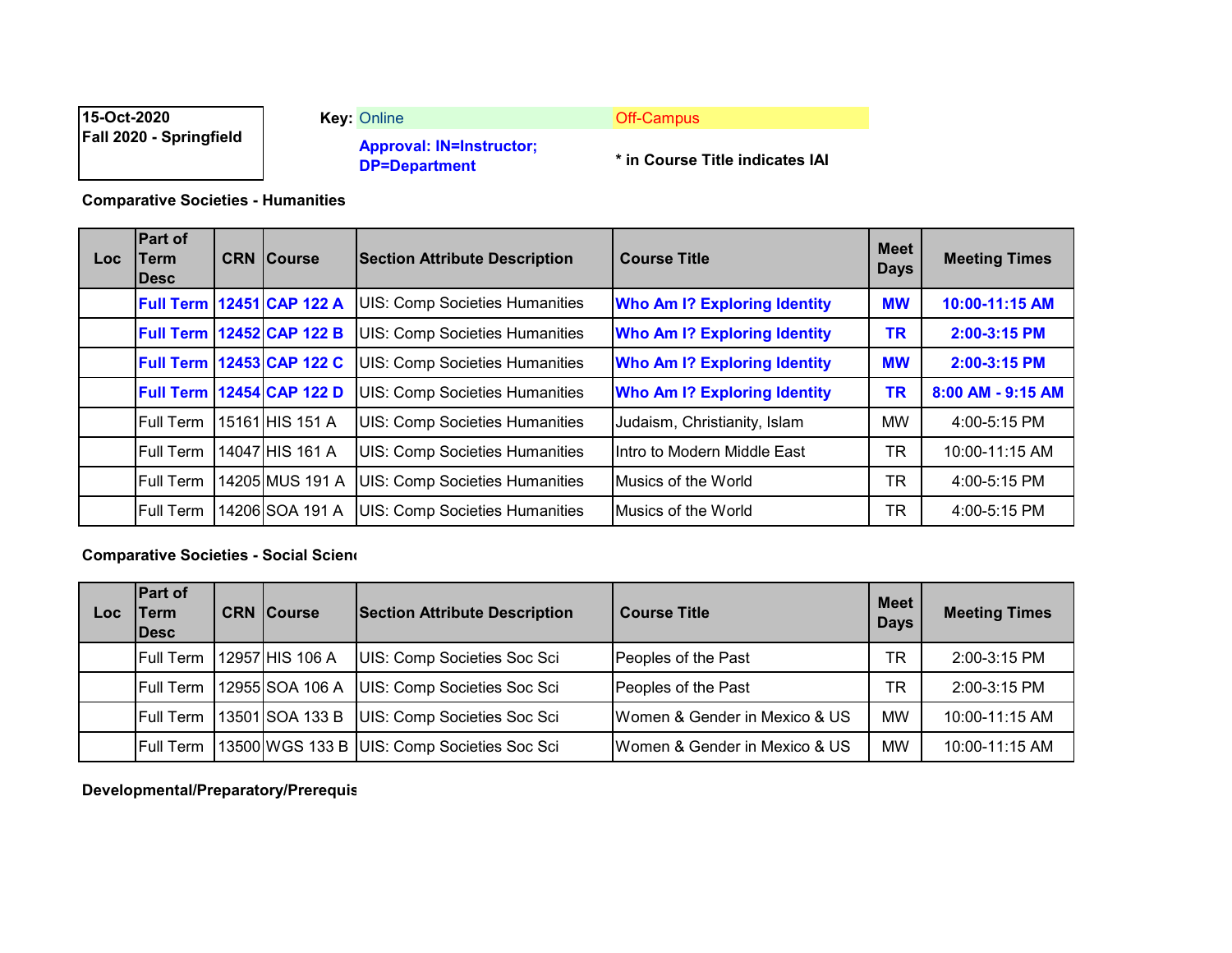| Loc. | Part of<br><b>Term</b><br>Desc | <b>CRN</b> Course                | <b>Section Attribute Description</b> | <b>Course Title</b>                 | <b>Meet</b><br><b>Days</b> | <b>Meeting Times</b> |
|------|--------------------------------|----------------------------------|--------------------------------------|-------------------------------------|----------------------------|----------------------|
|      | Full Term                      | 14621 ACC 211 A                  |                                      | Intro to Financial Accounting       | <b>MW</b>                  | 8:00 AM - 9:15 AM    |
|      | Full Term                      | 14449 ACC 211 B                  |                                      | Intro to Financial Accounting       | <b>MW</b>                  | 12:00-1:15 PM        |
|      | Online Full Term               | 12861 ACC 211 C                  |                                      | Intro to Financial Accounting       |                            |                      |
|      | Full Term                      | 14622 ACC 211 D                  |                                      | Intro to Financial Accounting       | M                          | 6:00-8:30 PM         |
|      | Full Term                      | 12405 ACC 212 A                  |                                      | Intro To Managerial Accounting      | <b>MW</b>                  | 12:00-1:15 PM        |
|      | Full Term                      | 14445 ACC 212 B                  |                                      | Intro To Managerial Accounting      | W                          | 6:00-8:30 PM         |
|      | Full Term                      | 13597 CSC 225 A                  |                                      | <b>Comp Programming Concepts I</b>  | T                          | 6:00-7:15 PM         |
|      | Online Full Term               | 13598 CSC 225 B                  |                                      | <b>Comp Programming Concepts I</b>  |                            |                      |
|      | Online Full Term               | 13833 CSC 225 C                  |                                      | <b>Comp Programming Concepts I</b>  |                            |                      |
|      |                                | <b>Full Term 13693 CSC 275 A</b> |                                      | <b>Comp Programming Concepts II</b> | <b>TR</b>                  | 6:00-7:15 PM         |
|      |                                | Online Full Term 13694 CSC 275 B |                                      | <b>Comp Programming Concepts II</b> |                            |                      |
|      |                                | Online Full Term 14183 CSC 275 C |                                      | <b>Comp Programming Concepts II</b> |                            |                      |
|      |                                | <b>Full Term 13799 ENG 091 A</b> |                                      | <b>Critical Reading</b>             | <b>MW</b>                  | 8:00 AM - 9:15 AM    |
|      |                                | Full Term 13853 ENG 091 B        |                                      | <b>Critical Reading</b>             | <b>MW</b>                  | 4:00-5:15 PM         |
|      |                                | <b>Full Term 14344 ENG 091 C</b> |                                      | <b>Critical Reading</b>             | <b>TR</b>                  | 10:00-11:15 AM       |
|      |                                | Full Term   13038 MAT 092 A      |                                      | <b>Arithmetic Review</b>            | <b>TR</b>                  | 12:00-1:15 PM        |
|      |                                | Full Term 13040 MAT 094 A        |                                      | <b>Beginning Algebra</b>            | <b>MW</b>                  | 12:00-1:15 PM        |
|      |                                | Full Term   13041 MAT 094 B      |                                      | <b>Beginning Algebra</b>            | <b>MW</b>                  | 4:00-5:15 PM         |
|      |                                | Full Term 13042 MAT 094 C        |                                      | <b>Beginning Algebra</b>            | <b>TR</b>                  | 10:00-11:15 AM       |
|      |                                | Full Term 13043 MAT 096 A        |                                      | <b>Intermediate Algebra</b>         | <b>MW</b>                  | 10:00-11:15 AM       |
|      |                                | Full Term 13044 MAT 096 B        |                                      | <b>Intermediate Algebra</b>         | <b>MW</b>                  | 4:00-5:15 PM         |
|      |                                | <b>Full Term 14659 MAT 096 C</b> |                                      | <b>Intermediate Algebra</b>         | <b>TR</b>                  | 4:00-5:15 PM         |
|      |                                | <b>Full Term 13751 MAT 102 A</b> |                                      | <b>College Algebra</b>              | <b>MW</b>                  | 10:00-11:15 AM       |
|      |                                | <b>Full Term 13752 MAT 102 B</b> |                                      | <b>College Algebra</b>              | R                          | 10:00-11:15 AM       |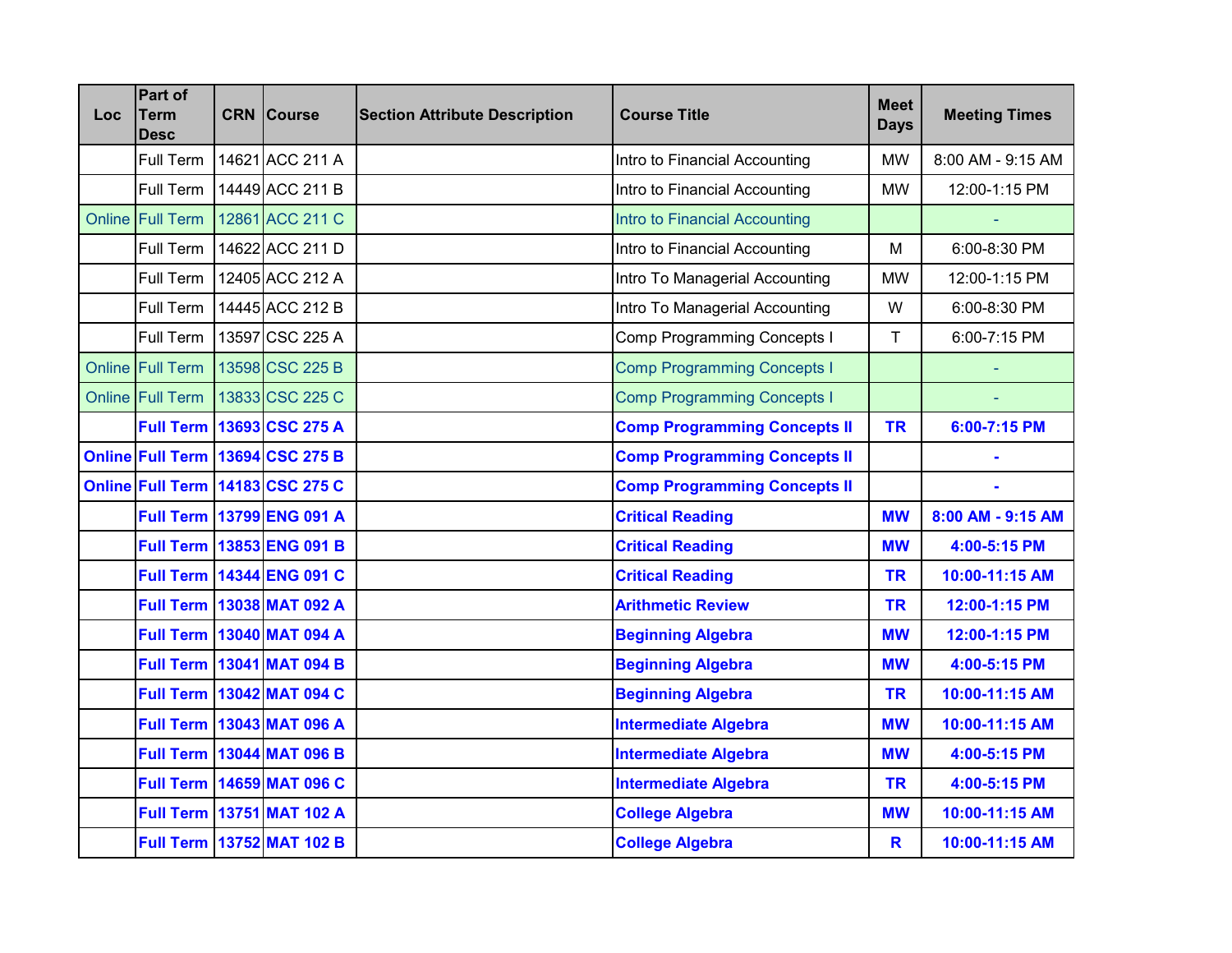|  | <b>Online Full Term 14735 MAT 102 C</b> | <b>College Algebra</b>     |                |
|--|-----------------------------------------|----------------------------|----------------|
|  | <b>Online Full Term 13753 MAT 103 A</b> | <b>Trigonometry</b>        |                |
|  | <b>Full Term 14162 UNI 103 C</b>        | IAcademic Success Workshop | 2:00 PM - 1450 |

## **Engagement Experience**

| <b>Loc</b> | Part of<br><b>Term</b><br><b>Desc</b> |  | <b>CRN</b> Course                | <b>Section Attribute Description</b> | <b>Course Title</b>                   | <b>Meet</b><br><b>Days</b> | <b>Meeting Times</b>                |   |              |
|------------|---------------------------------------|--|----------------------------------|--------------------------------------|---------------------------------------|----------------------------|-------------------------------------|---|--------------|
|            | Full Term                             |  | 11363 BIO 400 A                  | UIS: Engagement Exp (ECCE)           | ECCE: Undergraduate Research          | F                          | 1:00 PM - 5:00 PM                   |   |              |
|            |                                       |  | Full Term 11364 BIO 400 B        | UIS: Engagement Exp (ECCE)           | <b>ECCE: Undergraduate Research</b>   |                            |                                     |   |              |
|            |                                       |  | <b>Full Term 14034 CAP 361 A</b> | UIS: Engagement Exp (ECCE)           | <b>ECCE: Peer Tutoring</b>            | т                          | $-1640$                             |   |              |
|            |                                       |  | <b>Full Term 13980 CAP 371 A</b> | UIS: Engagement Exp (ECCE)           | <b>ECCE: Peer Mentoring</b>           | R                          | 4:00-5:40 PM                        |   |              |
|            |                                       |  | <b>Full Term 11408 CHE 400 A</b> | UIS: Engagement Exp (ECCE)           | <b>ECCE: Undergraduate Research</b>   |                            |                                     |   |              |
|            |                                       |  | <b>Full Term 11410 CHE 400 B</b> | UIS: Engagement Exp (ECCE)           | <b>ECCE: Undergraduate Research</b>   |                            |                                     |   |              |
|            |                                       |  |                                  | <b>Full Term 14515 IPL 202 A</b>     |                                       | UIS: Engagement Exp (ECCE) | <b>ECCE:Serv-Learning Immersion</b> | R | 6:00-7:40 PM |
|            |                                       |  |                                  | UIS: Engagement Exp (ECCE)           |                                       |                            |                                     |   |              |
|            | <b>Full Term 14517 IPL 300 A</b>      |  |                                  | UIS: Engagement Exp (ECCE)           | <b>ECCE:InternshipAppliedLearning</b> |                            |                                     |   |              |
|            | Online Full Term 14518 IPL 300 B      |  |                                  | UIS: Engagement Exp (ECCE)           | <b>ECCE:InternshipAppliedLearning</b> |                            |                                     |   |              |
|            |                                       |  |                                  | UIS: Engagement Exp (ECCE)           |                                       |                            |                                     |   |              |
|            | Online Full Term 14519 IPL 300 C      |  |                                  | UIS: Engagement Exp (ECCE)           | <b>ECCE:InternshipAppliedLearning</b> |                            |                                     |   |              |
|            |                                       |  |                                  | UIS: Engagement Exp (ECCE)           |                                       |                            |                                     |   |              |
|            | Online Full Term 14520 IPL 300 D      |  |                                  | UIS: Engagement Exp (ECCE)           | <b>ECCE:InternshipAppliedLearning</b> |                            |                                     |   |              |
|            |                                       |  |                                  | UIS: Engagement Exp (ECCE)           |                                       |                            |                                     |   |              |
|            | Online Full Term 14527 IPL 300 E      |  |                                  | UIS: Engagement Exp (ECCE)           | <b>ECCE:InternshipAppliedLearning</b> |                            |                                     |   |              |
|            | Online Full Term 14521 IPL 301 A      |  |                                  | UIS: Engagement Exp (ECCE)           | <b>ECCE: Project Applied Learning</b> |                            |                                     |   |              |
|            | Online Full Term 14522 IPL 305 A      |  |                                  | UIS: Engagement Exp (ECCE)           | <b>ECCE: UG Prior Lrn Ptfolio Dev</b> |                            |                                     |   |              |
|            |                                       |  |                                  | UIS: Engagement Exp (ECCE)           |                                       |                            |                                     |   |              |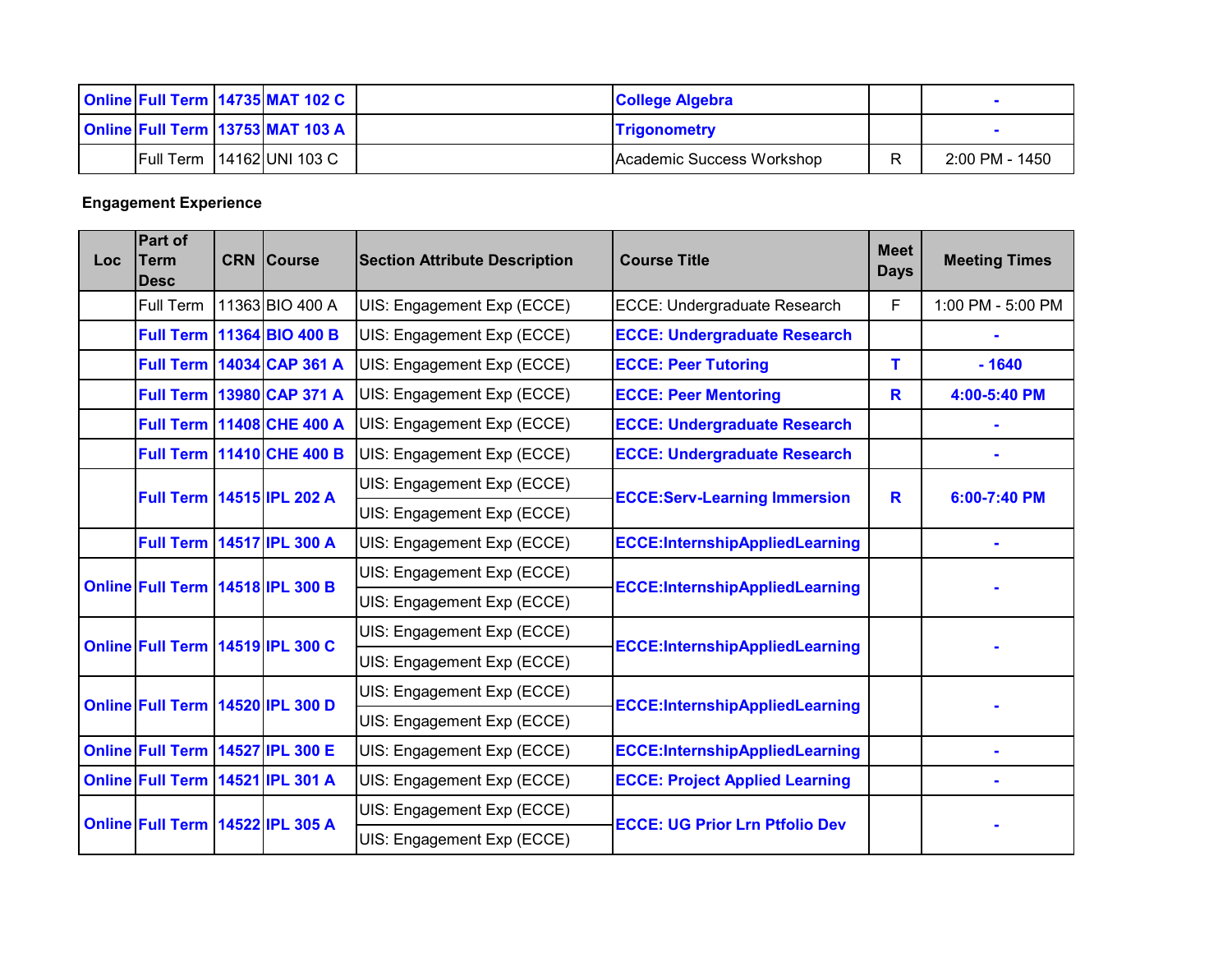|                                  | <b>Full Term 15162 MLS 487 A</b> | UIS: Engagement Exp (ECCE) | <b>IECCE: Practicum I</b>                |                 |
|----------------------------------|----------------------------------|----------------------------|------------------------------------------|-----------------|
|                                  | <b>Full Term 11938 PSY 467 A</b> | UIS: Engagement Exp (ECCE) | <b>ECCE: Spec Internship AppLearn</b>    | $6:00-7:40$ PM  |
|                                  | <b>Full Term 10245 SWK 450 A</b> | UIS: Engagement Exp (ECCE) | <b>ECCE: Field Work</b>                  | 10:00 AM - 1300 |
|                                  | Full Term 10268 TEP 450 A        | UIS: Engagement Exp (ECCE) | <b>ECCE: Stu Teach Elem &amp; Middle</b> |                 |
|                                  | Online Full Term 12626 TEP 451 B | UIS: Engagement Exp (ECCE) | <b>ECCE: Stu Teach Mid &amp; High</b>    |                 |
| <b>Full Term 15101 UNI 262 A</b> |                                  | UIS: Engagement Exp (ECCE) | <b>ECCE: Immigration/HumanTrafking</b>   |                 |
| <b>Full Term 14495 UNI 460 A</b> |                                  | UIS: Engagement Exp (ECCE) | <b>ECCE: GIbl Exp: Vietnam</b>           |                 |
| <b>Full Term 12550 UNI 470 A</b> |                                  | UIS: Engagement Exp (ECCE) | <b>ECCE: Global Experience Exchng</b>    |                 |
|                                  | <b>Full Term 12111 UNI 480 A</b> | UIS: Engagement Exp (ECCE) | <b>ECCE: Global Experience Prgrm</b>     |                 |

## **Freshman Seminar**

| Loc | Part of<br><b>Term</b><br><b>IDesc</b>    | <b>CRN Course</b>                | <b>Section Attribute Description</b> | <b>Course Title</b>            | <b>Meet</b><br><b>Days</b> | <b>Meeting Times</b> |
|-----|-------------------------------------------|----------------------------------|--------------------------------------|--------------------------------|----------------------------|----------------------|
|     |                                           | <b>Full Term 13269 CAP 102 A</b> | UIS: Freshman Seminar                | <b>Introduction to Honors</b>  | R                          | 12:00-1:40 PM        |
|     | <b>Full Term</b>                          | 13270 CAP 102 B                  | UIS: Freshman Seminar                | <b>Introduction to Honors</b>  | R                          | 12:00-1:40 PM        |
|     | <b>Full Term</b>                          | 13271 CAP 102 C                  | UIS: Freshman Seminar                | <b>Introduction to Honors</b>  | R                          | 12:00-1:40 PM        |
|     | <b>Full Term</b>                          | 13272 CAP 102 D                  | UIS: Freshman Seminar                | <b>Introduction to Honors</b>  | R                          | 12:00-1:40 PM        |
|     | Full Term                                 | 13950 GBL 101 A                  | UIS: Freshman Seminar                | Geography of College-Age Youth | <b>TR</b>                  | 4:00-5:15 PM         |
|     | <b>Full Term</b>                          |                                  | UIS: Freshman Seminar                | Studio Age: Hollywood Heritage | т                          | 2:00 PM - 1559       |
|     |                                           | 13884 LIS 101 A                  | <b>UIS: Freshman Seminar</b>         |                                | R                          | 2:00-3:15 PM         |
|     | Full Term                                 | 14942 LIS 101 B                  | UIS: Freshman Seminar                |                                | т                          | 2:00 PM - 1559       |
|     |                                           |                                  | UIS: Freshman Seminar                | Studio Age: Hollywood Heritage | R                          | 2:00-3:15 PM         |
|     | <b>Full Term</b>                          | 14015 SOA 141 A                  | <b>UIS: Freshman Seminar</b>         | The American Dream             | <b>MW</b>                  | 12:00-1:15 PM        |
|     | Full Term                                 | 14801 TEP 189 A                  | UIS: Freshman Seminar                | Athletics and the Amer Univ    | TR                         | 8:00 AM - 9:15 AM    |
|     | <b>Full Term</b>                          | 14952 TEP 189 B                  | UIS: Freshman Seminar                | Athletics and the Amer Univ    | <b>TR</b>                  | 12:00-1:15 PM        |
|     | $E_{\text{full}}$ Tarm $ 12300$ UNI 101 A |                                  | <b>UIS: Freshman Seminar</b>         | College for First Vr Students  | <b>MAN/</b>                | $2.00 - 3.15$ DM     |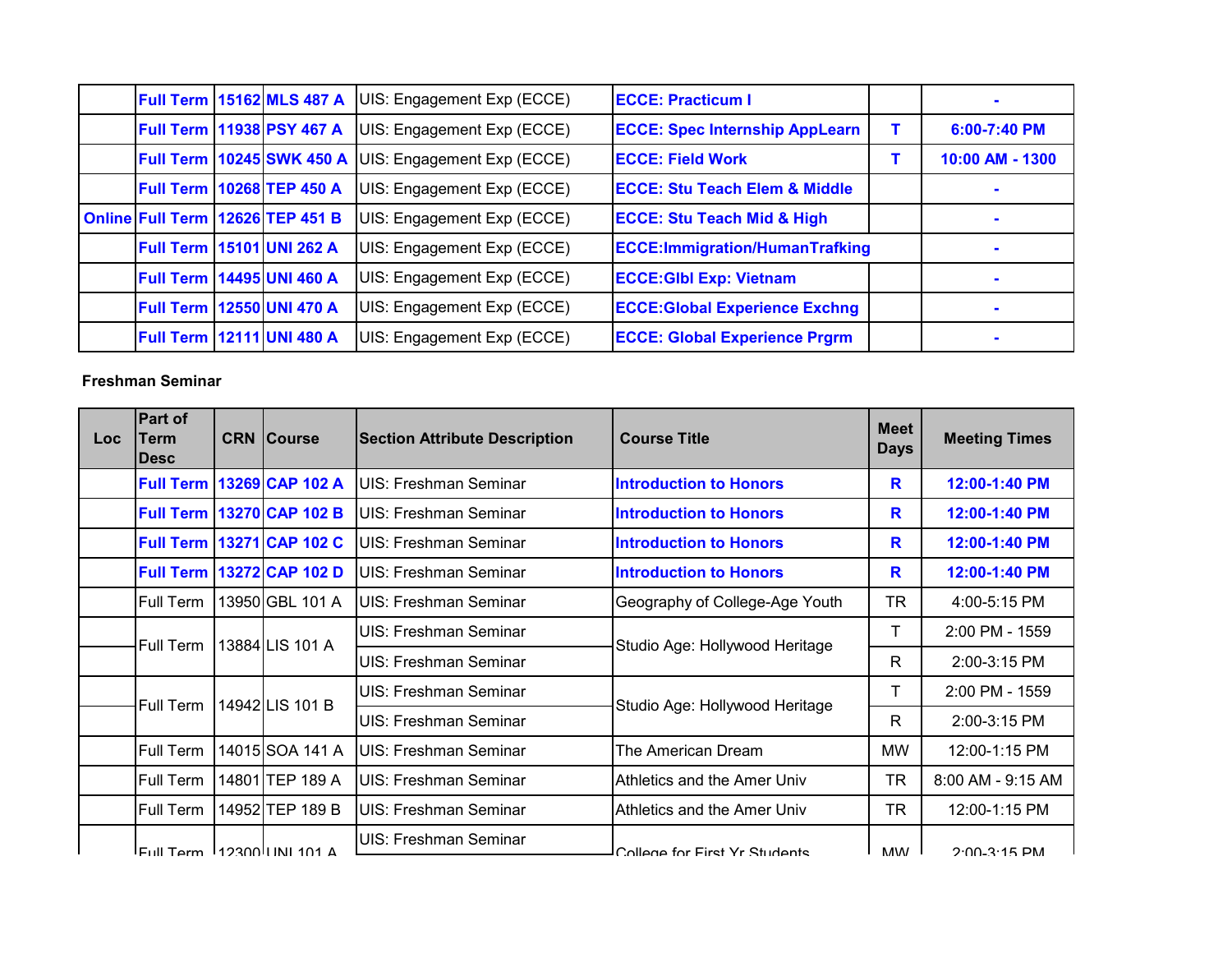| $III$ $I$ $V$ $II$ | <b>ILUUUIUINI IUI N</b> | UIS: Freshman Seminar                 | <b>OUTER TOT THE LIT ORIGINAL</b> | <b>IVIVV</b> | $L.00 - 0.10 + 101$ |
|--------------------|-------------------------|---------------------------------------|-----------------------------------|--------------|---------------------|
| Full Term          | 12814 UNI 101 B         | UIS: Freshman Seminar                 | College for First Yr Students     | <b>MW</b>    | $4:00 - 5:15$ PM    |
| Full Term          | 12815 UNI 101 C         | UIS: Freshman Seminar                 | College for First Yr Students     | <b>MW</b>    | $4:00 - 5:15$ PM    |
| Full Term          | 12816 UNI 101 D         | UIS: Freshman Seminar                 | College for First Yr Students     | TR           | $2:00 - 3:15$ PM    |
| lFull Term         | 12817 UNI 101 E         | UIS: Freshman Seminar                 | College for First Yr Students     | <b>MW</b>    | 8:00 AM - 9:15 AM   |
| Full Term          | 14019 UNI 106 A         | UIS: Freshman Seminar                 | Diversity & College Experience    | TR           | 12:00-1:15 PM       |
| <b>Full Term</b>   |                         | 13978 WGS 161 A UIS: Freshman Seminar | Women in American Literature      | <b>TR</b>    | 12:00-1:15 PM       |

## **Global Awareness**

| Loc    | <b>Part of</b><br>Term<br><b>Desc</b> | <b>CRN Course</b>                | <b>Section Attribute Description</b> | <b>Course Title</b>                       | <b>Meet</b><br><b>Days</b> | <b>Meeting Times</b> |
|--------|---------------------------------------|----------------------------------|--------------------------------------|-------------------------------------------|----------------------------|----------------------|
|        | Full Term                             | 14618 ART 367 A                  | UIS: Global Awareness (ECCE)         | ECCE: Arts/Iden/Pacific Island            | <b>TR</b>                  | 10:00-11:40 AM       |
|        | Full Term                             | 15077 ART 367 B                  | UIS: Global Awareness (ECCE)         | ECCE: Arts/Iden/Pacific Island            | <b>TR</b>                  | 12:00-1:40 PM        |
| Online | <b>Full Term</b>                      | 14868 ART 432 A                  | UIS: Global Awareness (ECCE)         | <b>ECCE: Expatriate Paris</b>             |                            |                      |
|        |                                       | <b>Full Term 15150 CAP 257 A</b> | UIS: Global Awareness (ECCE)         | <b>ECCE: Arts/Iden/Pacific Island</b>     | <b>TR</b>                  | 10:00-11:40 AM       |
|        |                                       | <b>Full Term 15151 CAP 257 B</b> | UIS: Global Awareness (ECCE)         | <b>ECCE: Arts/Iden/Pacific Island</b>     | <b>TR</b>                  | 12:00-1:40 PM        |
|        |                                       | <b>Full Term 15074 CAP 356 A</b> | UIS: Global Awareness (ECCE)         | <b>ECCE:Nat &amp; Identity in Vietnam</b> | W                          | 6:00-8:30 PM         |
|        | <b>Online Full Term</b>               | 14805 CSC 316 A                  | UIS: Global Awareness (ECCE)         | <b>ECCE: Wired Perspectives</b>           |                            |                      |
|        | <b>Online Full Term</b>               | 14815 CSC 316 B                  | UIS: Global Awareness (ECCE)         | <b>ECCE: Wired Perspectives</b>           |                            |                      |
|        | <b>Online Full Term</b>               | 14915 ENG 426 A                  | UIS: Global Awareness (ECCE)         | <b>ECCE: Expatriate Paris</b>             |                            |                      |
|        | Full Term                             | 13135 HIS 375 A                  | UIS: Global Awareness (ECCE)         | ECCE: Conflict/Middle East                | <b>TR</b>                  | 2:00-3:40 PM         |
|        | Full Term                             | 15153 HIS 414 A                  | UIS: Global Awareness (ECCE)         | <b>ECCE: Cleopatra's Egypt</b>            | M                          | 2:00-5:30 PM         |
|        | <b>Online Full Term</b>               | 13882 LIS 432 A                  | UIS: Global Awareness (ECCE)         | <b>ECCE: Expatriate Paris</b>             |                            |                      |
|        | Full Term                             | 14151 MUS 319 A                  | UIS: Global Awareness (ECCE)         | <b>ECCE: Music and Social Justice</b>     | <b>MW</b>                  | 10:00-11:40 AM       |
|        | Full Term                             | 14619 MUS 367 A                  | UIS: Global Awareness (ECCE)         | ECCE: Arts/Iden/Pacific Island            | <b>TR</b>                  | 10:00-11:40 AM       |
|        | Full Term                             | 15076 MUS 367 B                  | UIS: Global Awareness (ECCE)         | ECCE: Arts/Iden/Pacific Island            | <b>TR</b>                  | 12:00-1:40 PM        |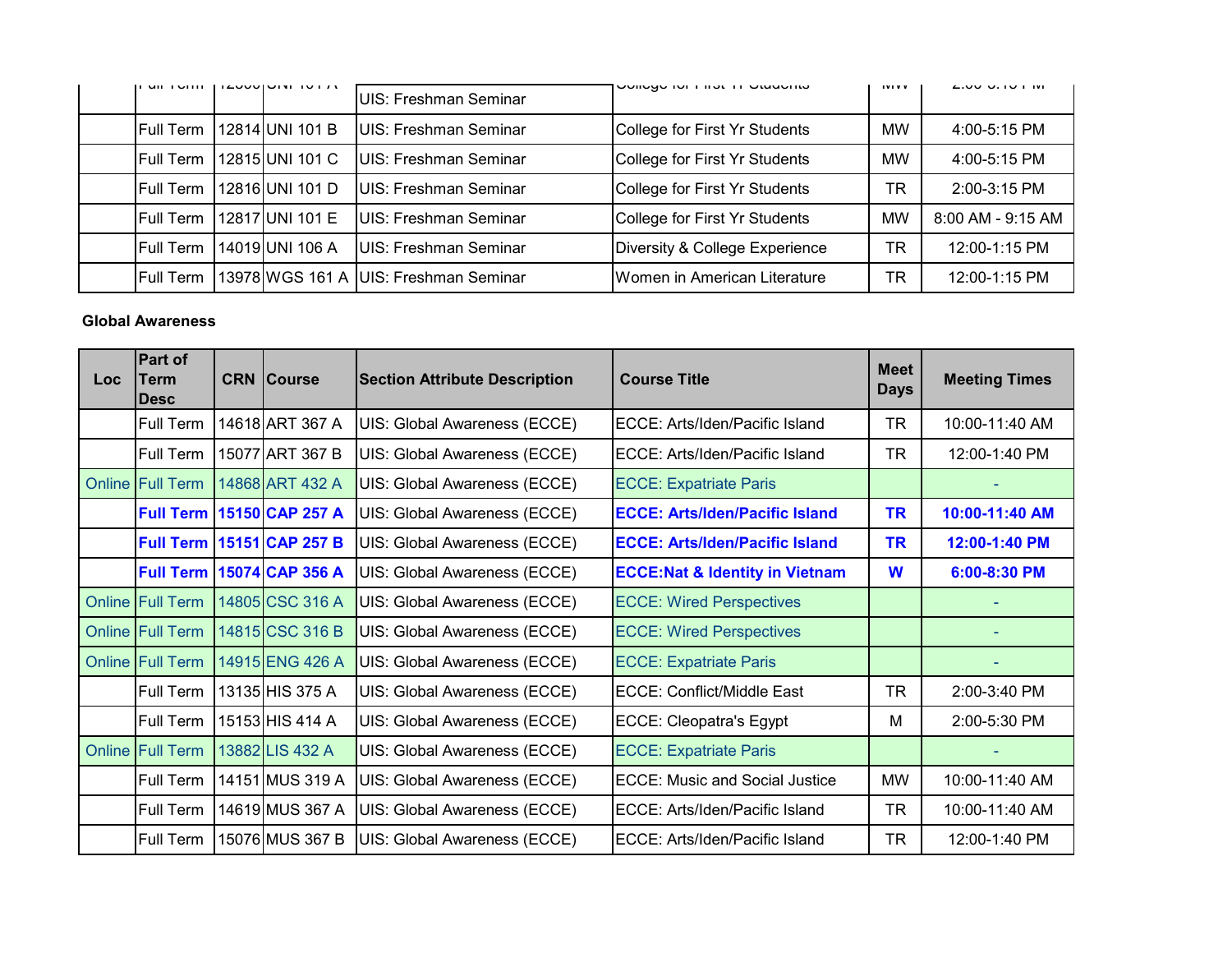| <b>Online Full Term</b> | 13435 PSC 371 A                    | UIS: Global Awareness (ECCE) | <b>ECCE: Intro to Comp Politics</b>   |    |                |
|-------------------------|------------------------------------|------------------------------|---------------------------------------|----|----------------|
| <b>Online Full Term</b> | 13564 PSC 371 B                    | UIS: Global Awareness (ECCE) | <b>ECCE: Intro to Comp Politics</b>   |    |                |
| Full Term               | 15180 PSC 459 A                    | UIS: Global Awareness (ECCE) | ECCE: Women Across Cultures           | м  | $6:00-9:30$ PM |
| <b>Full Term</b>        | 14152 SOA 319 A                    | UIS: Global Awareness (ECCE) | <b>ECCE: Music and Social Justice</b> | MW | 10:00-11:40 AM |
| <b>Full Term</b>        | 14651 SOA 356 A                    | UIS: Global Awareness (ECCE) | ECCE:Coffee,Choc,& Justice            |    | $2:00-4:30$ PM |
| <b>IFull Term</b>       | 14617 SOA 367 A                    | UIS: Global Awareness (ECCE) | IECCE: Arts/Iden/Pacific Island       | TR | 10:00-11:40 AM |
| <b>Full Term</b>        | 15075 SOA 367 B                    | UIS: Global Awareness (ECCE) | ECCE: Arts/Iden/Pacific Island        | TR | 12:00-1:40 PM  |
| <b>Online Full Term</b> | 12736 SOA 441 A                    | UIS: Global Awareness (ECCE) | <b>ECCE: Global Soc Stratificatn</b>  |    |                |
| <b>Full Term</b>        | 15179 SOA 459 A                    | UIS: Global Awareness (ECCE) | <b>IECCE: Women Across Cultures</b>   | м  | 6:00-9:30 PM   |
|                         | <b>Full Term   14495 UNI 460 A</b> | UIS: Global Awareness (ECCE) | <b>ECCE: GIbl Exp: Vietnam</b>        |    |                |
|                         | <b>Full Term 12550 UNI 470 A</b>   | UIS: Global Awareness (ECCE) | <b>ECCE:Global Experience Exchng</b>  |    |                |
|                         | <b>Full Term 12111 UNI 480 A</b>   | UIS: Global Awareness (ECCE) | <b>ECCE: Global Experience Prgrm</b>  |    |                |
| <b>Full Term</b>        | 14566 WGS 356 A                    | UIS: Global Awareness (ECCE) | ECCE:Coffee,Choc,& Justice            | Т  | 2:00-4:30 PM   |
| Full Term               | 15178 WGS 459 A                    | UIS: Global Awareness (ECCE) | <b>IECCE: Women Across Cultures</b>   | M  | 6:00-9:30 PM   |

### **Humanities**

| <b>Loc</b> | <b>Part of</b><br>Term<br><b>IDesc</b> | <b>CRN Course</b>                | <b>Section Attribute Description</b> | <b>Course Title</b>                   | <b>Meet</b><br><b>Days</b> | <b>Meeting Times</b> |
|------------|----------------------------------------|----------------------------------|--------------------------------------|---------------------------------------|----------------------------|----------------------|
|            |                                        | <b>Full Term 12451 CAP 122 A</b> | <b>UIS: Humanities</b>               | <b>Who Am I? Exploring Identity</b>   | <b>MW</b>                  | 10:00-11:15 AM       |
|            | <b>Full Term</b>                       | 12452 CAP 122 B                  | <b>UIS: Humanities</b>               | <b>Who Am I? Exploring Identity</b>   | TR                         | 2:00-3:15 PM         |
|            | <b>Full Term</b>                       | 12453 CAP 122 C                  | <b>UIS: Humanities</b>               | <b>Who Am I? Exploring Identity</b>   | <b>MW</b>                  | 2:00-3:15 PM         |
|            |                                        | <b>Full Term 12454 CAP 122 D</b> | <b>IUIS: Humanities</b>              | <b>Who Am I? Exploring Identity</b>   | <b>TR</b>                  | 8:00 AM - 9:15 AM    |
|            |                                        | <b>Full Term 13178 CAP 225 A</b> | UIS: Humanities                      | <b>What Is Good? Exploring Values</b> | т                          | 6:00-8:30 PM         |
|            |                                        |                                  | UIS: Humanities                      |                                       |                            |                      |
|            |                                        | <b>Full Term 13179 CAP 225 B</b> | <b>UIS: Humanities</b>               | <b>What Is Good? Exploring Values</b> | <b>TR</b>                  | 12:00-1:15 PM        |
|            | <b>Full Term</b>                       | <b>13180 CAP 225 C</b>           | <b>UIS: Humanities</b>               | <b>What Is Good? Exploring Values</b> | <b>MW</b>                  | 12:00-1:15 PM        |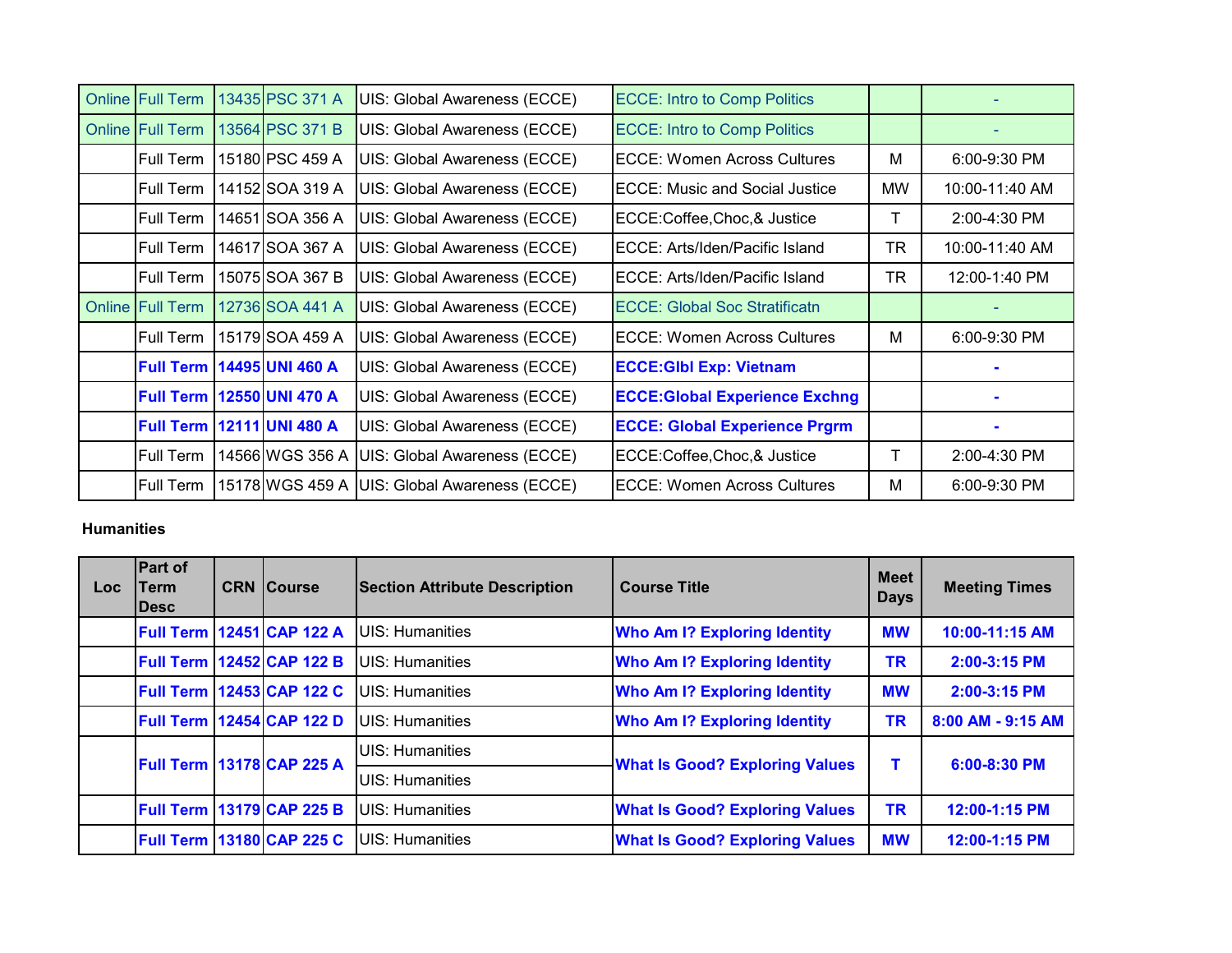|        |                                  |       | Full Term 13181 CAP 225 D | <b>UIS: Humanities</b>     | <b>What Is Good? Exploring Values</b> | <b>MW</b>    | 10:00-11:15 AM    |
|--------|----------------------------------|-------|---------------------------|----------------------------|---------------------------------------|--------------|-------------------|
|        | Full Term                        |       | 14878 ENG 133 A           | <b>UIS: Humanities</b>     | Introduction to Fiction               | <b>MW</b>    | 2:00-3:15 PM      |
|        | Full Term                        |       | 14742 ENG 241 A           | <b>UIS: Humanities</b>     | <b>Early British Literature</b>       | <b>TR</b>    | 4:00-5:15 PM      |
|        | Full Term                        |       | 14755 ENG 245 A           | <b>UIS: Humanities</b>     | <b>Early American Literature</b>      | <b>TR</b>    | 10:00-11:15 AM    |
|        | Full Term                        |       | 14111 HIS 204 A           | <b>UIS: Humanities</b>     | U.S. History to 1877                  | <b>MW</b>    | 12:00-1:15 PM     |
|        | Full Term                        | 14766 | <b>HIS 212 A</b>          | <b>UIS: Humanities</b>     | Russia: Peter I to Putin              | <b>TR</b>    | 12:00-1:15 PM     |
|        | Full Term                        | 14766 |                           | <b>UIS: IAI Humanities</b> | Russia: Peter I to Putin*             | <b>TR</b>    | 12:00-1:15 PM     |
|        | Full Term                        |       | 13884 LIS 101 A           | <b>UIS: Humanities</b>     | Studio Age: Hollywood Heritage        | T            | 2:00 PM - 1559    |
|        |                                  |       |                           | <b>UIS: Humanities</b>     |                                       | ${\sf R}$    | 2:00-3:15 PM      |
|        | <b>Full Term</b>                 |       | 14942 LIS 101 B           | <b>UIS: Humanities</b>     | Studio Age: Hollywood Heritage        | T            | 2:00 PM - 1559    |
|        |                                  |       |                           | <b>UIS: Humanities</b>     |                                       | $\mathsf{R}$ | 2:00-3:15 PM      |
|        | Full Term                        |       | 13965 PHI 242 A           | <b>UIS: Humanities</b>     | Ethics, Love & Goals of Life          | <b>MW</b>    | 2:00-3:15 PM      |
|        | Online Full Term                 | 10744 | <b>PHI 301 A</b>          | <b>UIS: Humanities</b>     | <b>Critical Thinking</b>              |              |                   |
|        | Online Full Term                 | 10744 |                           | <b>UIS: IAI Humanities</b> | <b>Critical Thinking*</b>             |              |                   |
|        | Online Full Term                 |       | 12675 PHI 315 A           | <b>UIS: Humanities</b>     | <b>Comp Philosophy of Religion</b>    |              |                   |
|        | Online Full Term                 |       | 14598 PHI 341 A           | <b>UIS: Humanities</b>     | <b>Ethics</b>                         |              | ÷                 |
|        | Online Second Ha 14816 PHI 341 B |       |                           | <b>UIS: Humanities</b>     | <b>Ethics</b>                         |              |                   |
|        | Full Term                        |       | 14801 TEP 189 A           | <b>UIS: Humanities</b>     | Athletics and the Amer Univ           | <b>TR</b>    | 8:00 AM - 9:15 AM |
|        | Full Term                        |       | 14952 TEP 189 B           | <b>UIS: Humanities</b>     | Athletics and the Amer Univ           | <b>TR</b>    | 12:00-1:15 PM     |
|        | Full Term                        |       | 12954 THE 274 A           | <b>UIS: Humanities</b>     | Introduction to Theatre               | <b>TR</b>    | 12:00-1:15 PM     |
| Online |                                  |       | Second Ha 13698 THE 274 B | <b>UIS: Humanities</b>     | <b>Introduction to Theatre</b>        |              |                   |
|        | Full Term                        | 13978 | <b>WGS 161 A</b>          | <b>UIS: Humanities</b>     | Women in American Literature          | <b>TR</b>    | 12:00-1:15 PM     |
|        | Full Term                        | 13978 |                           | <b>UIS: IAI Humanities</b> | Women in American Literature*         | <b>TR</b>    | 12:00-1:15 PM     |
|        |                                  |       |                           |                            |                                       |              |                   |

**Life Science**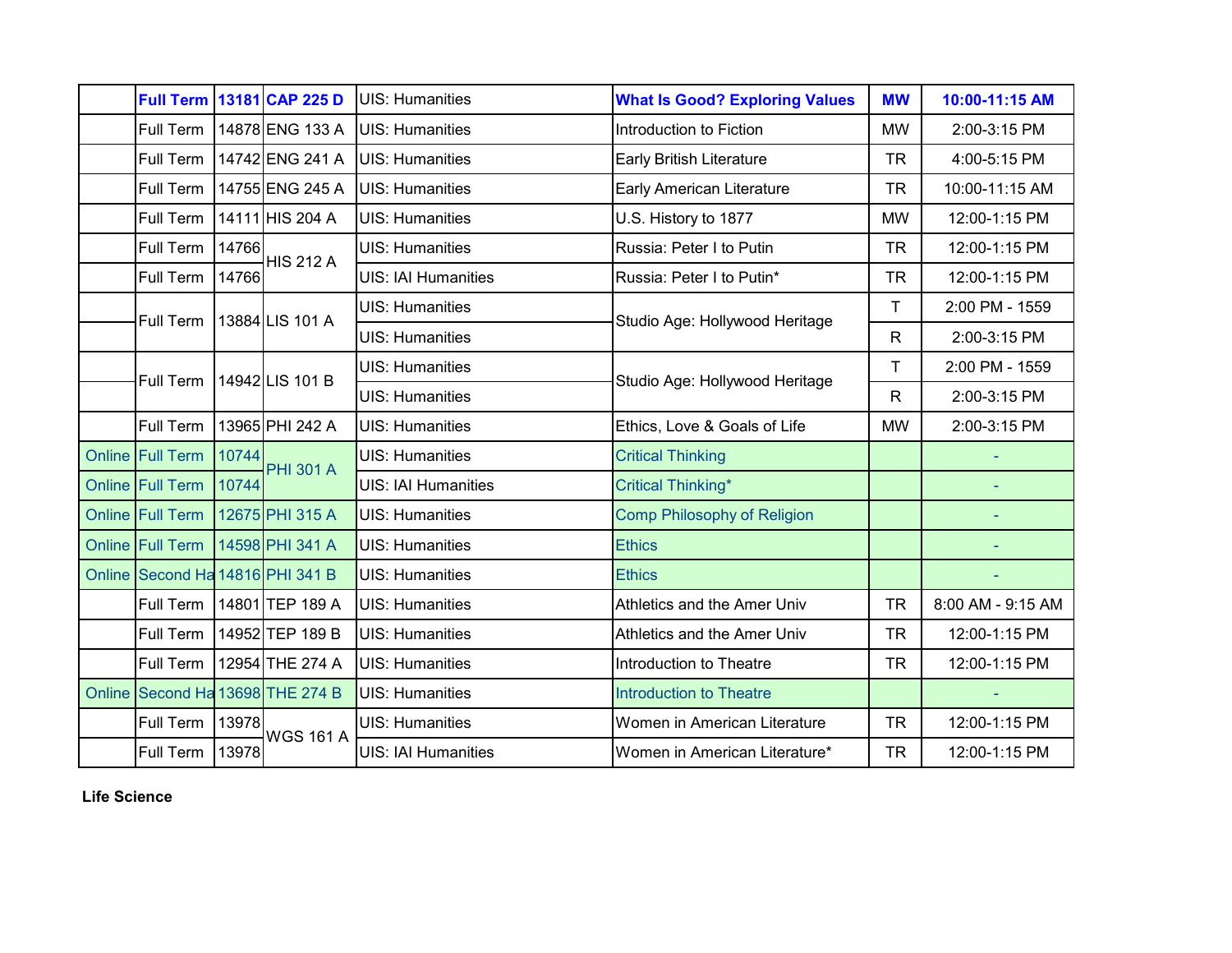| <b>Loc</b> | Part of<br><b>Term</b><br><b>Desc</b> |       | <b>CRN</b> Course | <b>Section Attribute Description</b> | <b>Course Title</b>                        | <b>Meet</b><br><b>Days</b> | <b>Meeting Times</b> |
|------------|---------------------------------------|-------|-------------------|--------------------------------------|--------------------------------------------|----------------------------|----------------------|
|            | Full Term                             | 12468 | <b>BIO 106 A</b>  | UIS: IAI Life Science wo Lab         | Environmental Biology*                     | <b>MW</b>                  | 10:00-11:15 AM       |
|            | Full Term                             | 12468 |                   | UIS: Life Science wo Lab             | <b>Environmental Biology</b>               | <b>MW</b>                  | 10:00-11:15 AM       |
|            | Full Term                             | 12805 | <b>BIO 106 B</b>  | UIS: IAI Life Science wo Lab         | Environmental Biology*                     | <b>TR</b>                  | 2:00-3:15 PM         |
|            | Full Term                             | 12805 |                   | UIS: Life Science wo Lab             | <b>Environmental Biology</b>               | <b>TR</b>                  | 2:00-3:15 PM         |
|            | Full Term                             |       | 12469 BIO 107 A   | UIS: Life Science with Lab           | <b>Environmental Biology Lab</b>           | M                          | 1:00-4:00 PM         |
|            | Full Term                             |       | 12654 BIO 107 B   | UIS: Life Science with Lab           | <b>Environmental Biology Lab</b>           | W                          | 1:00-4:00 PM         |
|            | Full Term                             |       | 11860 BIO 141 A   | UIS: Life Science with Lab           | Unity of Living Organisms                  | <b>TR</b>                  | 2:00-3:15 PM         |
|            |                                       |       |                   | UIS: Life Science with Lab           |                                            | $\mathsf T$                | 9:00 AM - 11:55 AM   |
|            | Full Term                             |       | 11948 BIO 141 B   | UIS: Life Science with Lab           | Unity of Living Organisms                  | <b>TR</b>                  | 2:00-3:15 PM         |
|            |                                       |       |                   | UIS: Life Science with Lab           |                                            | W                          | 9:00 AM - 11:55 AM   |
|            | <b>Full Term</b>                      |       | 12362 BIO 141 C   | UIS: Life Science with Lab           |                                            | <b>TR</b>                  | 2:00-3:15 PM         |
|            |                                       |       |                   | UIS: Life Science with Lab           | Unity of Living Organisms                  | $\mathsf{R}$               | 9:00 AM - 11:55 AM   |
|            | Full Term                             |       | 14389 BIO 201 A   | UIS: Life Science with Lab           | Basic Anatomy and Physiology I             | M                          | 1:00-3:55 PM         |
|            |                                       |       |                   | UIS: Life Science with Lab           |                                            | <b>MW</b>                  | 10:00-11:15 AM       |
|            | Full Term                             |       | 14390 BIO 201 B   | UIS: Life Science with Lab           | Basic Anatomy and Physiology I             | M                          | 6:00 PM - 8:55 PM    |
|            |                                       |       |                   | UIS: Life Science with Lab           |                                            | <b>MW</b>                  | 10:00-11:15 AM       |
|            | <b>Full Term</b>                      |       | 14438 BIO 201 C   | UIS: Life Science with Lab           | Basic Anatomy and Physiology I             | $\mathsf T$                | 9:00 AM - 11:55 AM   |
|            |                                       |       |                   | UIS: Life Science with Lab           |                                            | <b>MW</b>                  | 10:00-11:15 AM       |
|            | <b>Full Term</b>                      |       | 14729 BIO 201 D   | UIS: Life Science with Lab           |                                            | W                          | 1:00-3:55 PM         |
|            |                                       |       |                   | UIS: Life Science with Lab           | Basic Anatomy and Physiology I             | <b>MW</b>                  | 10:00-11:15 AM       |
|            | Full Term                             |       | 14828 BIO 201 E   | UIS: Life Science with Lab           |                                            | $\mathsf{R}$               | 9:00 AM - 11:55 AM   |
|            |                                       |       |                   | UIS: Life Science with Lab           | Basic Anatomy and Physiology I             | <b>MW</b>                  | 10:00-11:15 AM       |
|            | Full Term                             |       | 14479 BIO 231 A   | UIS: Life Science wo Lab             | <b>Applied Microbiology</b>                | <b>MW</b>                  | 12:00-1:15 PM        |
|            | <b>Full Term 10513</b>                |       |                   | UIS: IAI Life Science with Lab       | <b>Biology &amp; Chemistry Of Envir I*</b> | <b>TR</b>                  | 10:00-11:15 AM       |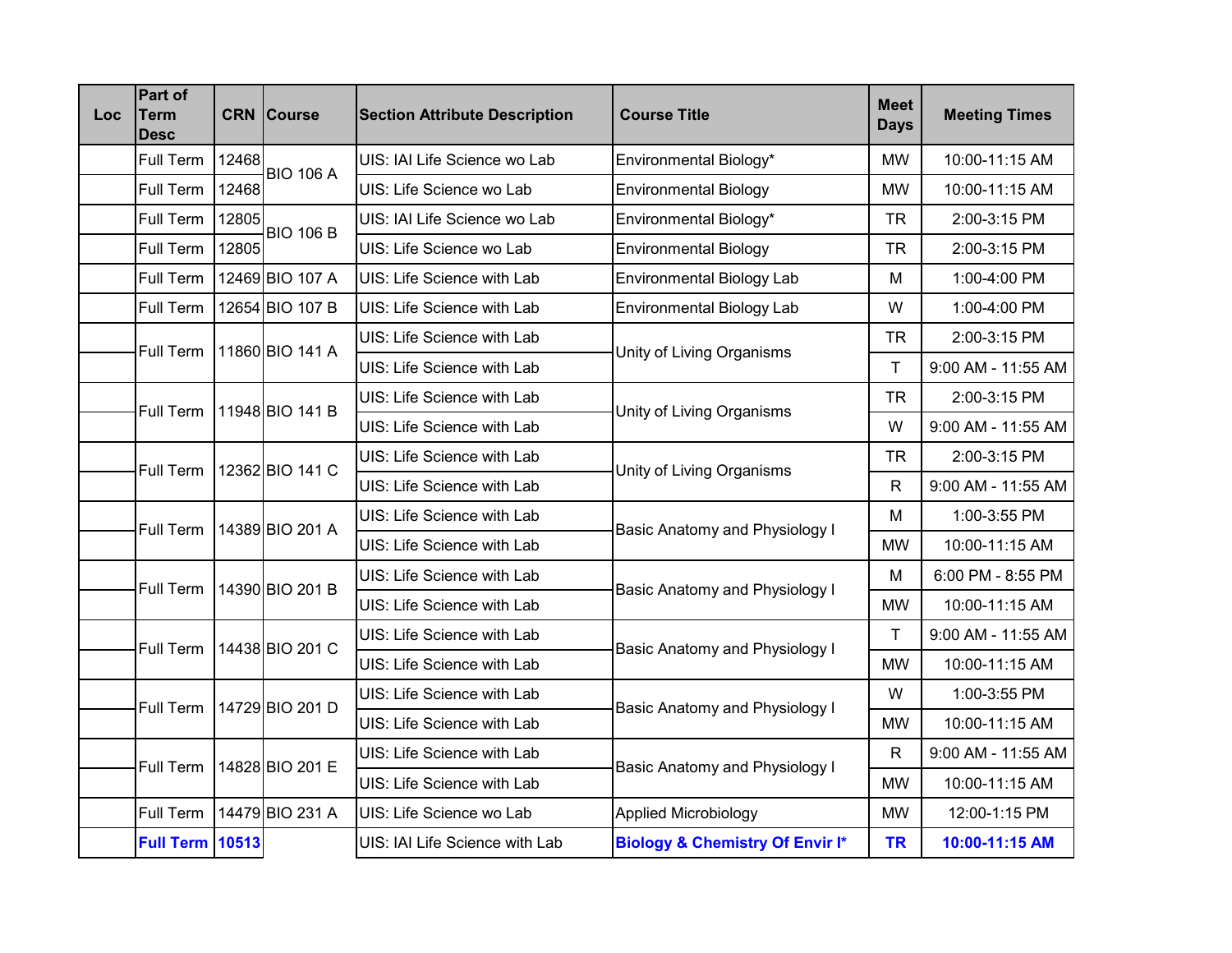| <b>Full Term 10513</b> |  |                                  | UIS: Life Science with Lab     | <b>Biology &amp; Chemistry Of Envir I</b>  | <b>TR</b> | 10:00-11:15 AM   |
|------------------------|--|----------------------------------|--------------------------------|--------------------------------------------|-----------|------------------|
|                        |  | <b>Full Term 10513 CAP 141 A</b> | UIS: IAI Life Science with Lab | <b>Biology &amp; Chemistry Of Envir I*</b> | <b>TR</b> | 10:00-11:15 AM   |
|                        |  |                                  | UIS: IAI Life Science with Lab |                                            | F         | $9:00$ AM - 1200 |
| <b>Full Term 10513</b> |  |                                  | UIS: Life Science with Lab     | <b>Biology &amp; Chemistry Of Envir I</b>  | <b>TR</b> | 10:00-11:15 AM   |
|                        |  |                                  | UIS: Life Science with Lab     |                                            | F         | $9:00$ AM - 1200 |
| <b>Full Term 10515</b> |  |                                  | UIS: IAI Life Science with Lab | <b>Biology &amp; Chemistry Of Envir I*</b> | <b>TR</b> | 10:00-11:15 AM   |
| <b>Full Term 10515</b> |  |                                  | UIS: Life Science with Lab     | <b>Biology &amp; Chemistry Of Envir I</b>  | <b>TR</b> | 10:00-11:15 AM   |
|                        |  | <b>Full Term 10515 CAP 141 B</b> | UIS: IAI Life Science with Lab | <b>Biology &amp; Chemistry Of Envir I*</b> | <b>TR</b> | 10:00-11:15 AM   |
|                        |  |                                  | UIS: IAI Life Science with Lab |                                            | F         | $9:00$ AM - 1200 |
| <b>Full Term 10515</b> |  |                                  | UIS: Life Science with Lab     | <b>Biology &amp; Chemistry Of Envir I</b>  | <b>TR</b> | 10:00-11:15 AM   |
|                        |  |                                  | UIS: Life Science with Lab     |                                            | F         | $9:00$ AM - 1200 |
| <b>Full Term 10516</b> |  |                                  | UIS: IAI Life Science with Lab | <b>Biology &amp; Chemistry Of Envir I*</b> | <b>TR</b> | 10:00-11:15 AM   |
| <b>Full Term 10516</b> |  |                                  | UIS: Life Science with Lab     | <b>Biology &amp; Chemistry Of Envir I</b>  | <b>TR</b> | 10:00-11:15 AM   |
|                        |  | <b>Full Term 10516 CAP 141 C</b> | UIS: IAI Life Science with Lab | <b>Biology &amp; Chemistry Of Envir I*</b> | <b>TR</b> | 10:00-11:15 AM   |
|                        |  |                                  | UIS: IAI Life Science with Lab |                                            | F         | $-1530$          |
| <b>Full Term 10516</b> |  |                                  | UIS: Life Science with Lab     | <b>Biology &amp; Chemistry Of Envir I</b>  | <b>TR</b> | 10:00-11:15 AM   |
|                        |  |                                  | UIS: Life Science with Lab     |                                            | F         | $-1530$          |
| Full Term 10517        |  |                                  | UIS: IAI Life Science with Lab | <b>Biology &amp; Chemistry Of Envir I*</b> | <b>TR</b> | 10:00-11:15 AM   |
| Full Term 10517        |  |                                  | UIS: Life Science with Lab     | <b>Biology &amp; Chemistry Of Envir I</b>  | <b>TR</b> | 10:00-11:15 AM   |
|                        |  | <b>Full Term 10517 CAP 141 D</b> | UIS: IAI Life Science with Lab | <b>Biology &amp; Chemistry Of Envir I*</b> | <b>TR</b> | 10:00-11:15 AM   |
|                        |  |                                  | UIS: IAI Life Science with Lab |                                            | F         | $-1530$          |
| Full Term 10517        |  |                                  | UIS: Life Science with Lab     | <b>Biology &amp; Chemistry Of Envir I</b>  | <b>TR</b> | 10:00-11:15 AM   |
|                        |  |                                  | UIS: Life Science with Lab     |                                            | F         | $-1530$          |
| Online Full Term       |  | 15172 MLS 225 A                  | UIS: Life Science wo Lab       | <b>Nutrition</b>                           |           |                  |
| Online Full Term       |  | 15173 MLS 225 B                  | UIS: Life Science wo Lab       | <b>Nutrition</b>                           |           |                  |

**Mathematics**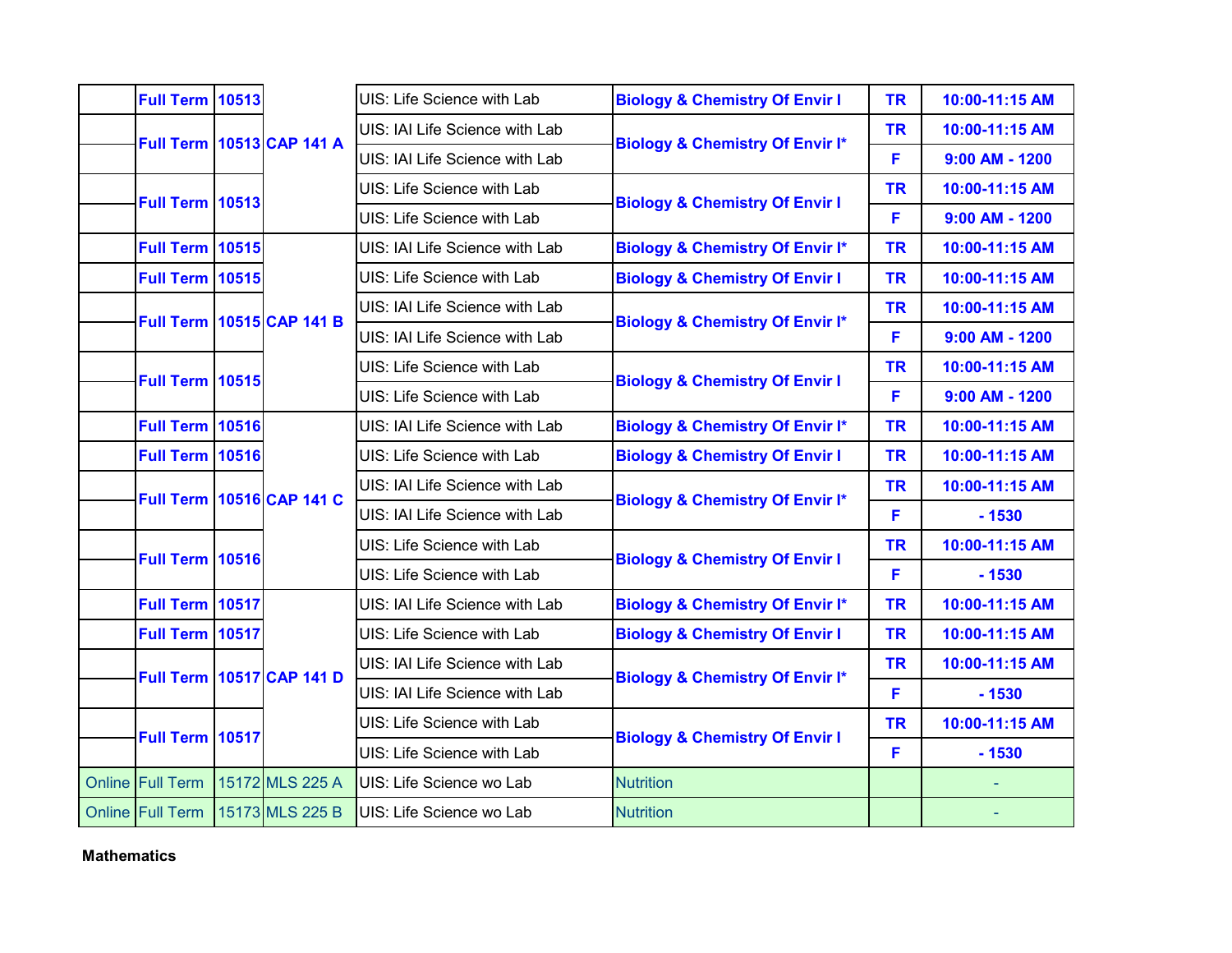| <b>Loc</b> | Part of<br><b>Term</b><br>Desc |       | <b>CRN Course</b> | <b>Section Attribute Description</b> | <b>Course Title</b>            | <b>Meet</b><br><b>Days</b> | <b>Meeting Times</b> |
|------------|--------------------------------|-------|-------------------|--------------------------------------|--------------------------------|----------------------------|----------------------|
|            | Full Term                      | 14240 | <b>CSC 302 A</b>  | <b>UIS: IAI Mathematics</b>          | Discrete Structures*           | T                          | 4:00-5:40 PM         |
|            | <b>Full Term</b>               | 14240 |                   | <b>UIS: Mathematics Skills</b>       | <b>Discrete Structures</b>     | T                          | 4:00-5:40 PM         |
|            | Online Full Term               | 14241 | <b>CSC 302 B</b>  | <b>UIS: IAI Mathematics</b>          | <b>Discrete Structures*</b>    |                            |                      |
|            | Online Full Term               | 14241 |                   | <b>UIS: Mathematics Skills</b>       | <b>Discrete Structures</b>     |                            | ÷                    |
|            | Online Full Term               | 14271 | <b>CSC 302 C</b>  | <b>UIS: IAI Mathematics</b>          | <b>Discrete Structures*</b>    |                            |                      |
|            | Online Full Term               | 14271 |                   | <b>UIS: Mathematics Skills</b>       | <b>Discrete Structures</b>     |                            | ÷,                   |
|            | Online Full Term               | 14820 | <b>CSC 302 D</b>  | <b>UIS: IAI Mathematics</b>          | <b>Discrete Structures*</b>    |                            |                      |
|            | Online Full Term               | 14820 |                   | <b>UIS: Mathematics Skills</b>       | <b>Discrete Structures</b>     |                            |                      |
|            | Full Term                      |       | 12470 ECO 213 A   | <b>UIS: IAI Mathematics</b>          | Statistics for Bus and Eco*    | T                          | 2:00-4:30 PM         |
|            | Full Term                      |       | 12471 ECO 213 B   | <b>UIS: IAI Mathematics</b>          | Statistics for Bus and Eco*    | T                          | 6:00-8:30 PM         |
|            | <b>Full Term 10728</b>         |       | <b>MAT 111 A</b>  | <b>UIS: IAI Mathematics</b>          | <b>Quantitative Reasoning*</b> | T                          | 10:00-11:15 AM       |
|            | Full Term 10728                |       |                   | <b>UIS: Mathematics Skills</b>       | <b>Quantitative Reasoning</b>  | T                          | 10:00-11:15 AM       |
|            | First Half 12714               |       | <b>MAT 111 C</b>  | <b>UIS: IAI Mathematics</b>          | <b>Quantitative Reasoning*</b> | <b>TR</b>                  | 12:00 Noon - 1430    |
|            | First Half 12714               |       |                   | <b>UIS: Mathematics Skills</b>       | <b>Quantitative Reasoning</b>  | <b>TR</b>                  | 12:00 Noon - 1430    |
|            | <b>Full Term 10729</b>         |       | <b>MAT 113 A</b>  | <b>UIS: IAI Mathematics</b>          | <b>Business Calculus*</b>      | <b>MTWR</b>                | 5:00 PM - 1750       |
|            | Full Term 10729                |       |                   | <b>UIS: Mathematics Skills</b>       | <b>Business Calculus</b>       | <b>MTWR</b>                | 5:00 PM - 1750       |
|            | <b>Online Full Term 12355</b>  |       | <b>MAT 113 B</b>  | <b>UIS: IAI Mathematics</b>          | <b>Business Calculus*</b>      |                            |                      |
|            | Online Full Term 12355         |       |                   | <b>UIS: Mathematics Skills</b>       | <b>Business Calculus</b>       |                            | ÷,                   |
|            | <b>Full Term 14189</b>         |       | <b>MAT 113 C</b>  | <b>UIS: IAI Mathematics</b>          | <b>Business Calculus*</b>      | <b>MTWR</b>                | $9:00$ AM - 0950     |
|            | Full Term 14189                |       |                   | <b>UIS: Mathematics Skills</b>       | <b>Business Calculus</b>       | <b>MTWR</b>                | $9:00$ AM - 0950     |
|            | <b>Online Full Term 14947</b>  |       | <b>MAT 113 E</b>  | <b>UIS: IAI Mathematics</b>          | <b>Business Calculus*</b>      |                            |                      |
|            | <b>Online Full Term 14947</b>  |       |                   | <b>UIS: Mathematics Skills</b>       | <b>Business Calculus</b>       |                            |                      |
|            | <b>Full Term 10730</b>         |       | <b>МАТ 115 А</b>  | <b>UIS: IAI Mathematics</b>          | <b>Calculus I*</b>             | <b>TR</b>                  | 2:00-3:40 PM         |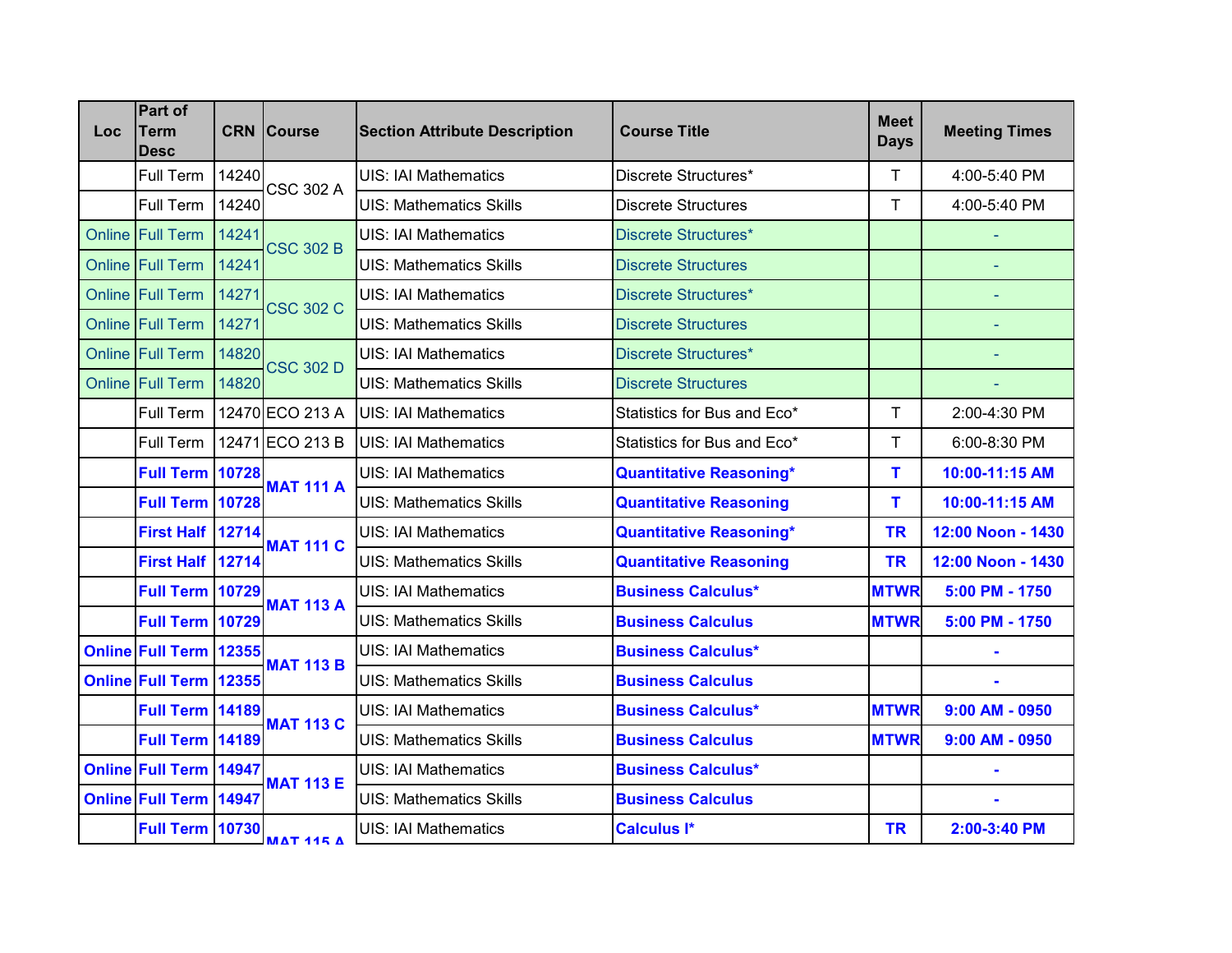| Full Term 10730               | $M$ $N$ $N$                          | IUIS: Mathematics Skills     | <b>Calculus I</b>          | TR        | 2:00-3:40 PM      |
|-------------------------------|--------------------------------------|------------------------------|----------------------------|-----------|-------------------|
| <b>Online Full Term 12593</b> |                                      | <b>IUIS: IAI Mathematics</b> | <b>Calculus I*</b>         |           |                   |
| <b>Online Full Term 12593</b> | <b>MAT 115 C</b>                     | IUIS: Mathematics Skills     | <b>Calculus I</b>          |           |                   |
|                               | Full Term 10732 MAT 121 A            | <b>JUIS: IAI Mathematics</b> | <b>Applied Statistics*</b> | <b>TR</b> | 4:00-5:15 PM      |
|                               | <b>Full Term 10733 MAT 121 B</b>     | <b>JUIS: IAI Mathematics</b> | <b>Applied Statistics*</b> | <b>MW</b> | 2:00-3:15 PM      |
|                               | Online Full Term 11917 MAT 121 C     | <b>IUIS: IAI Mathematics</b> | <b>Applied Statistics*</b> |           |                   |
|                               | Full Term 14273 MAT 121 D            | <b>IUIS: IAI Mathematics</b> | <b>Applied Statistics*</b> | <b>MW</b> | 4:00-5:15 PM      |
|                               | <b>Second H&amp; 14676 MAT 121 E</b> | UIS: IAI Mathematics         | <b>Applied Statistics*</b> | TR        | 12:00 Noon - 1430 |
|                               | Online Full Term 14946 MAT 121 F     | <b>JUIS: IAI Mathematics</b> | <b>Applied Statistics*</b> |           |                   |
|                               | Online Full Term 15225 MAT 121 G     | <b>UIS: IAI Mathematics</b>  | <b>Applied Statistics*</b> |           |                   |

### **Oral Communication**

| Loc. | Part of<br><b>Term</b><br><b>IDesc</b> | <b>CRN Course</b> | <b>Section Attribute Description</b>      | <b>Course Title</b>       | <b>Meet</b><br><b>Days</b> | <b>Meeting Times</b>  |
|------|----------------------------------------|-------------------|-------------------------------------------|---------------------------|----------------------------|-----------------------|
|      | Full Term                              | 12461 COM 112 A   | UIS: Oral Communication                   | Oral Communication        | <b>MWF</b>                 | 10:00 AM - 1050       |
|      | Full Term                              | 12462 COM 112 B   | <b>IUIS: Oral Communication</b>           | <b>Oral Communication</b> | TR                         | 10:00-11:15 AM        |
|      | <b>Full Term</b>                       |                   | 12463 COM 112 C   UIS: Oral Communication | <b>Oral Communication</b> | <b>TR</b>                  | 12:00-1:15 PM         |
|      | Full Term                              | 12464 COM 112 D   | <b>IUIS: Oral Communication</b>           | <b>Oral Communication</b> | <b>MW</b>                  | $8:00$ AM - $9:15$ AM |
|      | Full Term                              | 12824 COM 112 F   | <b>UIS: Oral Communication</b>            | <b>Oral Communication</b> | <b>TR</b>                  | 10:00-11:15 AM        |
|      | lFull Term                             | 12825 COM 112 G   | UIS: Oral Communication                   | Oral Communication        | т                          | 6:00-8:30 PM          |
|      | Full Term                              | 13072 COM 112 H   | <b>IUIS: Oral Communication</b>           | <b>Oral Communication</b> | R                          | 6:00-8:30 PM          |
|      | Full Term                              | 13388 COM 112 I   | UIS: Oral Communication                   | <b>Oral Communication</b> | <b>MWF</b>                 | 2:00 PM - 1450        |
|      | <b>Online Full Term</b>                | 13876 COM 112 J   | UIS: Oral Communication                   | <b>Oral Communication</b> |                            |                       |

## **Physical Science**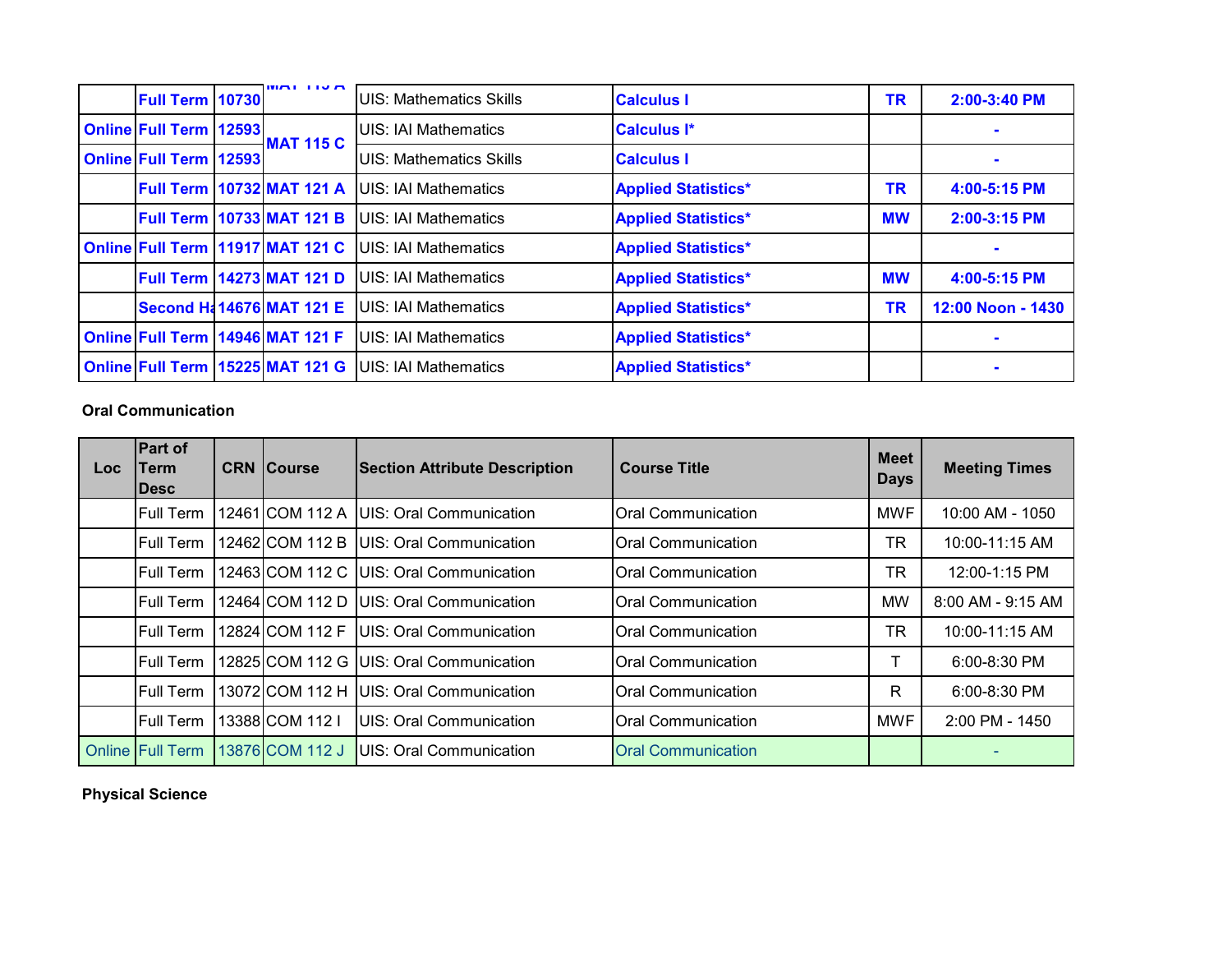| <b>Loc</b> | Part of<br><b>Term</b><br>Desc |       | <b>CRN</b> Course         | <b>Section Attribute Description</b> | <b>Course Title</b>                        | <b>Meet</b><br><b>Days</b> | <b>Meeting Times</b> |
|------------|--------------------------------|-------|---------------------------|--------------------------------------|--------------------------------------------|----------------------------|----------------------|
|            | <b>Full Term</b>               | 10534 | <b>ASP 101 A</b>          | UIS: IAI Phys Science wo Lab         | <b>Solar Systems and Planets*</b>          | <b>MWF</b>                 | $-0920$              |
|            | <b>Full Term</b>               | 10534 |                           | UIS: Phys Science wo Lab             | <b>Solar Systems and Planets</b>           | <b>MWF</b>                 | $-0920$              |
|            | Full Term                      |       | 14767 ASP 103 A           | UIS: Phys Science with Lab           | Practical Astronomy Lab                    | <b>TR</b>                  | 12:00-1:15 PM        |
|            | <b>Full Term</b>               | 10535 |                           | UIS: IAI Phys Science with Lab       | <b>University Physics I*</b>               | <b>MWF</b>                 | 12:00 Noon - 1255    |
|            | <b>Full Term 10535</b>         |       | <b>ASP 201 A</b>          | UIS: Phys Science with Lab           | <b>University Physics I</b>                | <b>MWF</b>                 | 12:00 Noon - 1255    |
|            | <b>Full Term 10535</b>         |       |                           | UIS: IAI Phys Science with Lab       | <b>University Physics I*</b>               | т                          | 2:00 PM - 1655       |
|            | <b>Full Term</b>               | 10535 |                           | UIS: Phys Science with Lab           | <b>University Physics I</b>                | т                          | 2:00 PM - 1655       |
|            | <b>Full Term</b>               | 12100 |                           | UIS: IAI Phys Science with Lab       | <b>University Physics I*</b>               | <b>MWF</b>                 | 12:00 Noon - 1255    |
|            | <b>Full Term 12100</b>         |       | <b>ASP 201 B</b>          | UIS: Phys Science with Lab           | <b>University Physics I</b>                | <b>MWF</b>                 | 12:00 Noon - 1255    |
|            | <b>Full Term 12100</b>         |       |                           | UIS: IAI Phys Science with Lab       | <b>University Physics I*</b>               | т                          | 6:00 PM - 2050       |
|            | <b>Full Term 12100</b>         |       |                           | UIS: Phys Science with Lab           | <b>University Physics I</b>                | т                          | 6:00 PM - 2050       |
|            | <b>Full Term 10513</b>         |       |                           | UIS: IAI Phys Science with Lab       | <b>Biology &amp; Chemistry Of Envir I*</b> | <b>TR</b>                  | 10:00-11:15 AM       |
|            | <b>Full Term 10513</b>         |       |                           | UIS: Phys Science with Lab           | <b>Biology &amp; Chemistry Of Envir I</b>  | <b>TR</b>                  | 10:00-11:15 AM       |
|            | <b>Full Term</b>               |       | 10513 CAP 141 A           | UIS: IAI Phys Science with Lab       |                                            | <b>TR</b>                  | 10:00-11:15 AM       |
|            |                                |       |                           | UIS: IAI Phys Science with Lab       | <b>Biology &amp; Chemistry Of Envir I*</b> | F                          | $9:00$ AM - 1200     |
|            | <b>Full Term 10513</b>         |       |                           | UIS: Phys Science with Lab           |                                            | <b>TR</b>                  | 10:00-11:15 AM       |
|            |                                |       |                           | UIS: Phys Science with Lab           | <b>Biology &amp; Chemistry Of Envir I</b>  | F                          | $9:00$ AM - 1200     |
|            | <b>Full Term 10515</b>         |       |                           | UIS: IAI Phys Science with Lab       | <b>Biology &amp; Chemistry Of Envir I*</b> | <b>TR</b>                  | 10:00-11:15 AM       |
|            | <b>Full Term 10515</b>         |       |                           | UIS: Phys Science with Lab           | <b>Biology &amp; Chemistry Of Envir I</b>  | <b>TR</b>                  | 10:00-11:15 AM       |
|            |                                |       | Full Term 10515 CAP 141 B | UIS: IAI Phys Science with Lab       |                                            | <b>TR</b>                  | 10:00-11:15 AM       |
|            |                                |       |                           | UIS: IAI Phys Science with Lab       | <b>Biology &amp; Chemistry Of Envir I*</b> | F                          | $9:00$ AM - 1200     |
|            |                                |       |                           | UIS: Phys Science with Lab           |                                            | <b>TR</b>                  | 10:00-11:15 AM       |
|            | <b>Full Term 10515</b>         |       |                           | UIS: Phys Science with Lab           | <b>Biology &amp; Chemistry Of Envir I</b>  | F                          | $9:00$ AM - 1200     |
|            | <b>Full Term 10516</b>         |       |                           | UIS: IAI Phys Science with Lab       | <b>Biology &amp; Chemistry Of Envir I*</b> | <b>TR</b>                  | 10:00-11:15 AM       |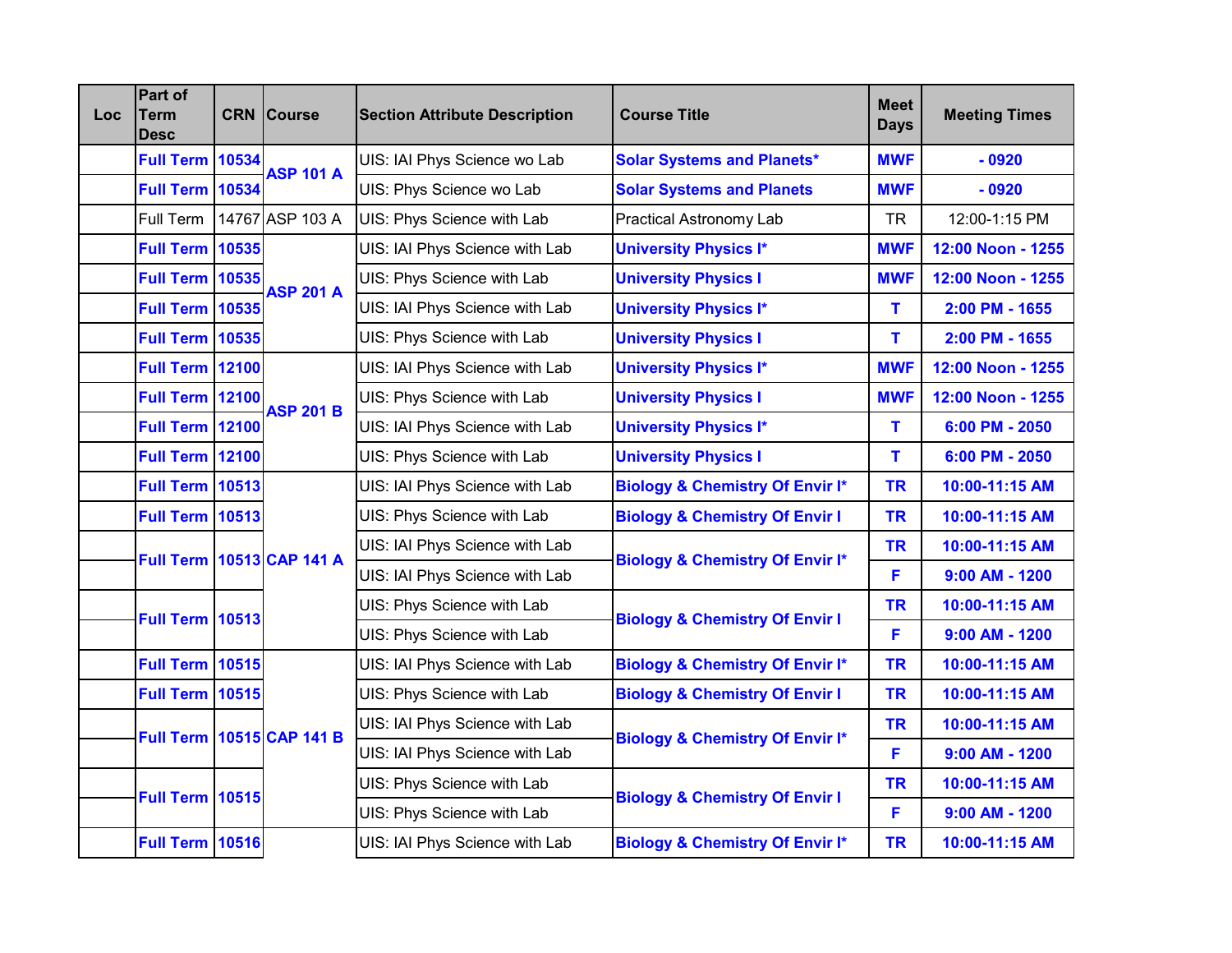| <b>Full Term 10516</b><br>UIS: Phys Science with Lab<br><b>Biology &amp; Chemistry Of Envir I</b><br><b>TR</b><br>10:00-11:15 AM<br>UIS: IAI Phys Science with Lab<br><b>TR</b><br>10:00-11:15 AM<br>Full Term 10516 CAP 141 C<br><b>Biology &amp; Chemistry Of Envir I*</b><br>UIS: IAI Phys Science with Lab<br>F<br>$-1530$<br><b>TR</b><br>10:00-11:15 AM<br>UIS: Phys Science with Lab<br><b>Full Term 10516</b><br><b>Biology &amp; Chemistry Of Envir I</b><br>F<br>UIS: Phys Science with Lab<br>$-1530$<br>Full Term 10517<br><b>Biology &amp; Chemistry Of Envir I*</b><br><b>TR</b><br>10:00-11:15 AM<br>UIS: IAI Phys Science with Lab<br>Full Term 10517<br><b>Biology &amp; Chemistry Of Envir I</b><br>UIS: Phys Science with Lab<br><b>TR</b><br>10:00-11:15 AM<br><b>TR</b><br>UIS: IAI Phys Science with Lab<br>10:00-11:15 AM<br><b>Full Term 10517 CAP 141 D</b><br><b>Biology &amp; Chemistry Of Envir I*</b><br>UIS: IAI Phys Science with Lab<br>F<br>$-1530$<br><b>TR</b><br>UIS: Phys Science with Lab<br>10:00-11:15 AM<br>Full Term 10517<br><b>Biology &amp; Chemistry Of Envir I</b><br>UIS: Phys Science with Lab<br>F<br>$-1530$<br>UIS: Phys Science with Lab<br><b>MWF</b><br>9:00 AM - 0950<br>14794 CHE 124 A<br>Full Term<br>Gen Chem for Hith Prof<br>W<br>UIS: Phys Science with Lab<br>6:00 PM - 8:55 PM<br>UIS: Phys Science with Lab<br><b>MWF</b><br>9:00 AM - 0950<br>14813 CHE 124 B<br><b>Full Term</b><br>Gen Chem for Hith Prof<br>UIS: Phys Science with Lab<br>W<br>2:00 PM - 1655<br>13960 CHE 131 A<br>Full Term<br>Intro to Forensic Science<br><b>TR</b><br>UIS: Phys Science wo Lab<br>10:00-11:15 AM<br>Online Full Term<br>15210 CHE 131 B<br>UIS: Phys Science wo Lab<br><b>Intro to Forensic Science</b><br>12:00 Noon - 2:55 PM<br>13964 CHE 132 B<br>Full Term<br>UIS: Phys Science with Lab<br>Intro/Forensic Science Lab<br>${\sf R}$<br>Online Full Term<br>12912 CHE 137 B<br>UIS: Phys Science with Lab<br><b>Chemistry Cooks</b><br>Online Full Term<br>12916 CHE 137 C<br><b>Chemistry Cooks</b><br>UIS: Phys Science with Lab<br><b>Full Term 10568</b><br>UIS: IAI Phys Science with Lab<br><b>General Chemistry I*</b><br><b>TR</b><br>10:00-11:15 AM<br><b>Full Term 10568</b><br>UIS: Phys Science with Lab<br><b>General Chemistry I</b><br><b>TR</b><br>10:00-11:15 AM<br><b>CHE 141 A</b><br>10568<br>UIS: IAI Phys Science with Lab<br><b>Full Term</b><br><b>General Chemistry I*</b><br>F<br>8:00 AM - 10:55 AM<br><b>Full Term 10568</b><br>UIS: Phys Science with Lab<br>F<br><b>General Chemistry I</b><br>8:00 AM - 10:55 AM<br><b>Full Term 11862</b><br>UIS: IAI Phys Science with Lab<br><b>General Chemistry I*</b><br><b>TR</b><br>10:00-11:15 AM<br>Full Term 11862<br>UIS: Phys Science with Lab<br><b>General Chemistry I</b><br><b>TR</b><br>10:00-11:15 AM<br><b>CHF 141 R</b> |  |  |  |  |  |
|----------------------------------------------------------------------------------------------------------------------------------------------------------------------------------------------------------------------------------------------------------------------------------------------------------------------------------------------------------------------------------------------------------------------------------------------------------------------------------------------------------------------------------------------------------------------------------------------------------------------------------------------------------------------------------------------------------------------------------------------------------------------------------------------------------------------------------------------------------------------------------------------------------------------------------------------------------------------------------------------------------------------------------------------------------------------------------------------------------------------------------------------------------------------------------------------------------------------------------------------------------------------------------------------------------------------------------------------------------------------------------------------------------------------------------------------------------------------------------------------------------------------------------------------------------------------------------------------------------------------------------------------------------------------------------------------------------------------------------------------------------------------------------------------------------------------------------------------------------------------------------------------------------------------------------------------------------------------------------------------------------------------------------------------------------------------------------------------------------------------------------------------------------------------------------------------------------------------------------------------------------------------------------------------------------------------------------------------------------------------------------------------------------------------------------------------------------------------------------------------------------------------------------------------------------------------------------------------------------------------------------------------------------------------------------------------------------------------------------------------------------------------------------------------------------------------------------------------------------------------------|--|--|--|--|--|
|                                                                                                                                                                                                                                                                                                                                                                                                                                                                                                                                                                                                                                                                                                                                                                                                                                                                                                                                                                                                                                                                                                                                                                                                                                                                                                                                                                                                                                                                                                                                                                                                                                                                                                                                                                                                                                                                                                                                                                                                                                                                                                                                                                                                                                                                                                                                                                                                                                                                                                                                                                                                                                                                                                                                                                                                                                                                            |  |  |  |  |  |
|                                                                                                                                                                                                                                                                                                                                                                                                                                                                                                                                                                                                                                                                                                                                                                                                                                                                                                                                                                                                                                                                                                                                                                                                                                                                                                                                                                                                                                                                                                                                                                                                                                                                                                                                                                                                                                                                                                                                                                                                                                                                                                                                                                                                                                                                                                                                                                                                                                                                                                                                                                                                                                                                                                                                                                                                                                                                            |  |  |  |  |  |
|                                                                                                                                                                                                                                                                                                                                                                                                                                                                                                                                                                                                                                                                                                                                                                                                                                                                                                                                                                                                                                                                                                                                                                                                                                                                                                                                                                                                                                                                                                                                                                                                                                                                                                                                                                                                                                                                                                                                                                                                                                                                                                                                                                                                                                                                                                                                                                                                                                                                                                                                                                                                                                                                                                                                                                                                                                                                            |  |  |  |  |  |
|                                                                                                                                                                                                                                                                                                                                                                                                                                                                                                                                                                                                                                                                                                                                                                                                                                                                                                                                                                                                                                                                                                                                                                                                                                                                                                                                                                                                                                                                                                                                                                                                                                                                                                                                                                                                                                                                                                                                                                                                                                                                                                                                                                                                                                                                                                                                                                                                                                                                                                                                                                                                                                                                                                                                                                                                                                                                            |  |  |  |  |  |
|                                                                                                                                                                                                                                                                                                                                                                                                                                                                                                                                                                                                                                                                                                                                                                                                                                                                                                                                                                                                                                                                                                                                                                                                                                                                                                                                                                                                                                                                                                                                                                                                                                                                                                                                                                                                                                                                                                                                                                                                                                                                                                                                                                                                                                                                                                                                                                                                                                                                                                                                                                                                                                                                                                                                                                                                                                                                            |  |  |  |  |  |
|                                                                                                                                                                                                                                                                                                                                                                                                                                                                                                                                                                                                                                                                                                                                                                                                                                                                                                                                                                                                                                                                                                                                                                                                                                                                                                                                                                                                                                                                                                                                                                                                                                                                                                                                                                                                                                                                                                                                                                                                                                                                                                                                                                                                                                                                                                                                                                                                                                                                                                                                                                                                                                                                                                                                                                                                                                                                            |  |  |  |  |  |
|                                                                                                                                                                                                                                                                                                                                                                                                                                                                                                                                                                                                                                                                                                                                                                                                                                                                                                                                                                                                                                                                                                                                                                                                                                                                                                                                                                                                                                                                                                                                                                                                                                                                                                                                                                                                                                                                                                                                                                                                                                                                                                                                                                                                                                                                                                                                                                                                                                                                                                                                                                                                                                                                                                                                                                                                                                                                            |  |  |  |  |  |
|                                                                                                                                                                                                                                                                                                                                                                                                                                                                                                                                                                                                                                                                                                                                                                                                                                                                                                                                                                                                                                                                                                                                                                                                                                                                                                                                                                                                                                                                                                                                                                                                                                                                                                                                                                                                                                                                                                                                                                                                                                                                                                                                                                                                                                                                                                                                                                                                                                                                                                                                                                                                                                                                                                                                                                                                                                                                            |  |  |  |  |  |
|                                                                                                                                                                                                                                                                                                                                                                                                                                                                                                                                                                                                                                                                                                                                                                                                                                                                                                                                                                                                                                                                                                                                                                                                                                                                                                                                                                                                                                                                                                                                                                                                                                                                                                                                                                                                                                                                                                                                                                                                                                                                                                                                                                                                                                                                                                                                                                                                                                                                                                                                                                                                                                                                                                                                                                                                                                                                            |  |  |  |  |  |
|                                                                                                                                                                                                                                                                                                                                                                                                                                                                                                                                                                                                                                                                                                                                                                                                                                                                                                                                                                                                                                                                                                                                                                                                                                                                                                                                                                                                                                                                                                                                                                                                                                                                                                                                                                                                                                                                                                                                                                                                                                                                                                                                                                                                                                                                                                                                                                                                                                                                                                                                                                                                                                                                                                                                                                                                                                                                            |  |  |  |  |  |
|                                                                                                                                                                                                                                                                                                                                                                                                                                                                                                                                                                                                                                                                                                                                                                                                                                                                                                                                                                                                                                                                                                                                                                                                                                                                                                                                                                                                                                                                                                                                                                                                                                                                                                                                                                                                                                                                                                                                                                                                                                                                                                                                                                                                                                                                                                                                                                                                                                                                                                                                                                                                                                                                                                                                                                                                                                                                            |  |  |  |  |  |
|                                                                                                                                                                                                                                                                                                                                                                                                                                                                                                                                                                                                                                                                                                                                                                                                                                                                                                                                                                                                                                                                                                                                                                                                                                                                                                                                                                                                                                                                                                                                                                                                                                                                                                                                                                                                                                                                                                                                                                                                                                                                                                                                                                                                                                                                                                                                                                                                                                                                                                                                                                                                                                                                                                                                                                                                                                                                            |  |  |  |  |  |
|                                                                                                                                                                                                                                                                                                                                                                                                                                                                                                                                                                                                                                                                                                                                                                                                                                                                                                                                                                                                                                                                                                                                                                                                                                                                                                                                                                                                                                                                                                                                                                                                                                                                                                                                                                                                                                                                                                                                                                                                                                                                                                                                                                                                                                                                                                                                                                                                                                                                                                                                                                                                                                                                                                                                                                                                                                                                            |  |  |  |  |  |
|                                                                                                                                                                                                                                                                                                                                                                                                                                                                                                                                                                                                                                                                                                                                                                                                                                                                                                                                                                                                                                                                                                                                                                                                                                                                                                                                                                                                                                                                                                                                                                                                                                                                                                                                                                                                                                                                                                                                                                                                                                                                                                                                                                                                                                                                                                                                                                                                                                                                                                                                                                                                                                                                                                                                                                                                                                                                            |  |  |  |  |  |
|                                                                                                                                                                                                                                                                                                                                                                                                                                                                                                                                                                                                                                                                                                                                                                                                                                                                                                                                                                                                                                                                                                                                                                                                                                                                                                                                                                                                                                                                                                                                                                                                                                                                                                                                                                                                                                                                                                                                                                                                                                                                                                                                                                                                                                                                                                                                                                                                                                                                                                                                                                                                                                                                                                                                                                                                                                                                            |  |  |  |  |  |
|                                                                                                                                                                                                                                                                                                                                                                                                                                                                                                                                                                                                                                                                                                                                                                                                                                                                                                                                                                                                                                                                                                                                                                                                                                                                                                                                                                                                                                                                                                                                                                                                                                                                                                                                                                                                                                                                                                                                                                                                                                                                                                                                                                                                                                                                                                                                                                                                                                                                                                                                                                                                                                                                                                                                                                                                                                                                            |  |  |  |  |  |
|                                                                                                                                                                                                                                                                                                                                                                                                                                                                                                                                                                                                                                                                                                                                                                                                                                                                                                                                                                                                                                                                                                                                                                                                                                                                                                                                                                                                                                                                                                                                                                                                                                                                                                                                                                                                                                                                                                                                                                                                                                                                                                                                                                                                                                                                                                                                                                                                                                                                                                                                                                                                                                                                                                                                                                                                                                                                            |  |  |  |  |  |
|                                                                                                                                                                                                                                                                                                                                                                                                                                                                                                                                                                                                                                                                                                                                                                                                                                                                                                                                                                                                                                                                                                                                                                                                                                                                                                                                                                                                                                                                                                                                                                                                                                                                                                                                                                                                                                                                                                                                                                                                                                                                                                                                                                                                                                                                                                                                                                                                                                                                                                                                                                                                                                                                                                                                                                                                                                                                            |  |  |  |  |  |
|                                                                                                                                                                                                                                                                                                                                                                                                                                                                                                                                                                                                                                                                                                                                                                                                                                                                                                                                                                                                                                                                                                                                                                                                                                                                                                                                                                                                                                                                                                                                                                                                                                                                                                                                                                                                                                                                                                                                                                                                                                                                                                                                                                                                                                                                                                                                                                                                                                                                                                                                                                                                                                                                                                                                                                                                                                                                            |  |  |  |  |  |
|                                                                                                                                                                                                                                                                                                                                                                                                                                                                                                                                                                                                                                                                                                                                                                                                                                                                                                                                                                                                                                                                                                                                                                                                                                                                                                                                                                                                                                                                                                                                                                                                                                                                                                                                                                                                                                                                                                                                                                                                                                                                                                                                                                                                                                                                                                                                                                                                                                                                                                                                                                                                                                                                                                                                                                                                                                                                            |  |  |  |  |  |
|                                                                                                                                                                                                                                                                                                                                                                                                                                                                                                                                                                                                                                                                                                                                                                                                                                                                                                                                                                                                                                                                                                                                                                                                                                                                                                                                                                                                                                                                                                                                                                                                                                                                                                                                                                                                                                                                                                                                                                                                                                                                                                                                                                                                                                                                                                                                                                                                                                                                                                                                                                                                                                                                                                                                                                                                                                                                            |  |  |  |  |  |
|                                                                                                                                                                                                                                                                                                                                                                                                                                                                                                                                                                                                                                                                                                                                                                                                                                                                                                                                                                                                                                                                                                                                                                                                                                                                                                                                                                                                                                                                                                                                                                                                                                                                                                                                                                                                                                                                                                                                                                                                                                                                                                                                                                                                                                                                                                                                                                                                                                                                                                                                                                                                                                                                                                                                                                                                                                                                            |  |  |  |  |  |
|                                                                                                                                                                                                                                                                                                                                                                                                                                                                                                                                                                                                                                                                                                                                                                                                                                                                                                                                                                                                                                                                                                                                                                                                                                                                                                                                                                                                                                                                                                                                                                                                                                                                                                                                                                                                                                                                                                                                                                                                                                                                                                                                                                                                                                                                                                                                                                                                                                                                                                                                                                                                                                                                                                                                                                                                                                                                            |  |  |  |  |  |
|                                                                                                                                                                                                                                                                                                                                                                                                                                                                                                                                                                                                                                                                                                                                                                                                                                                                                                                                                                                                                                                                                                                                                                                                                                                                                                                                                                                                                                                                                                                                                                                                                                                                                                                                                                                                                                                                                                                                                                                                                                                                                                                                                                                                                                                                                                                                                                                                                                                                                                                                                                                                                                                                                                                                                                                                                                                                            |  |  |  |  |  |
|                                                                                                                                                                                                                                                                                                                                                                                                                                                                                                                                                                                                                                                                                                                                                                                                                                                                                                                                                                                                                                                                                                                                                                                                                                                                                                                                                                                                                                                                                                                                                                                                                                                                                                                                                                                                                                                                                                                                                                                                                                                                                                                                                                                                                                                                                                                                                                                                                                                                                                                                                                                                                                                                                                                                                                                                                                                                            |  |  |  |  |  |
|                                                                                                                                                                                                                                                                                                                                                                                                                                                                                                                                                                                                                                                                                                                                                                                                                                                                                                                                                                                                                                                                                                                                                                                                                                                                                                                                                                                                                                                                                                                                                                                                                                                                                                                                                                                                                                                                                                                                                                                                                                                                                                                                                                                                                                                                                                                                                                                                                                                                                                                                                                                                                                                                                                                                                                                                                                                                            |  |  |  |  |  |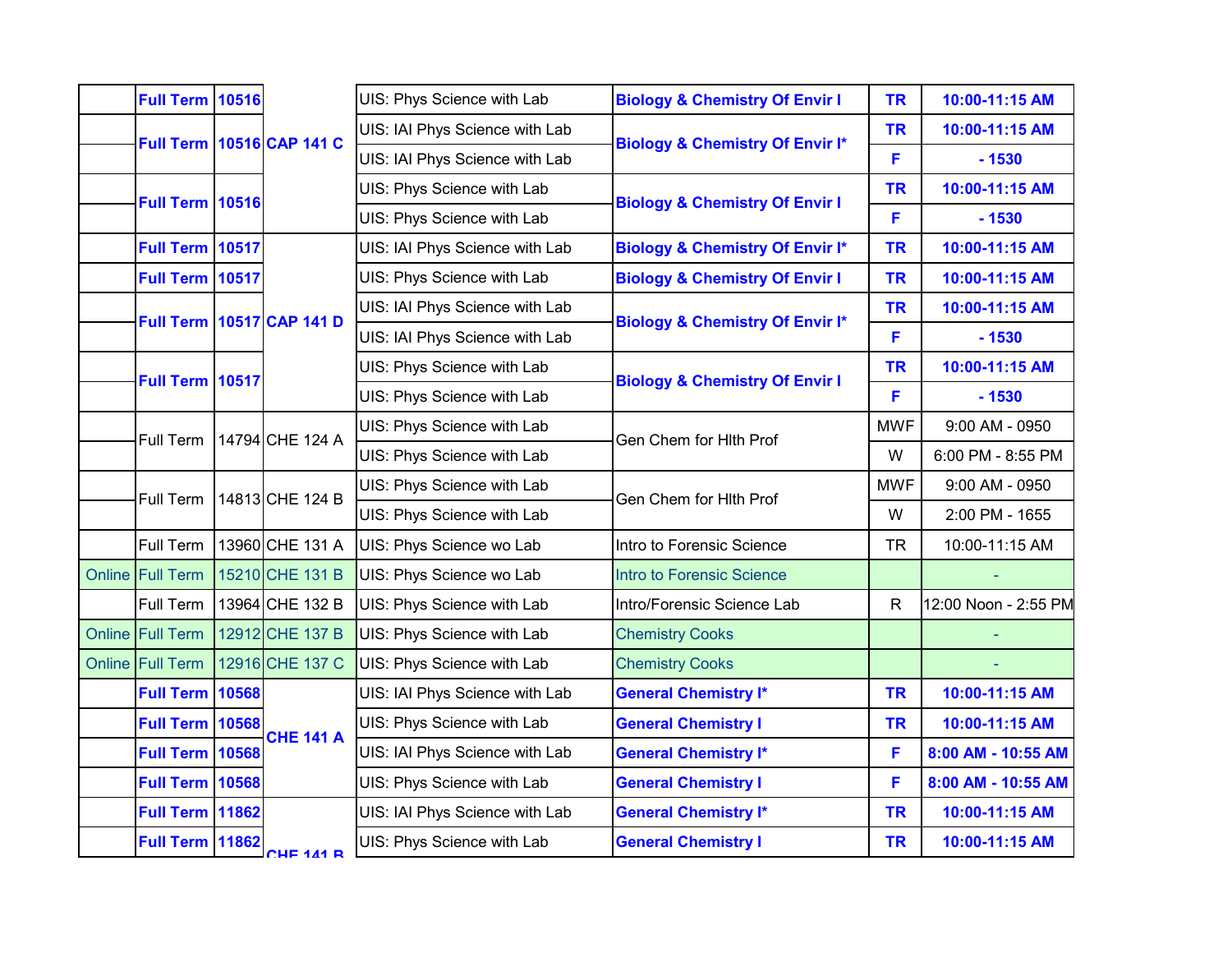| Full Term 11862        |       | ש ו <del>יו</del> שווט       | UIS: IAI Phys Science with Lab | <b>General Chemistry I*</b>      | R            | 12:00 Noon - 2:55 PM |
|------------------------|-------|------------------------------|--------------------------------|----------------------------------|--------------|----------------------|
| Full Term 11862        |       |                              | UIS: Phys Science with Lab     | <b>General Chemistry I</b>       | R            | 12:00 Noon - 2:55 PM |
| <b>Full Term 12332</b> |       |                              | UIS: IAI Phys Science with Lab | <b>General Chemistry I*</b>      | <b>TR</b>    | 10:00-11:15 AM       |
| <b>Full Term 12332</b> |       | <b>CHE 141 C</b>             | UIS: Phys Science with Lab     | <b>General Chemistry I</b>       | <b>TR</b>    | 10:00-11:15 AM       |
| Full Term 12332        |       |                              | UIS: IAI Phys Science with Lab | <b>General Chemistry I*</b>      | F            | 12:00 Noon - 2:55 PM |
| <b>Full Term 12332</b> |       |                              | UIS: Phys Science with Lab     | <b>General Chemistry I</b>       | F            | 12:00 Noon - 2:55 PM |
| Full Term 12377        |       |                              | UIS: IAI Phys Science with Lab | <b>General Chemistry I*</b>      | <b>TR</b>    | 10:00-11:15 AM       |
| Full Term 12377        |       | <b>CHE 141 D</b>             | UIS: Phys Science with Lab     | <b>General Chemistry I</b>       | <b>TR</b>    | 10:00-11:15 AM       |
| <b>Full Term 12377</b> |       |                              | UIS: IAI Phys Science with Lab | <b>General Chemistry I*</b>      | R            | 6:00 PM - 8:55 PM    |
| Full Term 12377        |       |                              | UIS: Phys Science with Lab     | <b>General Chemistry I</b>       | R            | 6:00 PM - 8:55 PM    |
| <b>Full Term 12378</b> |       |                              | UIS: IAI Phys Science with Lab | <b>General Chemistry I*</b>      | <b>TR</b>    | 10:00-11:15 AM       |
| <b>Full Term 12378</b> |       | <b>CHE 141 E</b>             | UIS: Phys Science with Lab     | <b>General Chemistry I</b>       | <b>TR</b>    | 10:00-11:15 AM       |
| <b>Full Term 12378</b> |       |                              | UIS: IAI Phys Science with Lab | <b>General Chemistry I*</b>      | W            | 6:00 PM - 8:55 PM    |
| <b>Full Term 12378</b> |       |                              | UIS: Phys Science with Lab     | <b>General Chemistry I</b>       | W            | 6:00 PM - 8:55 PM    |
| Full Term              |       | 15078 CHE 143 A              | UIS: Phys Science with Lab     | Recitation: Gen Chem I           | м            | 5:00 PM - 1750       |
| Full Term              |       | 15079 CHE 143 B              | UIS: Phys Science with Lab     | Recitation: Gen Chem I           | M            | 6:00 PM - 1850       |
| Full Term              |       | 15080 CHE 143 C              | UIS: Phys Science with Lab     | Recitation: Gen Chem I           | T            | 5:00 PM - 1750       |
| Full Term              | 14948 |                              | UIS: IAI Phys Science wo Lab   | Earth Science*                   | <b>MW</b>    | 2:00-3:15 PM         |
| Full Term              | 14948 | ENS 151 A<br>14979 MLS 131 A | UIS: Phys Science wo Lab       | <b>Earth Science</b>             | <b>MW</b>    | 2:00-3:15 PM         |
| Full Term              |       |                              | UIS: Phys Science wo Lab       | Intro to Forensic Science        | <b>TR</b>    | 10:00-11:15 AM       |
| Online Full Term       |       | 15209 MLS 131 B              | UIS: Phys Science wo Lab       | <b>Intro to Forensic Science</b> |              |                      |
| Full Term              |       | 14981 MLS 132 B              | UIS: Phys Science with Lab     | Intro/Forensic Science Lab       | $\mathsf{R}$ | 12:00 Noon - 2:55 PM |

#### **Social and Behavioral Sciences**

| <b>ITerm</b><br>Loc<br><b>Desc</b> | <b>Part of</b> | <b>CRN Course</b> | <b>Section Attribute Description</b> | Course Title | <b>Meet</b><br><b>Days</b> | <b>Meeting Times</b> |
|------------------------------------|----------------|-------------------|--------------------------------------|--------------|----------------------------|----------------------|
|------------------------------------|----------------|-------------------|--------------------------------------|--------------|----------------------------|----------------------|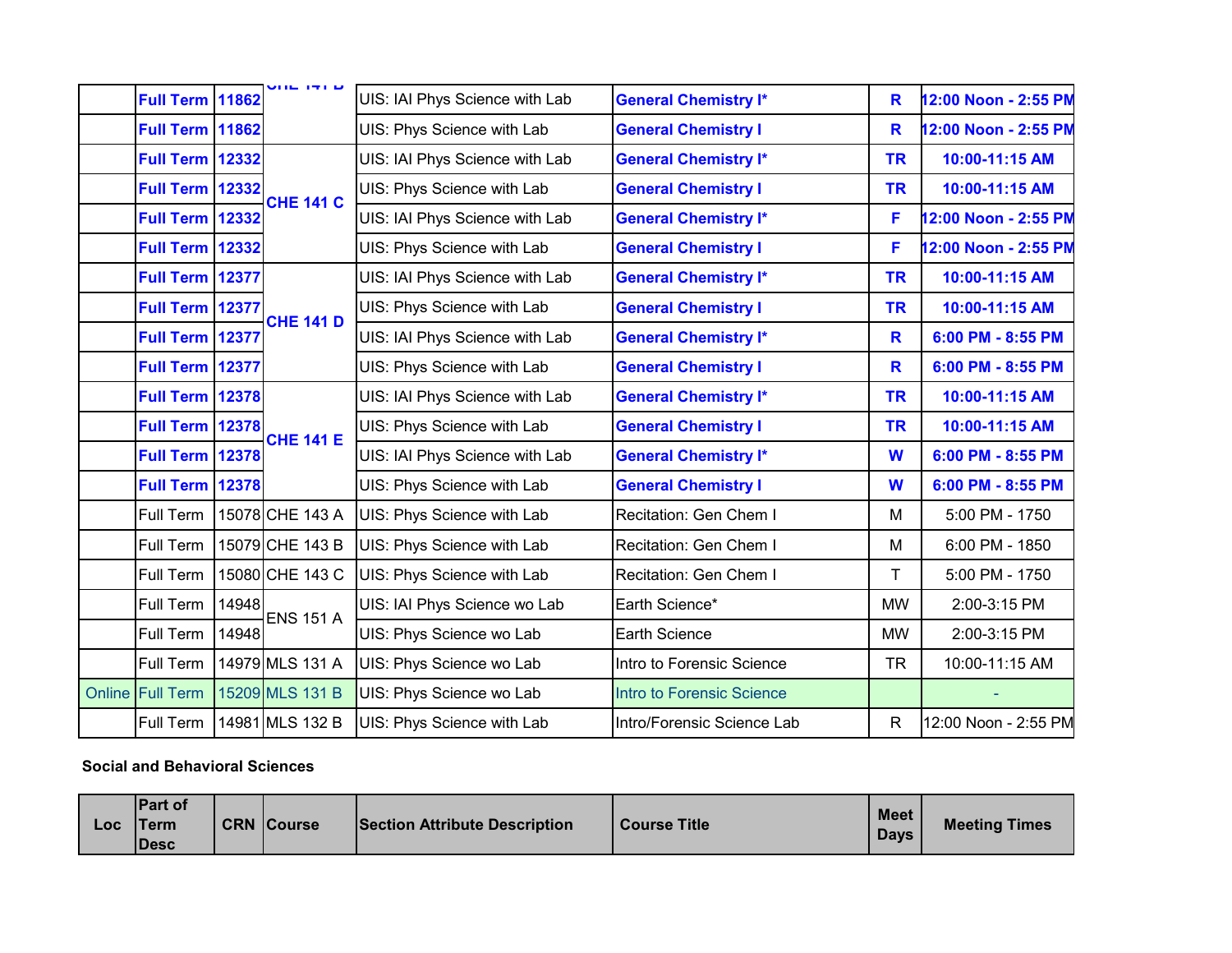|        |                         |       | <b>Full Term 12451 CAP 122 A</b> | UIS: Soc & Behavioral Sciences            | <b>Who Am I? Exploring Identity</b>   | <b>MW</b> | 10:00-11:15 AM    |
|--------|-------------------------|-------|----------------------------------|-------------------------------------------|---------------------------------------|-----------|-------------------|
|        |                         |       | <b>Full Term 12452 CAP 122 B</b> | UIS: Soc & Behavioral Sciences            | <b>Who Am I? Exploring Identity</b>   | <b>TR</b> | 2:00-3:15 PM      |
|        |                         |       | <b>Full Term 12453 CAP 122 C</b> | UIS: Soc & Behavioral Sciences            | <b>Who Am I? Exploring Identity</b>   | <b>MW</b> | 2:00-3:15 PM      |
|        |                         |       | Full Term 12454 CAP 122 D        | <b>UIS: Soc &amp; Behavioral Sciences</b> | <b>Who Am I? Exploring Identity</b>   | <b>TR</b> | 8:00 AM - 9:15 AM |
|        |                         |       | Full Term 13178 CAP 225 A        | UIS: Soc & Behavioral Sciences            | <b>What Is Good? Exploring Values</b> | T         | 6:00-8:30 PM      |
|        |                         |       |                                  | UIS: Soc & Behavioral Sciences            |                                       |           |                   |
|        |                         |       | <b>Full Term 13179 CAP 225 B</b> | <b>UIS: Soc &amp; Behavioral Sciences</b> | <b>What Is Good? Exploring Values</b> | <b>TR</b> | 12:00-1:15 PM     |
|        |                         |       | Full Term 13180 CAP 225 C        | UIS: Soc & Behavioral Sciences            | <b>What Is Good? Exploring Values</b> | <b>MW</b> | 12:00-1:15 PM     |
|        |                         |       | Full Term 13181 CAP 225 D        | UIS: Soc & Behavioral Sciences            | <b>What Is Good? Exploring Values</b> | <b>MW</b> | 10:00-11:15 AM    |
|        | Online Full Term        |       | 14532 CCJ 221 A                  | UIS: Soc & Behavioral Sciences            | <b>Introduction to Criminology</b>    |           |                   |
|        | Full Term               | 10002 | <b>ECO 201 A</b>                 | UIS: IAI Soc & Behav Sciences             | Intro To Microeconomics*              | <b>TR</b> | 2:00-3:15 PM      |
|        | Full Term               | 10002 |                                  | UIS: Soc & Behavioral Sciences            | Intro To Microeconomics               | <b>TR</b> | 2:00-3:15 PM      |
|        | Full Term               | 12580 | <b>ECO 201 B</b>                 | UIS: IAI Soc & Behav Sciences             | Intro To Microeconomics*              | T         | 6:00-8:30 PM      |
|        | Full Term               | 12580 |                                  | UIS: Soc & Behavioral Sciences            | Intro To Microeconomics               | T         | 6:00-8:30 PM      |
|        | Online Full Term        | 14107 | <b>ECO 201 C</b>                 | UIS: IAI Soc & Behav Sciences             | Intro To Microeconomics*              |           |                   |
|        | <b>Online Full Term</b> | 14107 |                                  | UIS: Soc & Behavioral Sciences            | <b>Intro To Microeconomics</b>        |           |                   |
|        | Full Term               | 10783 | <b>ECO 202 A</b>                 | UIS: IAI Soc & Behav Sciences             | Intro To Macroeconomics*              | <b>MW</b> | 2:00-3:15 PM      |
|        | Full Term               | 10783 |                                  | UIS: Soc & Behavioral Sciences            | Intro To Macroeconomics               | <b>MW</b> | 2:00-3:15 PM      |
|        | Full Term               | 14024 | <b>ECO 202 B</b>                 | UIS: IAI Soc & Behav Sciences             | Intro To Macroeconomics*              | M         | 6:00-8:30 PM      |
|        | Full Term               | 14024 |                                  | UIS: Soc & Behavioral Sciences            | Intro To Macroeconomics               | M         | 6:00-8:30 PM      |
|        | Full Term               |       | 10023 ECO 315 A                  | <b>UIS: Soc &amp; Behavioral Sciences</b> | <b>Economics for Administration</b>   | M         | 6:00-9:30 PM      |
| Online | <b>Full Term</b>        |       | 10025 ECO 315 B                  | UIS: Soc & Behavioral Sciences            | <b>Economics for Administration</b>   |           |                   |
|        | Full Term               |       | 14740 ENG 109 A                  | UIS: Soc & Behavioral Sciences            | Intro to Linguistics                  | <b>MW</b> | 4:00-5:15 PM      |
|        | Full Term               |       | 13950 GBL 101 A                  | UIS: Soc & Behavioral Sciences            | Geography of College-Age Youth        | <b>TR</b> | 4:00-5:15 PM      |
|        | Full Term               | 14111 |                                  | UIS: IAI Soc & Behav Sciences             | U.S. History to 1877*                 | <b>MW</b> | 12:00-1:15 PM     |
|        | Full Term               | 14111 | <b>HIS 204 A</b>                 | UIS: Soc & Behavioral Sciences            | U.S. History to 1877                  | <b>MW</b> | 12:00-1:15 PM     |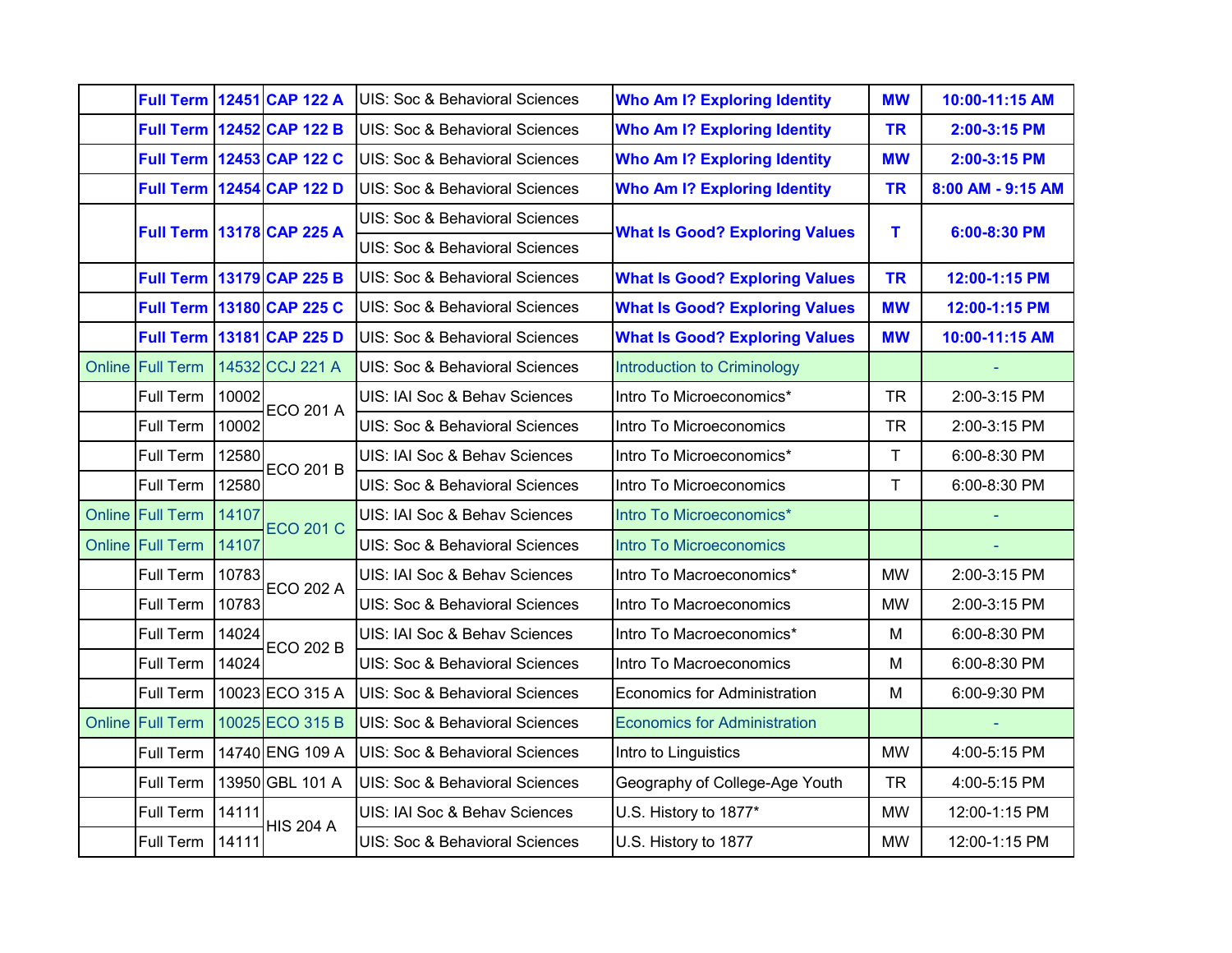| Full Term        |       | 14766 HIS 212 A  | UIS: Soc & Behavioral Sciences | Russia: Peter I to Putin              | <b>TR</b> | 12:00-1:15 PM  |
|------------------|-------|------------------|--------------------------------|---------------------------------------|-----------|----------------|
| Online Full Term | 13563 | <b>LES 201 A</b> | UIS: IAI Soc & Behav Sciences  | The American Political System*        |           |                |
| Online Full Term | 13563 |                  | UIS: Soc & Behavioral Sciences | The American Political System         |           |                |
| Full Term        |       | 13128 LES 202 A  | UIS: Soc & Behavioral Sciences | Intro/Amer Legal System               | <b>MW</b> | 10:00-11:15 AM |
|                  |       |                  | UIS: Soc & Behavioral Sciences |                                       |           |                |
| Online Full Term |       | 15061 PHI 336 A  | UIS: Soc & Behavioral Sciences | <b>Contem Am Political Philosophy</b> |           |                |
| Online Full Term | 13562 | <b>PSC 201 A</b> | UIS: IAI Soc & Behav Sciences  | The American Political System*        |           |                |
| Online Full Term | 13562 |                  | UIS: Soc & Behavioral Sciences | The American Political System         |           |                |
| Full Term        |       | 13278 PSC 202 A  | UIS: Soc & Behavioral Sciences | Intro/Amer Legal System               | <b>MW</b> | 10:00-11:15 AM |
|                  |       |                  | UIS: Soc & Behavioral Sciences |                                       |           |                |
| <b>Full Term</b> |       | 13437 PSC 325 A  | UIS: Soc & Behavioral Sciences | Intro To Political Philosophy         | T         | 6:00-8:30 PM   |
| Online Full Term |       | 15098 PSC 336 A  | UIS: Soc & Behavioral Sciences | <b>Contem Am Political Philosophy</b> |           |                |
| Online Full Term | 13435 | <b>PSC 371 A</b> | UIS: IAI Soc & Behav Sciences  | <b>ECCE: Intro to Comp Politics*</b>  |           |                |
| Online Full Term | 13435 |                  | UIS: Soc & Behavioral Sciences | <b>ECCE: Intro to Comp Politics</b>   |           | ٠              |
| Online Full Term | 13564 | <b>PSC 371 B</b> | UIS: IAI Soc & Behav Sciences  | <b>ECCE: Intro to Comp Politics*</b>  |           |                |
| Online Full Term | 13564 |                  | UIS: Soc & Behavioral Sciences | <b>ECCE: Intro to Comp Politics</b>   |           | ÷,             |
| Online Full Term | 12357 | <b>PSY 201 A</b> | UIS: IAI Soc & Behav Sciences  | Principles Of Psychology*             |           |                |
| Online Full Term | 12357 |                  | UIS: Soc & Behavioral Sciences | <b>Principles Of Psychology</b>       |           |                |
| Full Term        | 13515 | <b>PSY 201 B</b> | UIS: IAI Soc & Behav Sciences  | Principles Of Psychology*             | W         | 2:00-4:30 PM   |
| Full Term        | 13515 |                  | UIS: Soc & Behavioral Sciences | Principles Of Psychology              | W         | 2:00-4:30 PM   |
| Full Term        | 13657 | <b>PSY 201 C</b> | UIS: IAI Soc & Behav Sciences  | Principles Of Psychology*             | M         | 2:00-4:30 PM   |
| Full Term        | 13657 |                  | UIS: Soc & Behavioral Sciences | Principles Of Psychology              | M         | 2:00-4:30 PM   |
| Full Term        | 14167 | <b>PSY 201 E</b> | UIS: IAI Soc & Behav Sciences  | Principles Of Psychology*             | <b>TR</b> | 10:00-11:15 AM |
| Full Term        | 14167 |                  | UIS: Soc & Behavioral Sciences | Principles Of Psychology              | <b>TR</b> | 10:00-11:15 AM |
| Full Term        |       | 12810 PSY 212 A  | UIS: Soc & Behavioral Sciences | <b>Brain and Emotion</b>              | <b>MW</b> | 10:00-11:15 AM |
| Full Term        | 12716 | <b>SOA 101 A</b> | UIS: IAI Soc & Behav Sciences  | Introduction to Sociology*            | <b>MW</b> | 4:00-5:15 PM   |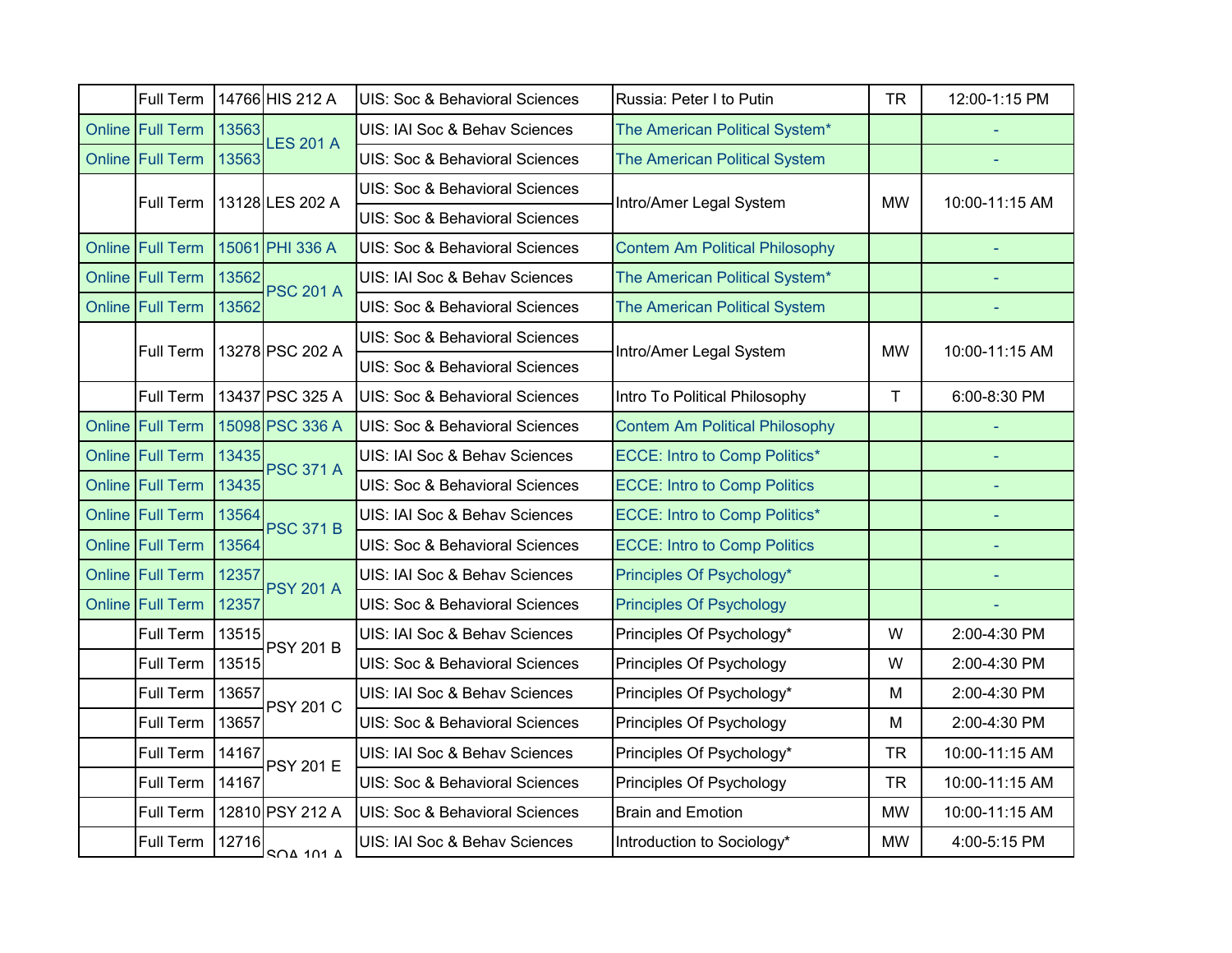|                         |       | ה וטו השט                        |                                           |                                       |           |                  |
|-------------------------|-------|----------------------------------|-------------------------------------------|---------------------------------------|-----------|------------------|
| <b>Full Term</b>        | 12716 |                                  | <b>UIS: Soc &amp; Behavioral Sciences</b> | Introduction to Sociology             | <b>MW</b> | $4:00 - 5:15$ PM |
| <b>Full Term</b>        |       | 14015 SOA 141 A                  | UIS: Soc & Behavioral Sciences            | The American Dream                    | <b>MW</b> | 12:00-1:15 PM    |
| <b>Full Term</b>        |       | 11940 SOA 302 A                  | UIS: Soc & Behavioral Sciences            | <b>Understanding Cultures</b>         | R         | 12:00-1:40 PM    |
| <b>Full Term</b>        |       | 13125 SWK 322 A                  | UIS: Soc & Behavioral Sciences            | Introduction to Social Work           | W         | 6:00-8:30 PM     |
| <b>Full Term</b>        |       | 14263 TEP 207 A                  | UIS: Soc & Behavioral Sciences            | Foundations/American Education        | W         | 6:00-8:30 PM     |
| <b>Online Full Term</b> |       | 14262 TEP 207 B                  | UIS: Soc & Behavioral Sciences            | <b>Foundations/American Education</b> |           |                  |
|                         |       | Online Full Term 14944 TEP 207 C | UIS: Soc & Behavioral Sciences            | <b>Foundations/American Education</b> |           |                  |
| <b>Full Term</b>        |       | 14019 UNI 106 A                  | UIS: Soc & Behavioral Sciences            | Diversity & College Experience        | TR        | 12:00-1:15 PM    |

## **Speaker Series**

| Loc | Part of<br>Term<br><b>Desc</b> | <b>CRN Course</b> | <b>Section Attribute Description</b> | <b>Course Title</b>          |  | <b>Meeting Times</b> |
|-----|--------------------------------|-------------------|--------------------------------------|------------------------------|--|----------------------|
|     | Full Term                      | 12818 UNI 301 A   | UIS: Speaker Series (ECCE)           | <b>ECCE: Speakers Series</b> |  |                      |
|     | Full Term                      | 12819 UNI 301 B   | UIS: Speaker Series (ECCE)           | <b>ECCE: Speakers Series</b> |  |                      |
|     | Full Term                      | 12820 UNI 301 C   | UIS: Speaker Series (ECCE)           | <b>ECCE: Speakers Series</b> |  |                      |
|     | Full Term                      | 12821 UNI 301 D   | UIS: Speaker Series (ECCE)           | <b>ECCE: Speakers Series</b> |  |                      |
|     | Full Term                      | 12996 UNI 301 E   | UIS: Speaker Series (ECCE)           | <b>ECCE: Speakers Series</b> |  |                      |
|     | Full Term                      | 12997 UNI 301 F   | UIS: Speaker Series (ECCE)           | <b>ECCE: Speakers Series</b> |  |                      |
|     | Full Term                      | 12998 UNI 301 G   | UIS: Speaker Series (ECCE)           | <b>ECCE: Speakers Series</b> |  |                      |
|     | Full Term                      | 12999 UNI 301 H   | UIS: Speaker Series (ECCE)           | <b>ECCE: Speakers Series</b> |  |                      |
|     | Full Term                      | 13089 UNI 301 J   | UIS: Speaker Series (ECCE)           | <b>ECCE: Speakers Series</b> |  |                      |
|     | <b>Online Full Term</b>        | 14130 UNI 301 P   | UIS: Speaker Series (ECCE)           | <b>ECCE: Speakers Series</b> |  |                      |
|     | <b>Online Full Term</b>        | 14131 UNI 301 Q   | UIS: Speaker Series (ECCE)           | <b>ECCE: Speakers Series</b> |  |                      |
|     | <b>Online Full Term</b>        | 14132 UNI 301 R   | UIS: Speaker Series (ECCE)           | <b>ECCE: Speakers Series</b> |  |                      |
|     | <b>Online Full Term</b>        | 14134 UNI 301 T   | UIS: Speaker Series (ECCE)           | <b>ECCE: Speakers Series</b> |  |                      |
|     | <b>Online Full Term</b>        | 14267 UNI 301 U   | UIS: Speaker Series (ECCE)           | <b>ECCE: Speakers Series</b> |  |                      |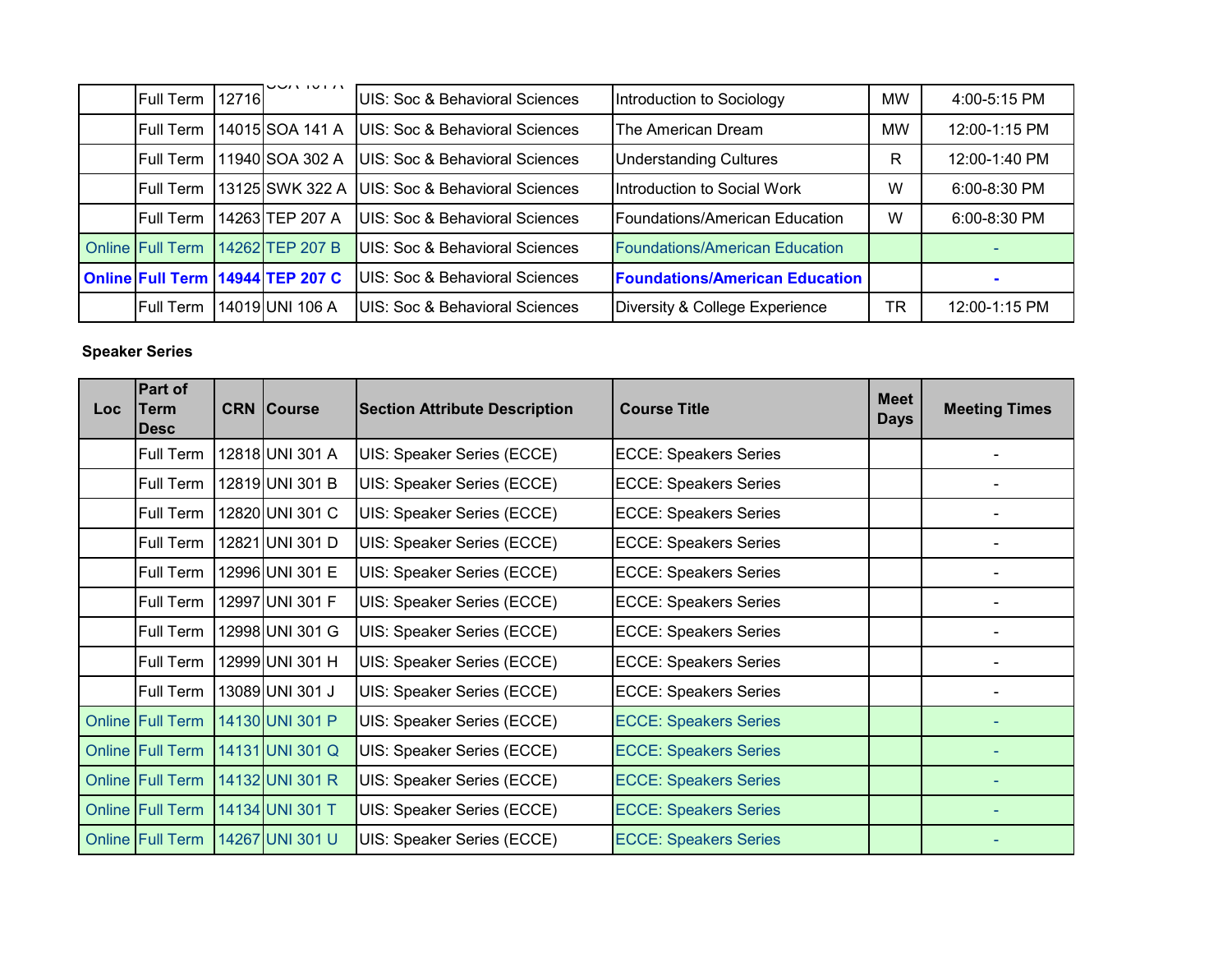### **U.S. Communities**

| Loc | Part of<br>Term<br>Desc | <b>CRN Course</b>                | <b>Section Attribute Description</b> | <b>Course Title</b>                         | <b>Meet</b><br><b>Days</b> | <b>Meeting Times</b> |
|-----|-------------------------|----------------------------------|--------------------------------------|---------------------------------------------|----------------------------|----------------------|
|     | Full Term               | 14892 AAS 301 A                  | UIS: U.S. Communities (ECCE)         | <b>ECCE: African American Studies</b>       | W                          | 2:00-4:30 PM         |
|     | Online Full Term        | 12384 AAS 433 A                  | UIS: U.S. Communities (ECCE)         | ECCE: Civi Rghts Mvmt/20th Cent             |                            |                      |
|     | Full Term               | 10036 BUS 331 A                  | UIS: U.S. Communities (ECCE)         | ECCE: Business, Ethics & Society            | <b>TR</b>                  | 10:00-11:15 AM       |
|     | Full Term               | 13111 BUS 331 B                  | UIS: U.S. Communities (ECCE)         | <b>ECCE:Business, Ethics &amp; Society</b>  | M                          | 6:00-8:30 PM         |
|     | Online Full Term        | 11787 BUS 331 C                  | UIS: U.S. Communities (ECCE)         | <b>ECCE:Business, Ethics &amp; Society</b>  |                            |                      |
|     |                         | Online Second H& 10040 BUS 331 D | UIS: U.S. Communities (ECCE)         | <b>ECCE: Business, Ethics &amp; Society</b> |                            |                      |
|     | <b>Online Full Term</b> | 14539 CCJ 343 A                  | UIS: U.S. Communities (ECCE)         | <b>ECCE: Women &amp; Criminal Justice</b>   |                            |                      |
|     | Full Term               | 14597 CCJ 343 B                  | UIS: U.S. Communities (ECCE)         | <b>ECCE: Women &amp; Criminal Justice</b>   | $\mathsf{R}$               | 2:00-4:30 PM         |
|     | <b>Online Full Term</b> | 15176 COM 334 A                  | UIS: U.S. Communities (ECCE)         | ECCE: Sex, Gender, Pop Culture              |                            |                      |
|     | Full Term               | 10413 COM 425 A                  | UIS: U.S. Communities (ECCE)         | <b>ECCE:Intrculturl Communication</b>       | <b>MW</b>                  | 12:00-1:40 PM        |
|     | <b>Online Full Term</b> | 15158 ENG 331 A                  | UIS: U.S. Communities (ECCE)         | <b>ECCE: Asian American Women</b>           |                            |                      |
|     | Full Term               | 14043 ENG 368 A                  | UIS: U.S. Communities (ECCE)         | ECCE: Crtive Wrtng, Publsh, Comm            | <b>MW</b>                  | 4:00-5:40 PM         |
|     | <b>Online Full Term</b> | 14378 HIS 348 A                  | UIS: U.S. Communities (ECCE)         | <b>ECCE:US Slavery and Abolition</b>        |                            |                      |
|     | Online Full Term        | 13888 HIS 429 A                  | UIS: U.S. Communities (ECCE)         | ECCE: Civi Rghts Mvmt/20th Cent             |                            |                      |
|     | Online Full Term        | 15191 HIS 447 A                  | UIS: U.S. Communities (ECCE)         | <b>ECCE: Sports and US History</b>          |                            |                      |
|     | Full Term               | 14470 LES 488 A                  | UIS: U.S. Communities (ECCE)         | <b>ECCE: Conviction of Innocent</b>         | Τ                          | 6:00-8:30 PM         |
|     |                         |                                  | UIS: U.S. Communities (ECCE)         |                                             |                            |                      |
|     | Full Term               | 13351 LES 488 B                  | UIS: U.S. Communities (ECCE)         | <b>ECCE: Conviction of Innocent</b>         | Τ                          | 6:00-8:30 PM         |
|     |                         |                                  | UIS: U.S. Communities (ECCE)         |                                             |                            |                      |
|     | Online Full Term        | 15142 LIS 433 A                  | UIS: U.S. Communities (ECCE)         | ECCE: Civi Rghts Mvmt/20th Cent             |                            |                      |
|     | Online Full Term        | 13121 MGT 444 A                  | UIS: U.S. Communities (ECCE)         | <b>ECCE: Work, Family &amp; Community</b>   |                            |                      |
|     |                         | Online Second H& 15121 MGT 444 B | UIS: U.S. Communities (ECCE)         | <b>ECCE: Work, Family &amp; Community</b>   |                            |                      |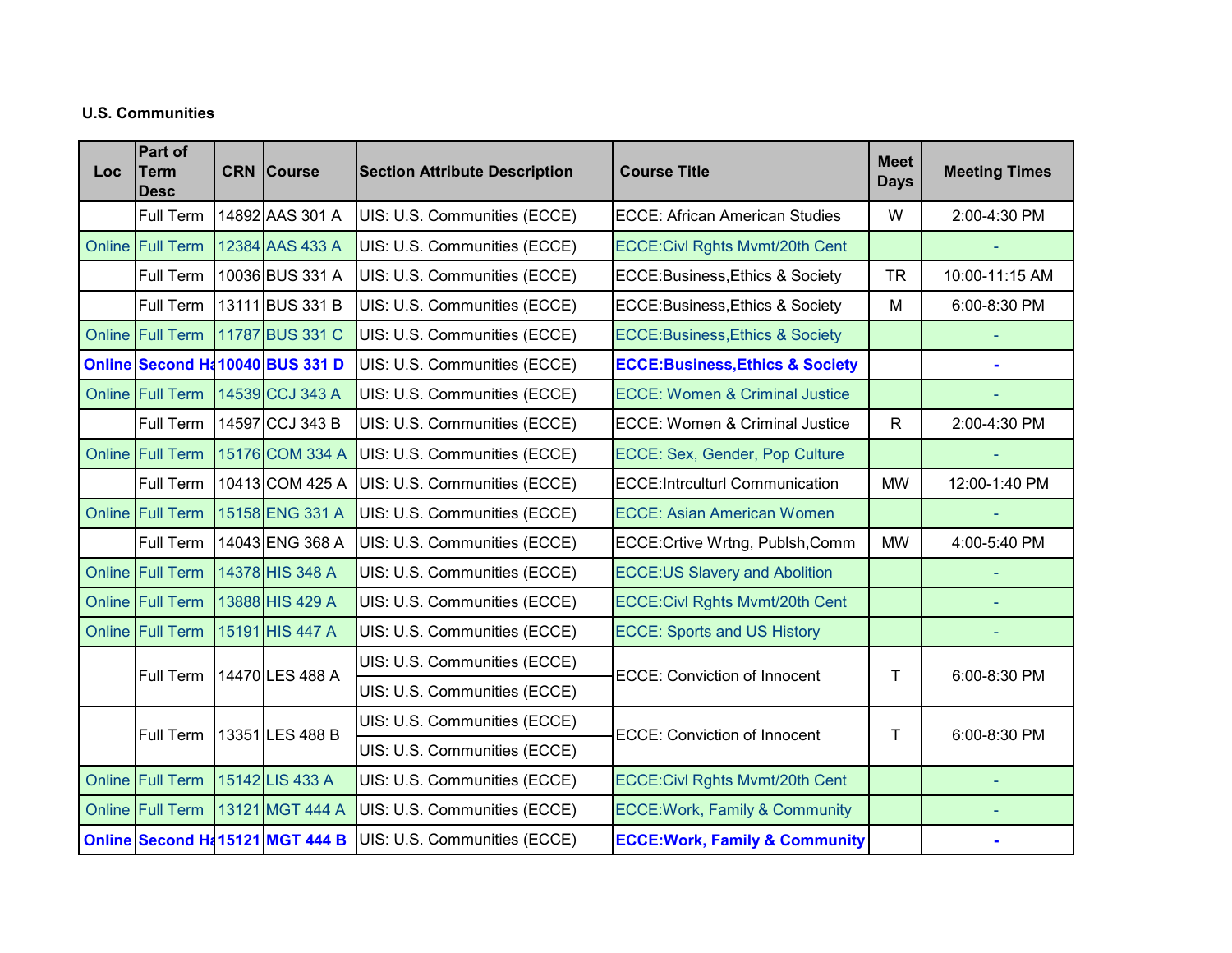| Full Term               | 14640 MIS 323 A | UIS: U.S. Communities (ECCE)                   | <b>ECCE: Social Health Care Info.</b>     | T            | 2:00-4:30 PM   |
|-------------------------|-----------------|------------------------------------------------|-------------------------------------------|--------------|----------------|
| Online Full Term        | 14642 MIS 323 B | UIS: U.S. Communities (ECCE)                   | <b>ECCE: Social Health Care Info.</b>     |              |                |
| <b>Online Full Term</b> | 15204 MIS 323 C | UIS: U.S. Communities (ECCE)                   | <b>ECCE: Social Health Care Info.</b>     |              |                |
| Online Full Term        | 13550 MPH 408 A | UIS: U.S. Communities (ECCE)                   | <b>ECCE: Addiction</b>                    |              |                |
| <b>Online Full Term</b> | 13551 MPH 478 A | UIS: U.S. Communities (ECCE)                   | <b>ECCE: Crisis in Evironmntl Hlth</b>    |              |                |
| Full Term               | 12160 SOA 231 A | UIS: U.S. Communities (ECCE)                   | ECCE: Intro/US Race/Ethnicity             | <b>MW</b>    | 10:00-11:15 AM |
| Full Term               | 14127 SOA 235 A | UIS: U.S. Communities (ECCE)                   | ECCE: Working USA & the 99%               | <b>MW</b>    | 12:00-1:15 PM  |
| Online Full Term        | 13045 SOA 301 A | UIS: U.S. Communities (ECCE)                   | <b>ECCE: Intro/Women/Gender Stds</b>      |              |                |
| Online Full Term        | 14023 SOA 338 A | UIS: U.S. Communities (ECCE)                   | ECCE: Sex, Gender, Pop Culture            |              |                |
| Full Term               | 15177 SOA 381 A | UIS: U.S. Communities (ECCE)                   | <b>ECCE: Race Clss Gnder H Potter</b>     | $\mathsf{R}$ | 2:00-5:30 PM   |
| Online Full Term        | 13257 SOA 426 A | UIS: U.S. Communities (ECCE)                   | ECCE:TnTlk-Culture/Adolescence            |              |                |
| Online Full Term        | 13922 SOA 457 A | UIS: U.S. Communities (ECCE)                   | <b>ECCE: Masculinities</b>                |              |                |
| Full Term               | 11753 SWK 366 A | UIS: U.S. Communities (ECCE)                   | ECCE: BeyondBias:Racism,Sexism            | M            | 2:00-5:30 PM   |
| <b>Online Full Term</b> | 12037 SWK 382 A | UIS: U.S. Communities (ECCE)                   | <b>ECCE: Intro/Women/Gender Stds</b>      |              |                |
| Online Full Term        | 12973 WGS 301 A | UIS: U.S. Communities (ECCE)                   | <b>ECCE: Intro/Women/Gender Stds</b>      |              |                |
| <b>Online Full Term</b> | 14022 WGS 338 A | UIS: U.S. Communities (ECCE)                   | ECCE: Sex, Gender, Pop Culture            |              |                |
| Online Full Term        | 13577 WGS 343 A | UIS: U.S. Communities (ECCE)                   | <b>ECCE: Women &amp; Criminal Justice</b> |              |                |
| <b>Full Term</b>        | 13721 WGS 343 B | UIS: U.S. Communities (ECCE)                   | <b>ECCE: Women &amp; Criminal Justice</b> | $\mathsf{R}$ | 2:00-4:30 PM   |
| Full Term               |                 | 12977 WGS 366 A   UIS: U.S. Communities (ECCE) | ECCE: BeyondBias:Racism,Sexism            | M            | 2:00-5:30 PM   |
| Full Term               |                 | 14620 WGS 381 A UIS: U.S. Communities (ECCE)   | ECCE: Race Clss Gnder H Potter            | R.           | 2:00-5:30 PM   |
| Online Full Term        |                 | 13921 WGS 457 A UIS: U.S. Communities (ECCE)   | <b>ECCE: Masculinities</b>                |              |                |

# **Visual, Creative, and Performing Arts**

| LOC | <b>IPart of</b><br><b>Term</b><br><b>IDesc</b> | <b>CRN</b> Course | <b>Section Attribute Description</b> | <b>Course Title</b> | <b>Meet</b><br><b>Days</b> | <b>Meeting Times</b> |
|-----|------------------------------------------------|-------------------|--------------------------------------|---------------------|----------------------------|----------------------|
|     | Online Full Term 12519                         | $ADT$ $101$ $A$   | UIS: IAI Fine Arts                   | Art Appreciation*   |                            | -                    |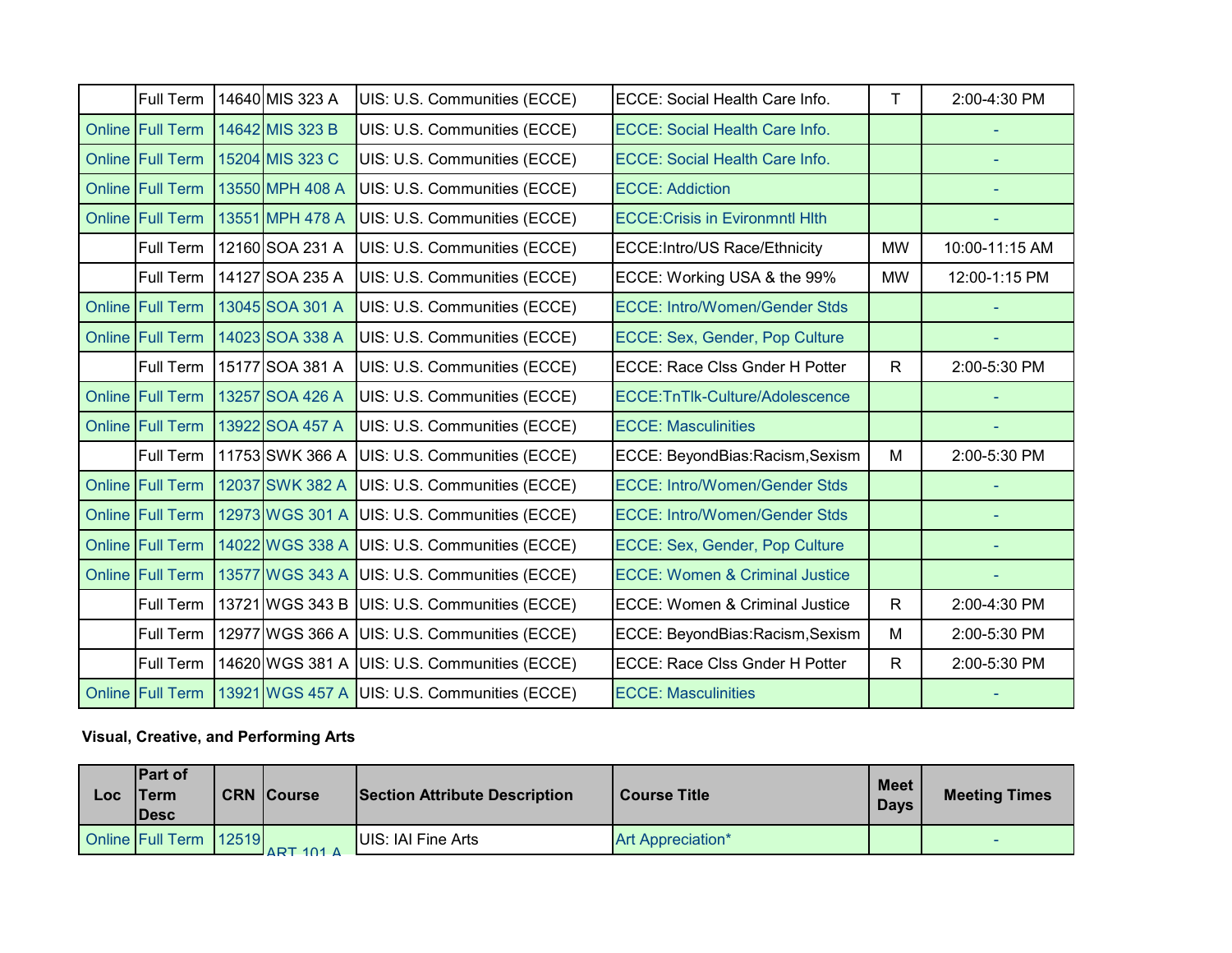|           | Online Full Term        | 12519 | ת וטו וזה                        | UIS: Vis, Creative & Perf Arts | <b>Art Appreciation</b>             |           |                   |
|-----------|-------------------------|-------|----------------------------------|--------------------------------|-------------------------------------|-----------|-------------------|
|           | Full Term               | 12823 | <b>ART 101 B</b>                 | UIS: IAI Fine Arts             | Art Appreciation*                   | T         | 2:00-4:30 PM      |
|           | Full Term               | 12823 |                                  | UIS: Vis, Creative & Perf Arts | <b>Art Appreciation</b>             | T         | 2:00-4:30 PM      |
|           | Full Term               |       | 12547 ART 102 A                  | UIS: Vis, Creative & Perf Arts | <b>Two Dimensional Design</b>       | W         | 2:00-4:30 PM      |
|           | Full Term               |       | 12737 ART 113 A                  | UIS: Vis, Creative & Perf Arts | Drawing 1                           | M         | 6:00-8:30 PM      |
|           | Full Term               |       | 13813 ART 113 B                  | UIS: Vis, Creative & Perf Arts | Drawing 1                           | <b>TR</b> | 2:00-3:15 PM      |
|           | Full Term               |       | 12710 ART 203 A                  | UIS: Vis, Creative & Perf Arts | Introduction to Ceramics            | M         | 2:00-4:30 PM      |
|           | Full Term               |       | 13150 ART 211 A                  | UIS: Vis, Creative & Perf Arts | Introduction to Painting            | T         | 6:00-8:30 PM      |
|           | Full Term               |       | 12767 ART 261 A                  | UIS: Vis, Creative & Perf Arts | History of Art I                    | W         | 6:00-8:30 PM      |
|           | Full Term               |       | 13797 ENG 272 A                  | UIS: Vis, Creative & Perf Arts | Intro to Creative Writing           | <b>TR</b> | 2:00-3:15 PM      |
|           | Online Full Term        |       | 15159 ENG 272 B                  | UIS: Vis, Creative & Perf Arts | Intro to Creative Writing           |           |                   |
|           | Full Term               |       | 12524 MUS 101 A                  | UIS: Vis, Creative & Perf Arts | Vocal Music Ensemble                | M         | $-8:30$ PM        |
|           |                         |       |                                  | UIS: Vis, Creative & Perf Arts |                                     |           |                   |
|           | Full Term               |       | 12525 MUS 105 A                  | UIS: Vis, Creative & Perf Arts | <b>Instrumental Music Ensemble</b>  | M         | 4:00 PM - 1750    |
|           |                         |       |                                  | UIS: Vis, Creative & Perf Arts |                                     |           |                   |
|           | Full Term               |       | 12526 MUS 105 B                  | UIS: Vis, Creative & Perf Arts | <b>Instrumental Music Ensemble</b>  | R         | $-7:30$ PM        |
|           |                         |       | <b>Full Term 12527 MUS 105 C</b> | UIS: Vis, Creative & Perf Arts | <b>Instrumental Music Ensemble</b>  | т         | 12:00 Noon - 1350 |
|           |                         |       |                                  | UIS: Vis, Creative & Perf Arts |                                     |           |                   |
|           | Full Term               |       | 14156 MUS 105 D                  | UIS: Vis, Creative & Perf Arts | <b>Instrumental Music Ensemble</b>  | Т         | 5:00 PM - 6:30 PM |
|           |                         |       |                                  | UIS: Vis, Creative & Perf Arts |                                     |           |                   |
|           | <b>Online Full Term</b> |       | 15211 MUS 111 A                  | UIS: Vis, Creative & Perf Arts | <b>Fundamentals of Music Theory</b> |           |                   |
|           | Online Full Term        | 14051 | <b>MUS 121 A</b>                 | UIS: IAI Fine Arts             | <b>Music Appreciation*</b>          |           |                   |
|           | Online Full Term        | 14051 |                                  | UIS: Vis, Creative & Perf Arts | <b>Music Appreciation</b>           |           |                   |
|           |                         |       | 14103 MUS 131 A                  | UIS: Vis, Creative & Perf Arts | <b>Beginning Class Guitar</b>       | <b>MW</b> | 12:00-1:15 PM     |
| Full Term |                         |       | UIS: Vis, Creative & Perf Arts   |                                |                                     |           |                   |
|           | Full Term               |       | 14145 MUS 133 A                  | UIS: Vis, Creative & Perf Arts | <b>Beginning Class Piano</b>        | <b>MW</b> | 10:00-11:15 AM    |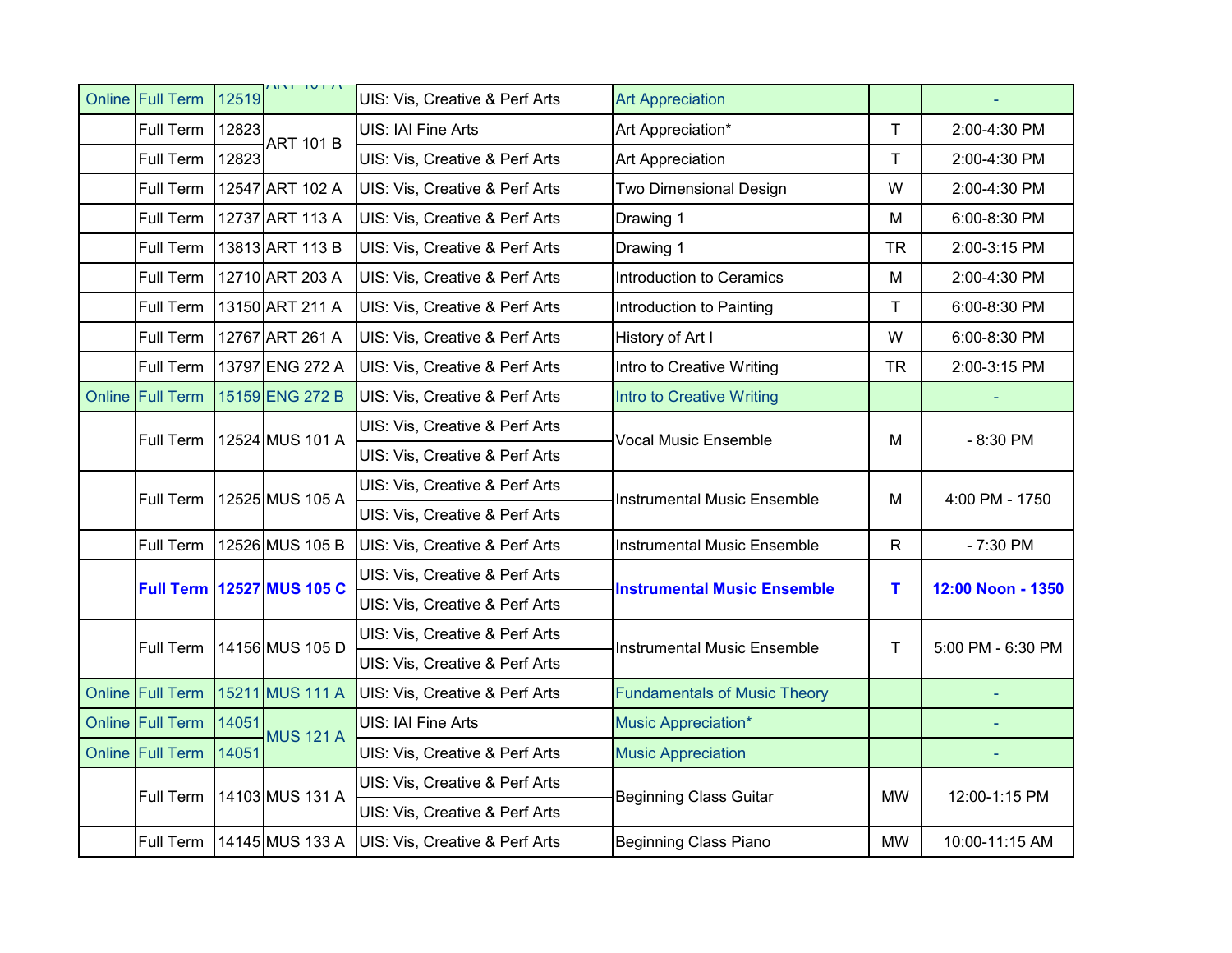|                        |                                  | <b>Full Term   10741 MUS 301 A</b> | UIS: Vis, Creative & Perf Arts            | <b>Vocal Music Ensemble</b>        | M         | $-8:30$ PM        |  |
|------------------------|----------------------------------|------------------------------------|-------------------------------------------|------------------------------------|-----------|-------------------|--|
|                        |                                  |                                    | UIS: Vis, Creative & Perf Arts            |                                    |           |                   |  |
|                        |                                  | <b>Full Term   10742 MUS 305 A</b> | UIS: Vis, Creative & Perf Arts            | <b>Instrumental Music Ensemble</b> | M         | 4:00 PM - 1750    |  |
|                        |                                  |                                    | UIS: Vis, Creative & Perf Arts            |                                    |           |                   |  |
|                        |                                  | <b>Full Term   12528 MUS 305 B</b> | UIS: Vis, Creative & Perf Arts            | <b>Instrumental Music Ensemble</b> | R         | $-7:30$ PM        |  |
|                        | <b>Full Term 12529 MUS 305 C</b> |                                    | UIS: Vis, Creative & Perf Arts            | <b>Instrumental Music Ensemble</b> | т         | 12:00 Noon - 1350 |  |
|                        |                                  |                                    | UIS: Vis, Creative & Perf Arts            |                                    |           |                   |  |
|                        |                                  | <b>Full Term 15035 MUS 305 D</b>   | UIS: Vis, Creative & Perf Arts            | <b>Instrumental Music Ensemble</b> | т         | 5:00 PM - 6:30 PM |  |
|                        |                                  |                                    | UIS: Vis, Creative & Perf Arts            |                                    |           |                   |  |
| Full Term              |                                  | 14060 THE 108 A                    | <b>UIS: Vis, Creative &amp; Perf Arts</b> | Principles of Stagecraft           | TR        | 10:00-11:40 AM    |  |
| Full Term              |                                  | 13018 THE 273 A                    | UIS: Vis, Creative & Perf Arts            | Principles of Acting               | <b>TR</b> | 2:00-3:40 PM      |  |
| Full Term              | 12954                            | THE 274 A                          | UIS: IAI Fine Arts                        | Introduction to Theatre*           | TR.       | 12:00-1:15 PM     |  |
| Full Term              | 12954                            |                                    | UIS: Vis, Creative & Perf Arts            | Introduction to Theatre            | TR.       | 12:00-1:15 PM     |  |
| Online Second Ha 13698 |                                  | <b>THE 274 B</b>                   | UIS: IAI Fine Arts                        | Introduction to Theatre*           |           |                   |  |
| Online Second Ha 13698 |                                  |                                    | UIS: Vis, Creative & Perf Arts            | Introduction to Theatre            |           |                   |  |

#### **Written Communication**

| Loc. | <b>Part of</b><br><b>Term</b><br><b>IDesc</b> | <b>CRN Course</b>                  | <b>Section Attribute Description</b> | <b>Course Title</b>                 |           | <b>Meeting Times</b> |
|------|-----------------------------------------------|------------------------------------|--------------------------------------|-------------------------------------|-----------|----------------------|
|      |                                               | <b>Full Term 10479 CAP 111 A</b>   | <b>IUIS: Written Communication</b>   | <b>Honors Composition</b>           | <b>MW</b> | 10:00-11:15 AM       |
|      |                                               | <b>Full Term 10481 CAP 111 B</b>   | UIS: Written Communication           | <b>Honors Composition</b>           | <b>MW</b> | 10:00-11:15 AM       |
|      | <b>Full Term</b>                              | 10483 CAP 111 C                    | <b>IUIS: Written Communication</b>   | <b>Honors Composition</b>           | <b>MW</b> | 12:00-1:15 PM        |
|      |                                               | <b>Full Term   10485 CAP 111 D</b> | <b>UIS: Written Communication</b>    | <b>Honors Composition</b>           | <b>MW</b> | 12:00-1:15 PM        |
|      | <b>Full Term</b>                              | 10486 CAP 111 E                    | <b>IUIS: Written Communication</b>   | <b>Honors Composition</b>           | <b>MW</b> | 2:00-3:15 PM         |
|      | <b>Full Term</b>                              | 12473 ENG 101 A                    | UIS: Written Communication           | Rhetoric and College Writing        | <b>MW</b> | 10:00-11:15 AM       |
|      | <b>Full Term</b>                              | 12474 ENG 101 B                    | <b>IUIS: Written Communication</b>   | <b>Rhetoric and College Writing</b> | MW        | 2:00-3:15 PM         |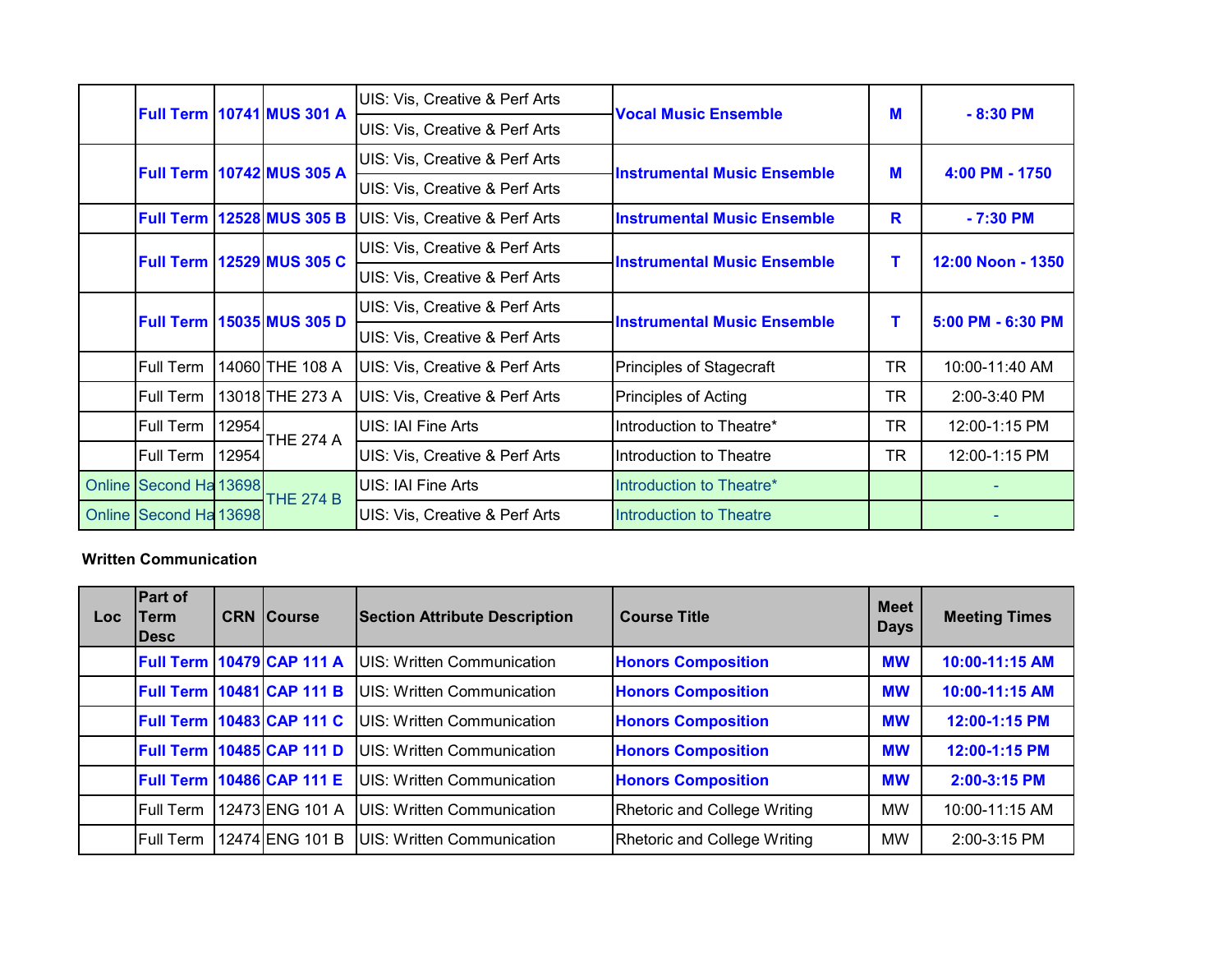| Full Term               | 12475 ENG 101 C  | UIS: Written Communication        | <b>Rhetoric and College Writing</b> | MW        | 4:00-5:15 PM      |
|-------------------------|------------------|-----------------------------------|-------------------------------------|-----------|-------------------|
| <b>Full Term</b>        | 12476 ENG 101 D  | UIS: Written Communication        | <b>Rhetoric and College Writing</b> | MW        | 6:00-7:15 PM      |
| Full Term               | 12477 IENG 101 E | UIS: Written Communication        | <b>Rhetoric and College Writing</b> | TR        | 8:00 AM - 9:15 AM |
| <b>Full Term</b>        | 12478 ENG 101 F  | UIS: Written Communication        | Rhetoric and College Writing        | <b>TR</b> | 10:00-11:15 AM    |
| <b>Full Term</b>        | 12479 ENG 101 G  | <b>UIS: Written Communication</b> | Rhetoric and College Writing        | TR        | 12:00-1:15 PM     |
| <b>Full Term</b>        | 12480 ENG 101 H  | <b>UIS: Written Communication</b> | <b>Rhetoric and College Writing</b> | <b>TR</b> | 2:00-3:15 PM      |
| <b>Full Term</b>        | 12481 IENG 101 I | <b>UIS: Written Communication</b> | <b>Rhetoric and College Writing</b> | TR        | 4:00-5:15 PM      |
| Full Term               | 12482 ENG 101 J  | <b>UIS: Written Communication</b> | <b>Rhetoric and College Writing</b> | TR        | 6:00-7:15 PM      |
| <b>Online Full Term</b> | 13507 ENG 101 K  | UIS: Written Communication        | <b>Rhetoric and College Writing</b> |           |                   |
| Full Term               | 12483 ENG 102 A  | UIS: Written Communication        | Col Writing & Civic Engagement      | MW        | 10:00-11:15 AM    |
| Full Term               | 12885 ENG 102 B  | UIS: Written Communication        | Col Writing & Civic Engagement      | <b>TR</b> | 2:00-3:15 PM      |
| <b>Online Full Term</b> | 13854 ENG 102 C  | <b>UIS: Written Communication</b> | Col Writing & Civic Engagement      |           |                   |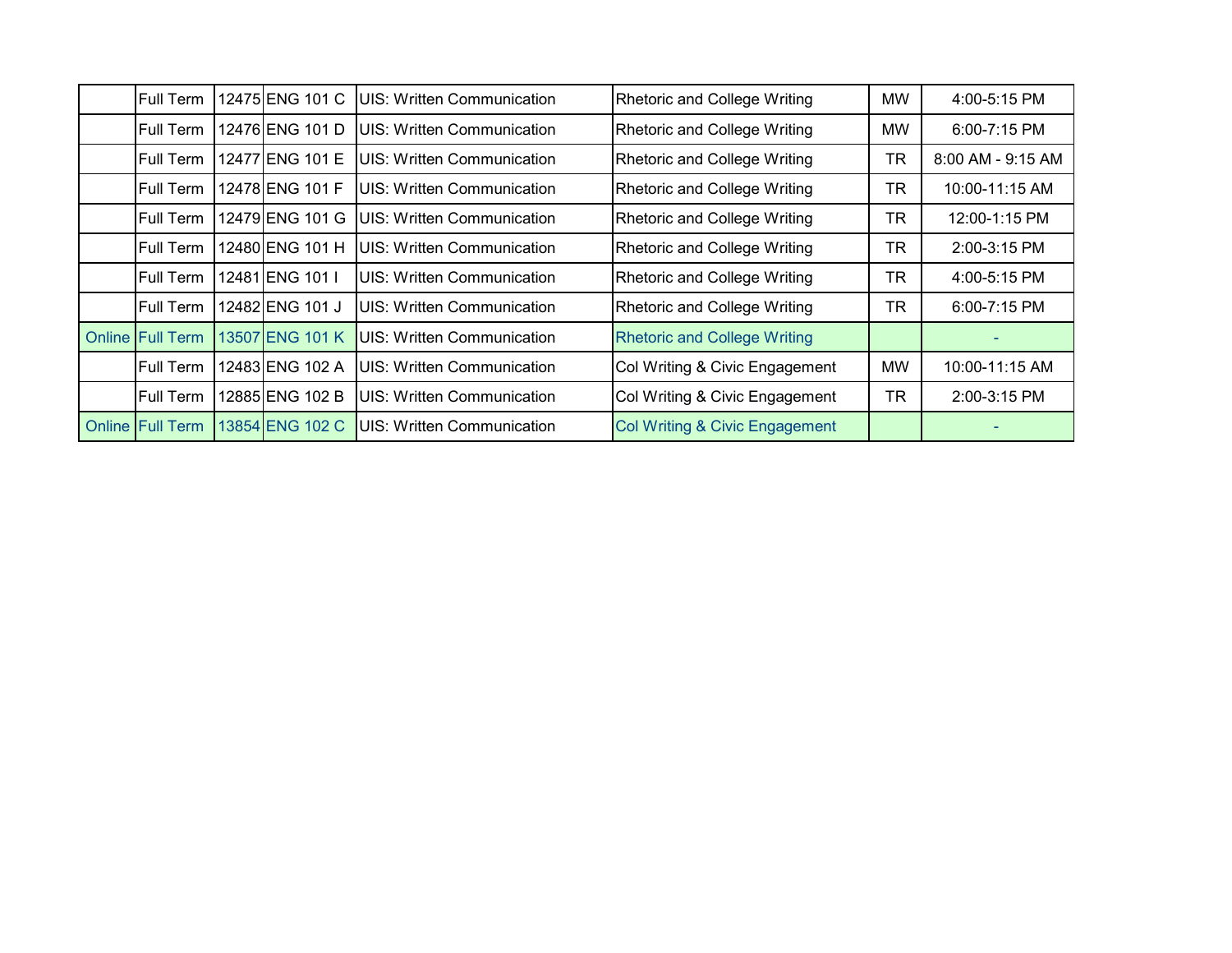| <b>Instructor Full Name</b>         | <b>Prim</b><br><b>Inst</b> | <b>CAP</b> | <b>ENR</b> | <b>APPR</b> | <b>CR</b><br><b>HRS</b> |
|-------------------------------------|----------------------------|------------|------------|-------------|-------------------------|
| <b>Nicholson, Henry</b>             | Y                          | 16         | 15         | <b>DP</b>   | 3.0                     |
| <b>Perkins, Jonathan</b>            | Y                          | 16         | 15         | <b>DP</b>   | 3.0                     |
| <b>Thibodeaux-Thompson, Milissa</b> | Y                          | 16         | 10         | <b>DP</b>   | 3.0                     |
| <b>Ribarsky, Elizabeth N</b>        | Y                          | 16         | 15         | <b>DP</b>   | 3.0                     |
| Bertaina, David                     | Y                          | 35         | 36         |             | 3.0                     |
| Barnwell, Kristi N                  | Y                          | 30         | 30         |             | 3.0                     |
| Graf, Sharon S                      | Y                          | 30         | 25         |             | 3.0                     |
| Graf, Sharon S                      | Y                          | 30         | 5          |             | 3.0                     |

| <b>Instructor Full Name</b> | Prim<br>Inst | <b>CAP</b> | <b>ENR</b> | APPR | <b>CR</b><br><b>HRS</b> |
|-----------------------------|--------------|------------|------------|------|-------------------------|
| Fisher, Lynn E              |              | 35         | 21         |      | 3.0                     |
| Fisher, Lynn E              |              | 35         | 14         |      | 3.0                     |
| Seif, Haley                 |              | 28         | 24         |      | 3.0                     |
| Seif, Haley                 |              | 28         | 5          |      | 3.0                     |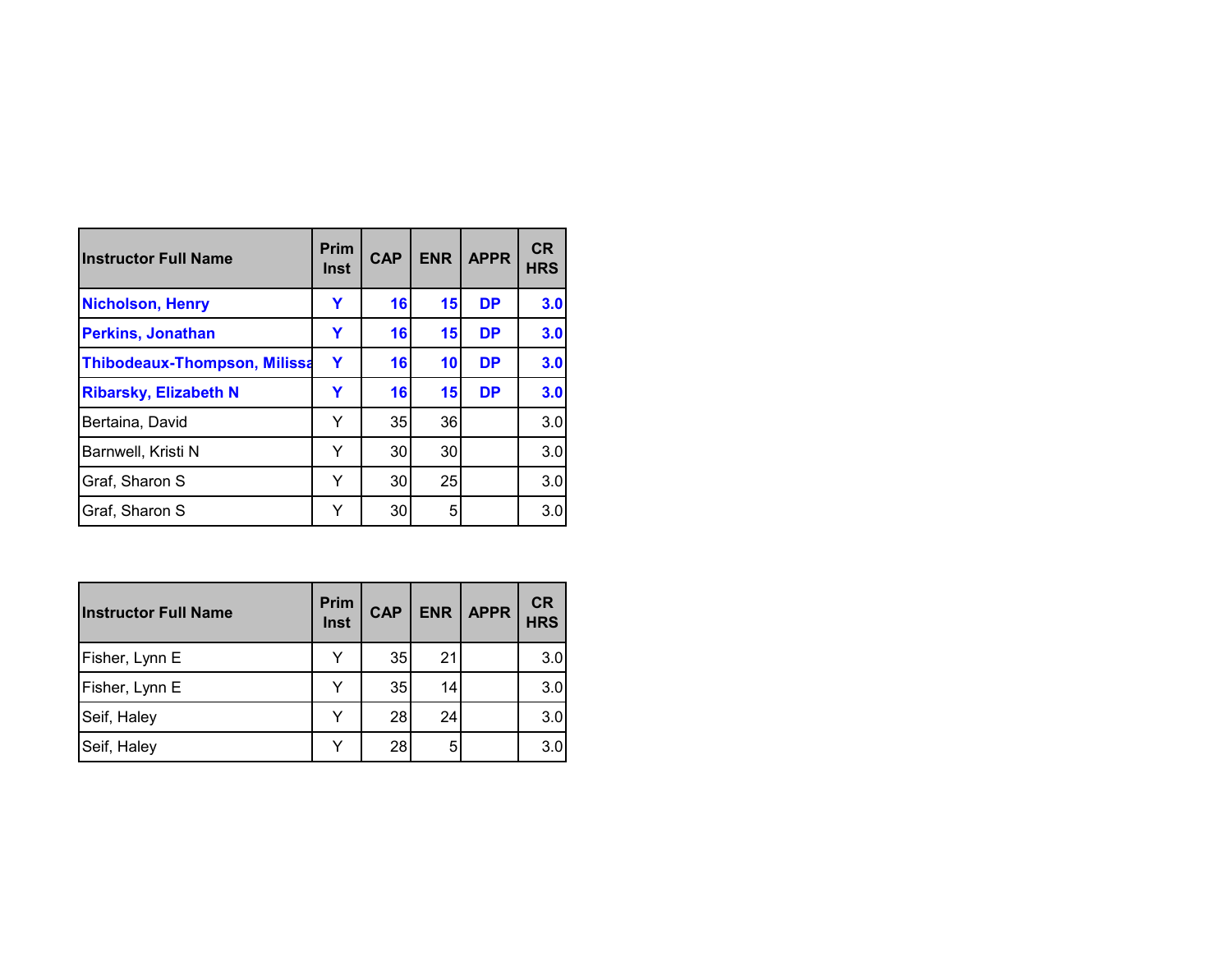| <b>Instructor Full Name</b> | Prim<br>Inst | <b>CAP</b> | <b>ENR</b>     | <b>APPR</b> | <b>CR</b><br><b>HRS</b> |
|-----------------------------|--------------|------------|----------------|-------------|-------------------------|
| Ivy, Evelyn C               | Y            | 35         | 16             |             | 3.0                     |
| Saner, David R              | Υ            | 30         | 31             |             | 3.0                     |
| Ivy, Evelyn C               | Ÿ            | 25         | 25             |             | 3.0                     |
| Uddin, Mohammed Mohi        | Y            | 35         | 11             |             | 3.0                     |
| Buxton, Mark                | Υ            | 35         | 27             |             | 3.0                     |
| Pham, Trung                 | Υ            | 35         | 6              |             | 3.0                     |
| Dezhgosha, Kamyar           | Y            | 48         | 42             |             | 3.0                     |
| Davis, Michael D            | Ÿ            | 28         | 28             |             | 3.0                     |
| Dezhgosha, Kamyar           | Ÿ            | 28         | 17             |             | 3.0                     |
| Smith, Joshua L             | Ÿ            | 24         | 15             | <b>DP</b>   | 3.0                     |
| <b>Smith, Joshua L</b>      | Y            | 28         | 26             | <b>DP</b>   | 3.0                     |
| <b>Smith, Joshua L</b>      | Y            | 28         | 17             | DP          | 3.0                     |
| <b>Griffiths, Ryan J</b>    | Ÿ            | 15         | 15             | DP          | 3.0                     |
| <b>NO INSTRUCTOR</b>        |              | 0          | 0              | <b>DP</b>   | 3.0                     |
| <b>Hurley, Derek E</b>      | Y            | 15         | 15             | <b>DP</b>   | 3.0                     |
| <b>Thing, Elizabeth</b>     | Ÿ            | 25         | 25             | <b>DP</b>   | 3.0                     |
| <b>Grebner, Jennifer M</b>  | Y            | 25         | 9              | DP          | 3.0                     |
| <b>Marsaglia, Casara</b>    | Ÿ            | 25         | $\overline{7}$ | <b>DP</b>   | 3.0                     |
| <b>Grebner, Jennifer M</b>  | Ÿ            | 25         | 10             | <b>DP</b>   | 3.0                     |
| <b>Thing, Elizabeth</b>     | Ÿ            | 25         | 22             | DP          | 3.0                     |
| <b>Grebner, Jennifer M</b>  | Ÿ            | 25         | 11             | <b>DP</b>   | 3.0                     |
| <b>Thing, Elizabeth</b>     | Ÿ            | 25         | 14             | <b>DP</b>   | 3.0                     |
| <b>Marsaglia, Janice R</b>  | Y            | 35         | 19             | <b>DP</b>   | 3.0                     |
| Marsaglia, Janice R         | Y            | 35         | 17             | <b>DP</b>   | 3.0                     |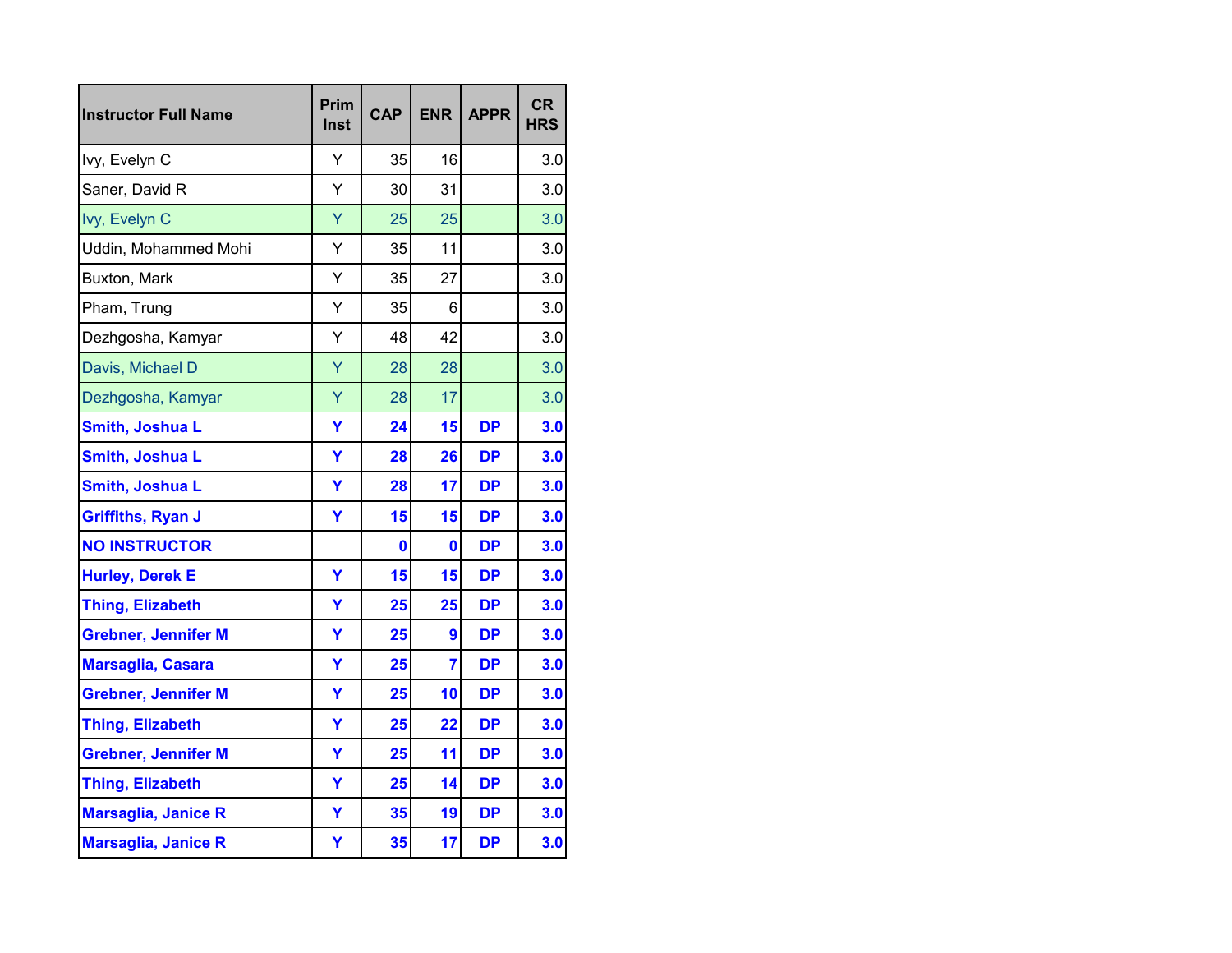| <b>Marsaglia, Janice R</b> | 25 <sub>l</sub> | 26 | <b>DP</b> | 3.01 |
|----------------------------|-----------------|----|-----------|------|
| <b>Marsaglia, Janice R</b> | 25              | 29 | <b>DP</b> | 2.0I |
| Benedict, Loretta J        | 20              | 12 | AD        |      |

| <b>Instructor Full Name</b>   | Prim<br>Inst | <b>CAP</b> | <b>ENR</b>     | <b>APPR</b> | <b>CR</b><br><b>HRS</b> |
|-------------------------------|--------------|------------|----------------|-------------|-------------------------|
| Vazquez, M Lucia              | Y            | 10         | 6              |             | 1.0                     |
| <b>Reynolds, Noah M</b>       | Y            | 10         | $\overline{2}$ | IN          | 1.0                     |
| Dabek, Diana                  | Ÿ            | 35         | 3              | <b>DP</b>   | 1.0                     |
| <b>Shen, Frances C</b>        | Υ            | 35         | 12             | <b>DP</b>   | 1.0                     |
| <b>Bapat, Harshavardhan D</b> | Y            | 10         | 1              | IN          | 1.0                     |
| <b>Reynolds, Noah M</b>       | Y            | 10         | 1              | IN          | 1.0                     |
| <b>Price, Rachel D</b>        | Y            |            | 11             | IN          | 3.0                     |
| <b>Hawkins, Jill L</b>        |              | 35         | 11             | IN          | 3.0                     |
| <b>Price, Rachel D</b>        | Ÿ            | 35         | 0              | IN          | 2.0                     |
| <b>Price, Rachel D</b>        | Y            | 35         | 5              | IN          | 2.0                     |
| <b>Gilliam, Bridget J</b>     |              |            | 5              | IN          | 2.0                     |
| <b>Price, Rachel D</b>        | Y            | 35         | 12             | IN          | 2.0                     |
| <b>Weis, Robert</b>           |              |            | 12             | IN          | 2.0                     |
| <b>Price, Rachel D</b>        | Y            | 35         | 8              | IN          | 2.0                     |
| <b>Weis, Robert</b>           |              |            | 8              | IN          | 2.0                     |
| <b>Price, Rachel D</b>        | Y            | 50         | 50             | IN          | 2.0                     |
| <b>Price, Rachel D</b>        | Y            | 35         | 0              | IN          | 2.0                     |
| <b>Price, Rachel D</b>        | Y            | 35         | 19             | IN          | 3.0                     |
| <b>Weis, Robert</b>           |              |            | 19             | IN          | 3.0                     |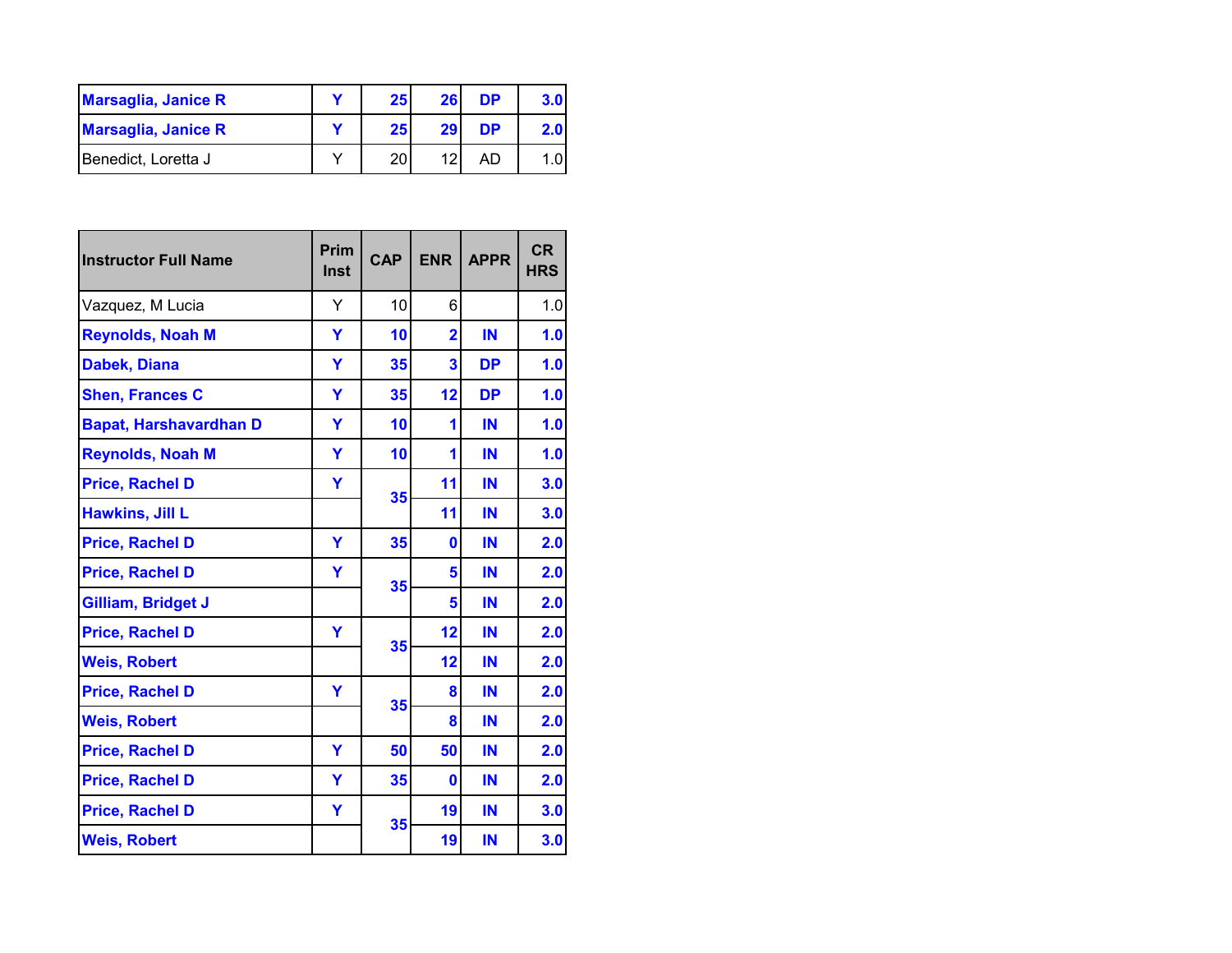| <b>Adams, Amandailee N</b> | Y | 35 | 10 | IN        | 6.0 |
|----------------------------|---|----|----|-----------|-----|
| <b>Reminger, Sheryl L</b>  | Y | 10 |    | <b>DP</b> | 1.0 |
| <b>Flammini, Vincent J</b> | Y | 12 | 9  | IN        | 4.0 |
| <b>Sepich, Kimberly A</b>  | Y | 25 | 6  | <b>DP</b> | 9.0 |
| <b>Sepich, Kimberly A</b>  | Y | 25 | 6  | <b>DP</b> | 9.0 |
| <b>NO INSTRUCTOR</b>       |   | 10 | 0  | IN        | 3.0 |
| <b>NO INSTRUCTOR</b>       |   | 20 | 0  | IN        | 3.0 |
| <b>NO INSTRUCTOR</b>       |   | 10 | O  | IN        | 4.0 |
| <b>NO INSTRUCTOR</b>       |   | 10 | Ω  | IN        | 4.0 |

| <b>Instructor Full Name</b> | <b>Prim</b><br><b>Inst</b> | <b>CAP</b> | <b>ENR</b> | <b>APPR</b> | <b>CR</b><br><b>HRS</b> |
|-----------------------------|----------------------------|------------|------------|-------------|-------------------------|
| <b>Vansacik, Robin S</b>    | Y                          | 16         | 16         | <b>DP</b>   | 2.0                     |
| <b>Klingshirn, Marc A</b>   | Υ                          | 16         | 14         | <b>DP</b>   | 2.0                     |
| Ray, Maria R                | Υ                          | 16         | 12         | <b>DP</b>   | 2.0                     |
| <b>Weichert, Nancy J</b>    | Υ                          | 16         | 13         | <b>DP</b>   | 2.0                     |
| Anderson, Patrick G         | Y                          | 20         | 19         | AD          | 3.0                     |
| Egizi, Andrew T             | Y                          | 20         | 18         | AD          | 3.0                     |
| Egizi, Andrew T             | Y                          | 20         | 18         | AD          | 3.0                     |
| Kenny, Michelle E           | Y                          | 20         | 19         | AD          | 3.0                     |
| Kenny, Michelle E           | Y                          | 20         | 19         | AD          | 3.0                     |
| Saunders, Tiffani           | Y                          | 40         | 40         | AD          | 3.0                     |
| Hager, Nicole L             | Y                          | 30         | 18         | AD          | 3.0                     |
| Hager, Nicole L             | Y                          | 20         | 14         | AD          | 3.0                     |
| Hedge, Stephanie            | Υ                          | つに         | 22         | AD          | 3.0                     |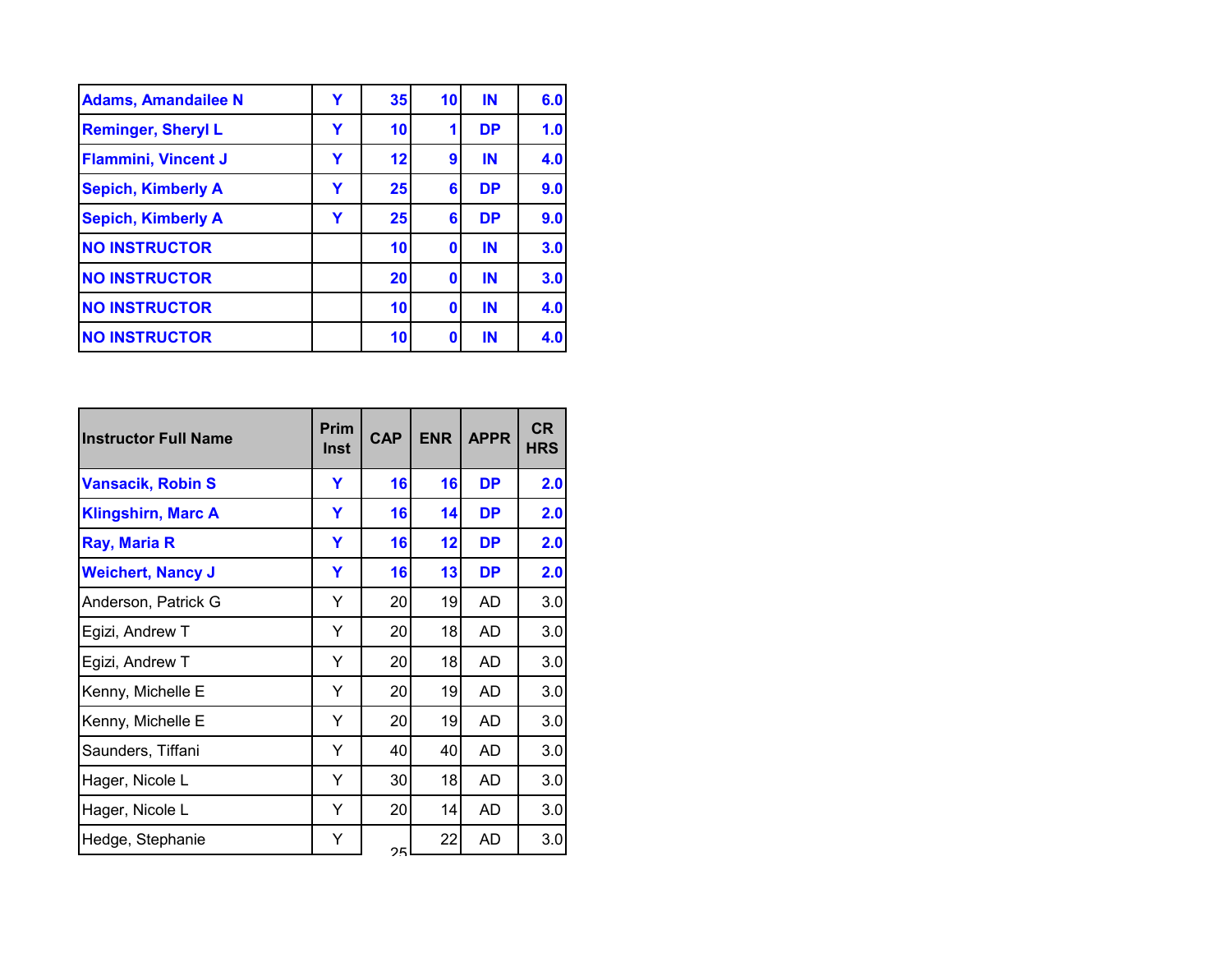| McFarland, Donald C |   | دے | 22 | AD.       | 3.0 |
|---------------------|---|----|----|-----------|-----|
| Fenton, Scott       | ۷ | 20 | 20 | <b>AD</b> | 3.0 |
| Collins, Sarah L    | v | 20 | 13 | AD        | 3.0 |
| Fenton, Scott       |   | 20 | 20 | AD        | 3.0 |
| Rincon, Roberto     |   | 20 | 19 | AD        | 3.0 |
| Rose, Justin J      | v | 25 | 13 | AD        | 3.0 |
| Sweeting, Tarah L   | v | 20 | 19 | AD        | 3.0 |

| <b>Instructor Full Name</b>      | Prim<br><b>Inst</b> | <b>CAP</b> | <b>ENR</b>     | <b>APPR</b> | <b>CR</b><br><b>HRS</b> |
|----------------------------------|---------------------|------------|----------------|-------------|-------------------------|
| Graf, Sharon S                   | Y                   | 30         | 8              |             | 4.0                     |
| Graf, Sharon S                   | Y                   | 30         | 5              |             | 4.0                     |
| Neginsky, Rosina                 | Y                   | 35         | 15             |             | 4.0                     |
| <b>Graf, Sharon S</b>            | Y                   | 30         | 16             | <b>DP</b>   | 4.0                     |
| <b>Graf, Sharon S</b>            | Y                   | 30         | 18             | <b>DP</b>   | 4.0                     |
| <b>GoldbergBelle, Jonathan R</b> | Y                   | 20         | 19             | <b>DP</b>   | 3.0                     |
| Davis, Michael D                 | Υ                   | 28         | 28             |             | 4.0                     |
| Davis, Michael D                 | Ÿ                   | 28         | 29             |             | 4.0                     |
| Neginsky, Rosina                 | Y                   | 35         | 14             |             | 4.0                     |
| Barnwell, Kristi N               | Y                   | 30         | 26             |             | 4.0                     |
| Kosmetatou, Elizabeth            | Υ                   | 30         | 17             |             | 4.0                     |
| Neginsky, Rosina                 | Ÿ                   | 35         | 6              |             | 4.0                     |
| Stamatis, Yona                   | Υ                   | 30         | 16             |             | 4.0                     |
| Graf, Sharon S                   | Y                   | 30         | 1              |             | 4.0                     |
| Graf, Sharon S                   | Υ                   | 30         | $\overline{2}$ |             | 4.0                     |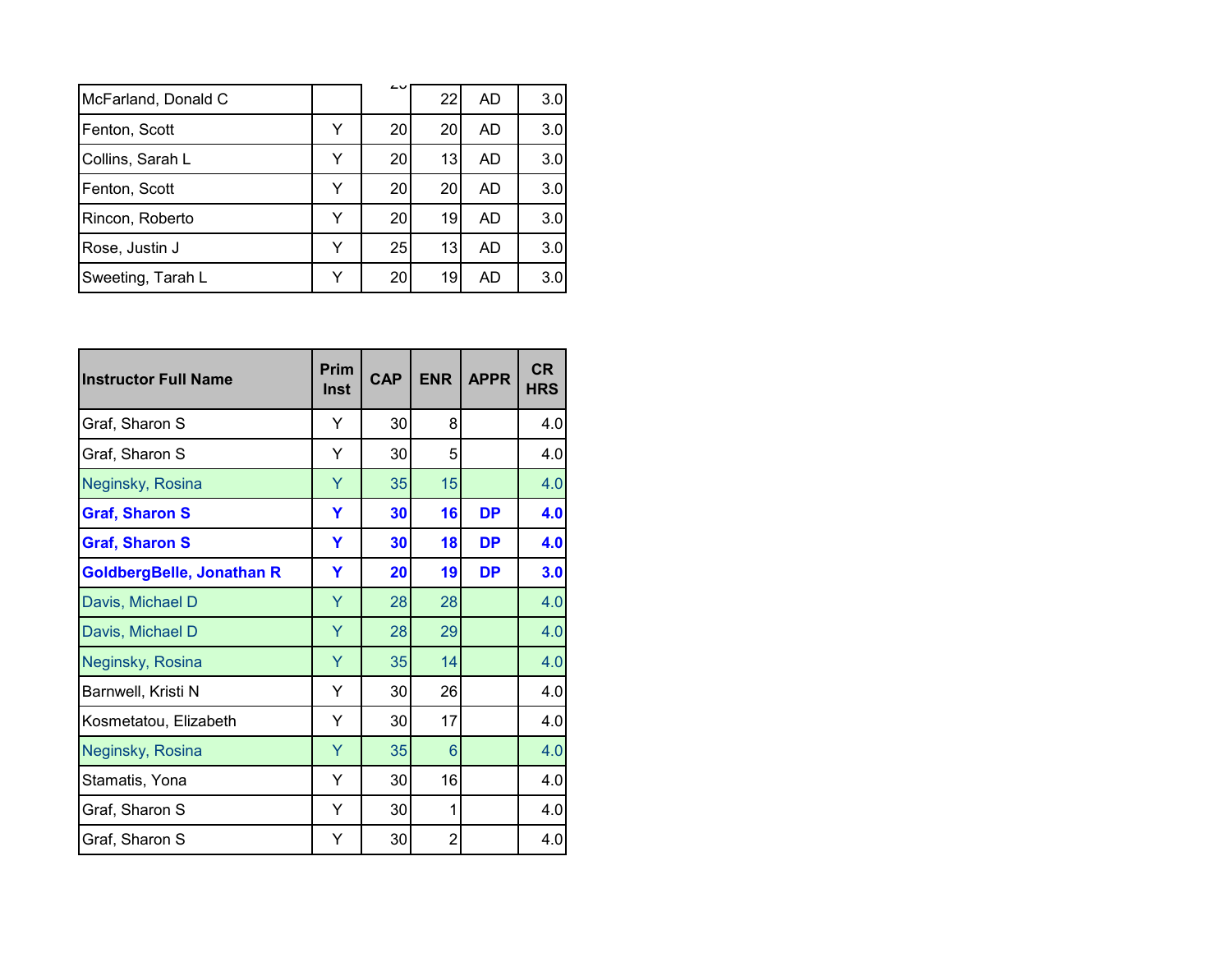| Crocker, Adriana M   | Ÿ | 20 | 19 |    | 3.0 |
|----------------------|---|----|----|----|-----|
| Crocker, Adriana M   | Ÿ | 20 | 3  |    | 3.0 |
| Dell, Heather S      | Y | 30 | 6  |    | 4.0 |
| Stamatis, Yona       | Y | 30 | 14 |    | 4.0 |
| Dell, Heather S      | Y | 30 | 10 |    | 4.0 |
| Graf, Sharon S       | Y | 30 | 5  |    | 4.0 |
| Graf, Sharon S       | Υ | 30 | 4  |    | 4.0 |
| Isler, Jonathan M    | Y | 25 | 24 |    | 4.0 |
| Dell, Heather S      | Y | 30 | 13 |    | 4.0 |
| <b>NO INSTRUCTOR</b> |   | 20 | 0  | IN | 3.0 |
| <b>NO INSTRUCTOR</b> |   | 10 | 0  | IN | 4.0 |
| <b>NO INSTRUCTOR</b> |   | 10 | 0  | IN | 4.0 |
| Dell, Heather S      | Y | 30 | 18 |    | 4.0 |
| Dell, Heather S      | Y | 30 | 8  |    | 4.0 |

| <b>Instructor Full Name</b>         | <b>Prim</b><br>Inst | <b>CAP</b> | <b>ENR</b>      | <b>APPR</b> | <b>CR</b><br><b>HRS</b> |
|-------------------------------------|---------------------|------------|-----------------|-------------|-------------------------|
| <b>Nicholson, Henry</b>             | Y                   | 16         | 15 <sup>1</sup> | <b>DP</b>   | 3.0                     |
| <b>Perkins, Jonathan</b>            | Y                   | 16         | 15              | <b>DP</b>   | 3.0                     |
| <b>Thibodeaux-Thompson, Milissa</b> | Y                   | 16         | 10              | <b>DP</b>   | 3.0                     |
| <b>Ribarsky, Elizabeth N</b>        | Y                   | 16         | 15              | <b>DP</b>   | 3.0                     |
| <b>Crocker, Adriana M</b>           | Y                   | 30         | 16              | <b>DP</b>   | 3.0                     |
| <b>Espina, Veronica L</b>           |                     |            | 16              | <b>DP</b>   | 3.0                     |
| <b>Bin, Feng-Shun</b>               | Y                   | 30         | 19              | <b>DP</b>   | 3.0                     |
| Ha, Jae Sik                         | Y                   | 30         | 16              | <b>DP</b>   | 3.0                     |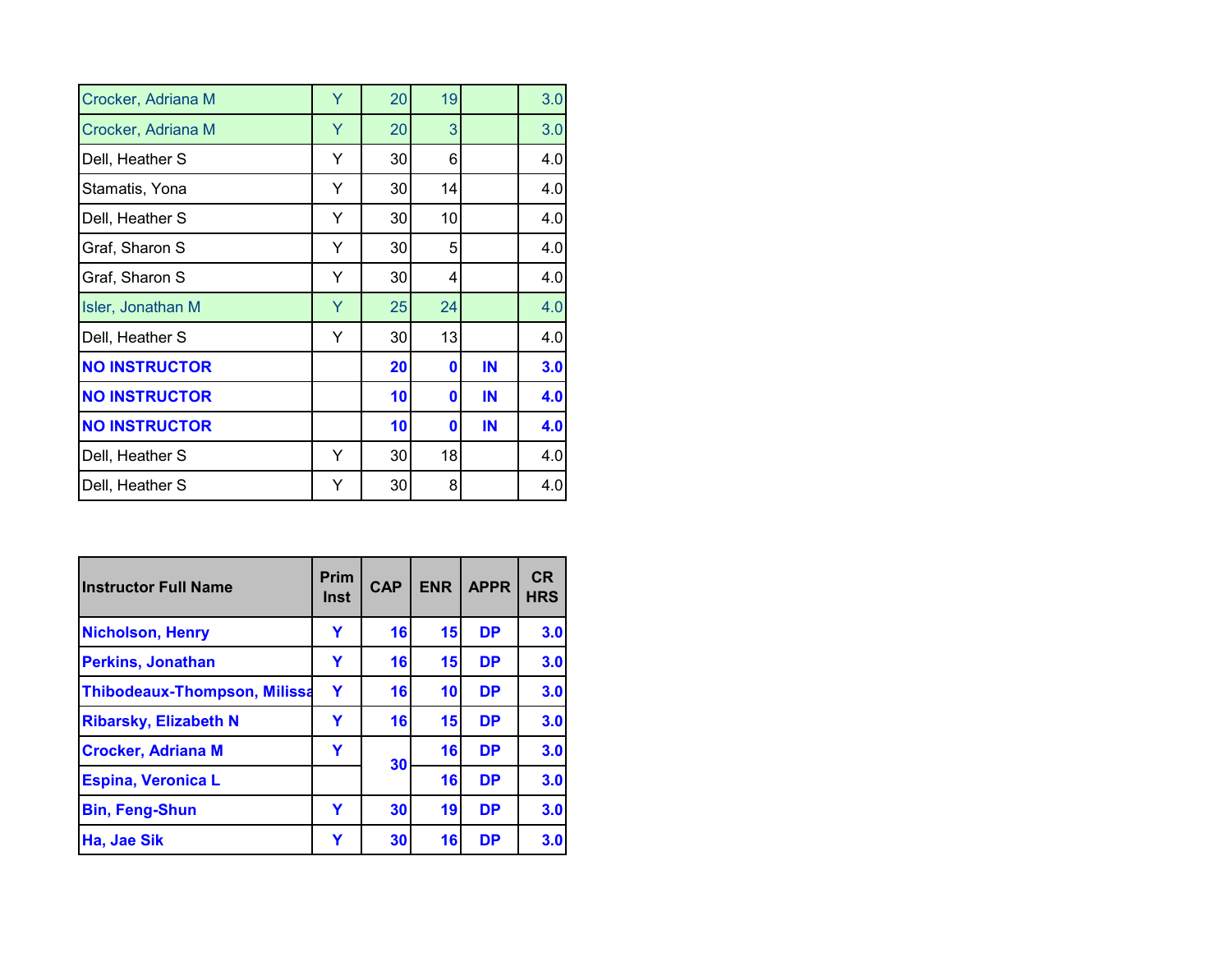| Karri, Ranjan V               | Ÿ | 30 | 19 | <b>DP</b> | 3.0 |
|-------------------------------|---|----|----|-----------|-----|
| Lewis, Ethan                  | Y | 30 | 24 |           | 3.0 |
| Lewis, Ethan                  | Υ | 30 | 15 |           | 3.0 |
| Dabbs, Nicholas A             | Y | 30 | 21 |           | 3.0 |
| Owen, Kenneth                 | Ý | 30 | 29 |           | 3.0 |
| Bailey, Heather L             | Y | 30 | 11 |           | 3.0 |
| Bailey, Heather L             | Y | 30 | 11 |           | 3.0 |
| Egizi, Andrew T               | Y | 20 | 18 | AD        | 3.0 |
| Egizi, Andrew T               | Υ | 20 | 18 | <b>AD</b> | 3.0 |
| Kenny, Michelle E             | Υ | 20 | 19 | AD        | 3.0 |
| Kenny, Michelle E             | Y | 20 | 19 | <b>AD</b> | 3.0 |
| Boltuc, Peter N               | Y | 35 | 35 |           | 3.0 |
| Smith, Roxanne K              | Ÿ | 30 | 29 |           | 4.0 |
| Smith, Roxanne K              | Ÿ | 30 | 29 |           | 4.0 |
| <b>Weldin-Frisch, Terry L</b> | Ÿ | 30 | 28 |           | 3.0 |
| Smith, Roxanne K              | Ÿ | 25 | 23 |           | 3.0 |
| Smith, Roxanne K              | Ÿ | 25 | 5  |           | 3.0 |
| Hager, Nicole L               | Υ | 30 | 18 | <b>AD</b> | 3.0 |
| Hager, Nicole L               | Υ | 20 | 14 | <b>AD</b> | 3.0 |
| Thibodeaux-Thompson, Milissa  | Y | 35 | 23 |           | 3.0 |
| Powell, Dathan A              | Ÿ | 35 | 13 |           | 3.0 |
| Sweeting, Tarah L             | Y | 20 | 19 | AD        | 3.0 |
| Sweeting, Tarah L             | Υ | 20 | 19 | <b>AD</b> | 3.0 |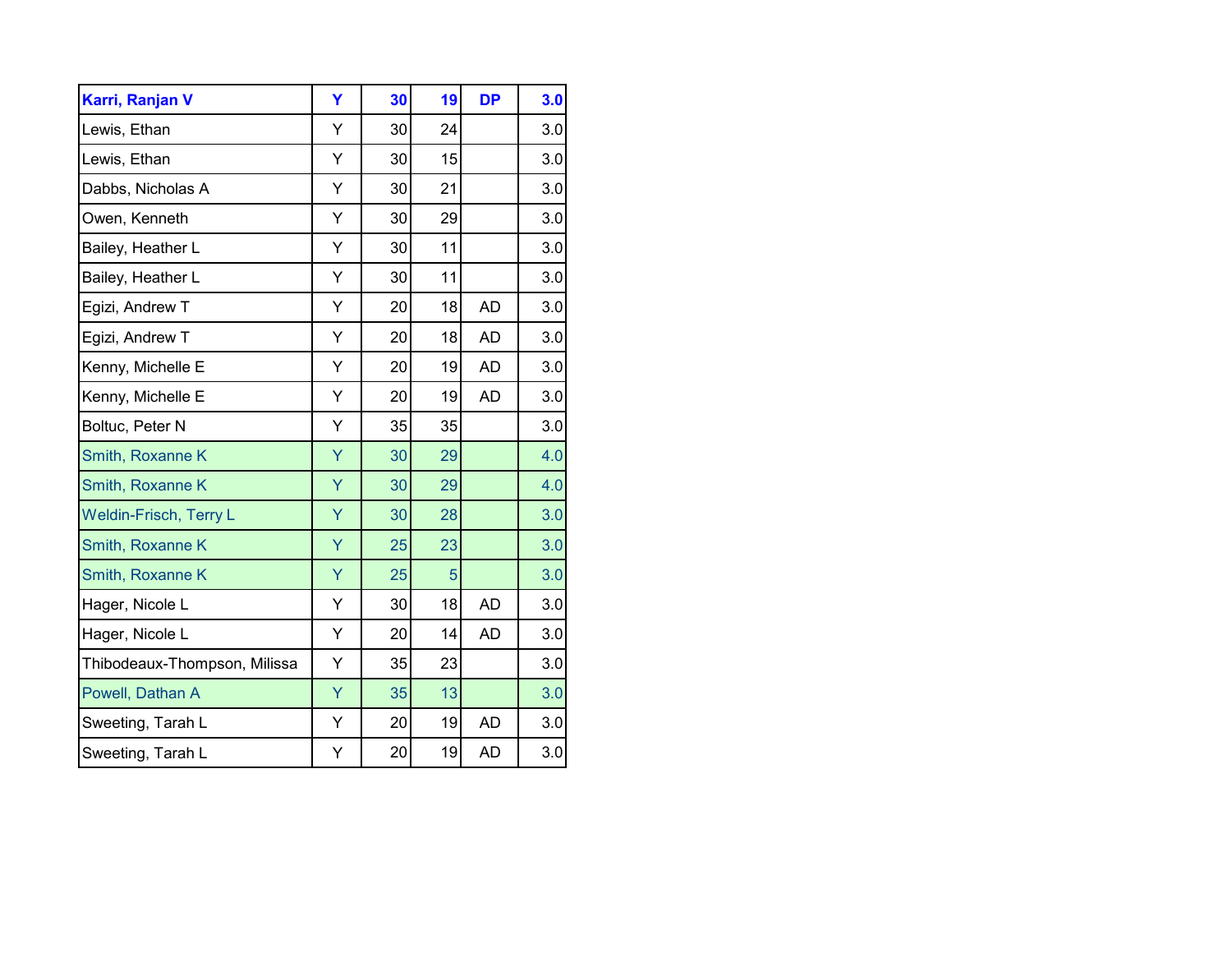| <b>Instructor Full Name</b> | Prim<br><b>Inst</b> | <b>CAP</b> | <b>ENR</b> | <b>APPR</b> | <b>CR</b><br><b>HRS</b> |
|-----------------------------|---------------------|------------|------------|-------------|-------------------------|
| Chen, Hua                   | Υ                   | 40         | 40         |             | 3.0                     |
| Chen, Hua                   | Υ                   | 40         | 40         |             | 3.0                     |
| Chen, Hua                   | Υ                   | 40         | 41         |             | 3.0                     |
| Chen, Hua                   | Y                   | 40         | 41         |             | 3.0                     |
| Szabo, David M              | Ý                   | 20         | 19         |             | 1.0                     |
| Szabo, David M              | Y                   | 20         | 15         |             | 1.0                     |
| Reynolds, Noah M            | Υ                   | 16         | 15         |             | 4.0                     |
| Bonacum, James              |                     | 16         | 15         |             | 4.0                     |
| Reynolds, Noah M            | Υ                   | 16         | 18         |             | 4.0                     |
| Bonacum, James              |                     | 16         | 18         |             | 4.0                     |
| Reynolds, Noah M            | Υ                   | 12         | 12         |             | 4.0                     |
| Bonacum, James              |                     | 12         | 12         |             | 4.0                     |
| Bonnett, Jessica            | Ý                   | 16         | 13         |             | 4.0                     |
| Bonnett, Jessica            |                     | 16         | 13         |             | 4.0                     |
| Bonnett, Jessica            | Υ                   | 16         | 14         |             | 4.0                     |
| Bonnett, Jessica            |                     | 16         | 14         |             | 4.0                     |
| Bonnett, Jessica            | Υ                   | 16         | 14         |             | 4.0                     |
| Bonnett, Jessica            |                     | 16         | 14         |             | 4.0                     |
| Bonnett, Jessica            | Y                   | 16         | 11         |             | 4.0                     |
| Bonnett, Jessica            |                     | 16         | 11         |             | 4.0                     |
| Bonnett, Jessica            | Ý                   | 16         | 15         |             | 4.0                     |
| Bonnett, Jessica            |                     | 16         | 15         |             | 4.0                     |
| Reynolds, Noah M            | Υ                   | 40         | 31         |             | 3.0                     |
| <b>Klingshirn, Marc A</b>   | Υ                   | 14         | 14         | <b>DP</b>   | 4.0                     |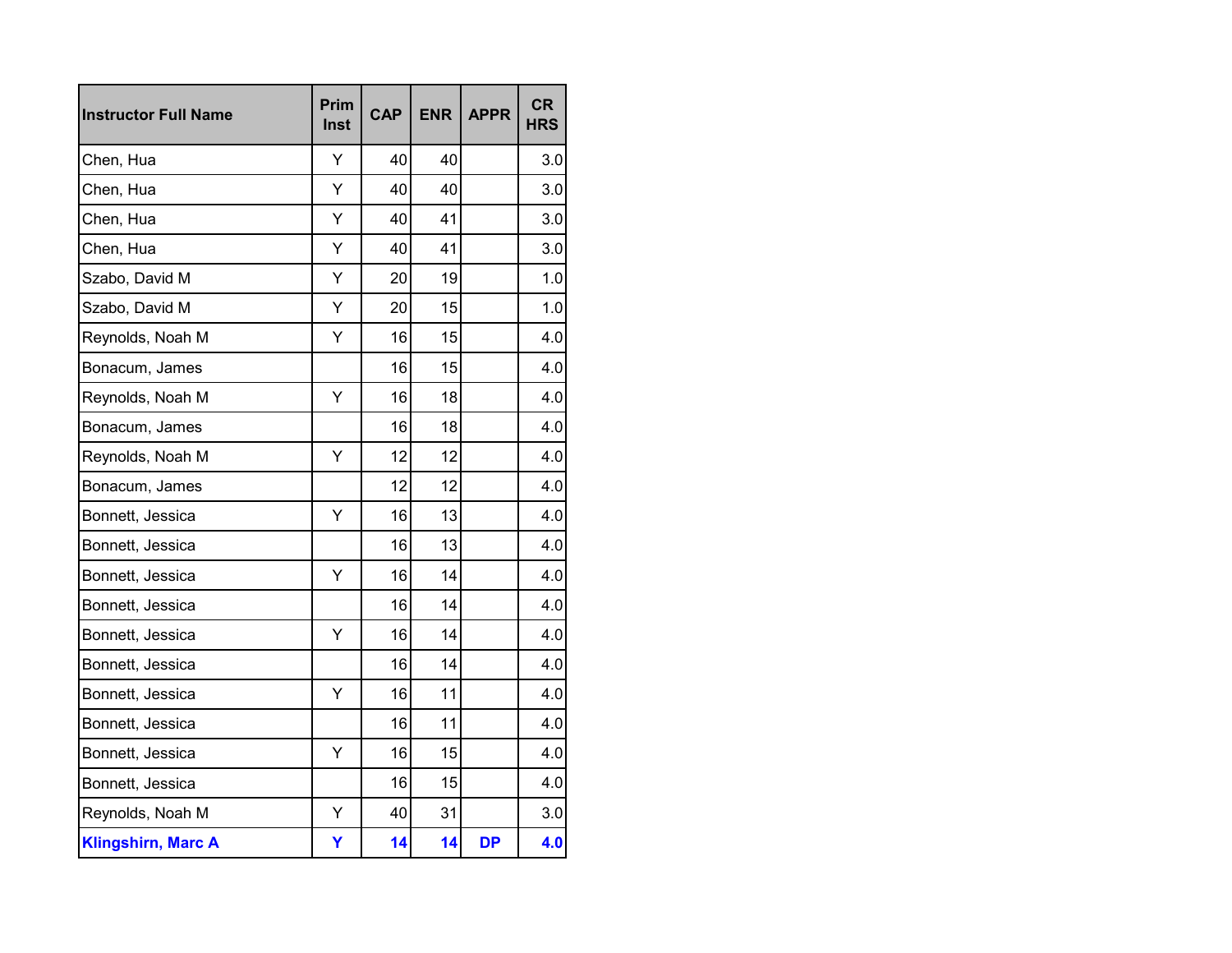| <b>Klingshirn, Marc A</b> | Y | 14 | 14 | <b>DP</b> | 4.0 |
|---------------------------|---|----|----|-----------|-----|
| <b>Stokes, Richard</b>    |   | 14 | 14 | <b>DP</b> | 4.0 |
| Reinke, Randi L           |   | 14 | 14 | <b>DP</b> | 4.0 |
| <b>Stokes, Richard</b>    |   | 14 | 14 | <b>DP</b> | 4.0 |
| Reinke, Randi L           |   | 14 | 14 | <b>DP</b> | 4.0 |
| <b>Klingshirn, Marc A</b> | Y | 14 | 10 | <b>DP</b> | 4.0 |
| <b>Klingshirn, Marc A</b> | Y | 14 | 10 | <b>DP</b> | 4.0 |
| <b>Stokes, Richard</b>    |   | 14 | 10 | <b>DP</b> | 4.0 |
| Reinke, Randi L           |   | 14 | 10 | <b>DP</b> | 4.0 |
| <b>Stokes, Richard</b>    |   | 14 | 10 | <b>DP</b> | 4.0 |
| Reinke, Randi L           |   | 14 | 10 | <b>DP</b> | 4.0 |
| <b>Klingshirn, Marc A</b> | Y | 14 | 10 | <b>DP</b> | 4.0 |
| <b>Klingshirn, Marc A</b> | Y | 14 | 10 | <b>DP</b> | 4.0 |
| <b>Stokes, Richard</b>    |   | 14 | 10 | <b>DP</b> | 4.0 |
| Reinke, Randi L           |   | 14 | 10 | <b>DP</b> | 4.0 |
| <b>Stokes, Richard</b>    |   | 14 | 10 | <b>DP</b> | 4.0 |
| Reinke, Randi L           |   | 14 | 10 | <b>DP</b> | 4.0 |
| <b>Klingshirn, Marc A</b> | Y | 14 | 9  | <b>DP</b> | 4.0 |
| <b>Klingshirn, Marc A</b> | Y | 14 | 9  | <b>DP</b> | 4.0 |
| <b>Stokes, Richard</b>    |   | 14 | 9  | <b>DP</b> | 4.0 |
| Reinke, Randi L           |   | 14 | 9  | <b>DP</b> | 4.0 |
| <b>Stokes, Richard</b>    |   | 14 | 9  | <b>DP</b> | 4.0 |
| Reinke, Randi L           |   | 14 | 9  | <b>DP</b> | 4.0 |
| Fargo, Charlyn K          | Y | 35 | 35 |           | 3.0 |
| Fargo, Charlyn K          | Υ | 35 | 28 |           | 3.0 |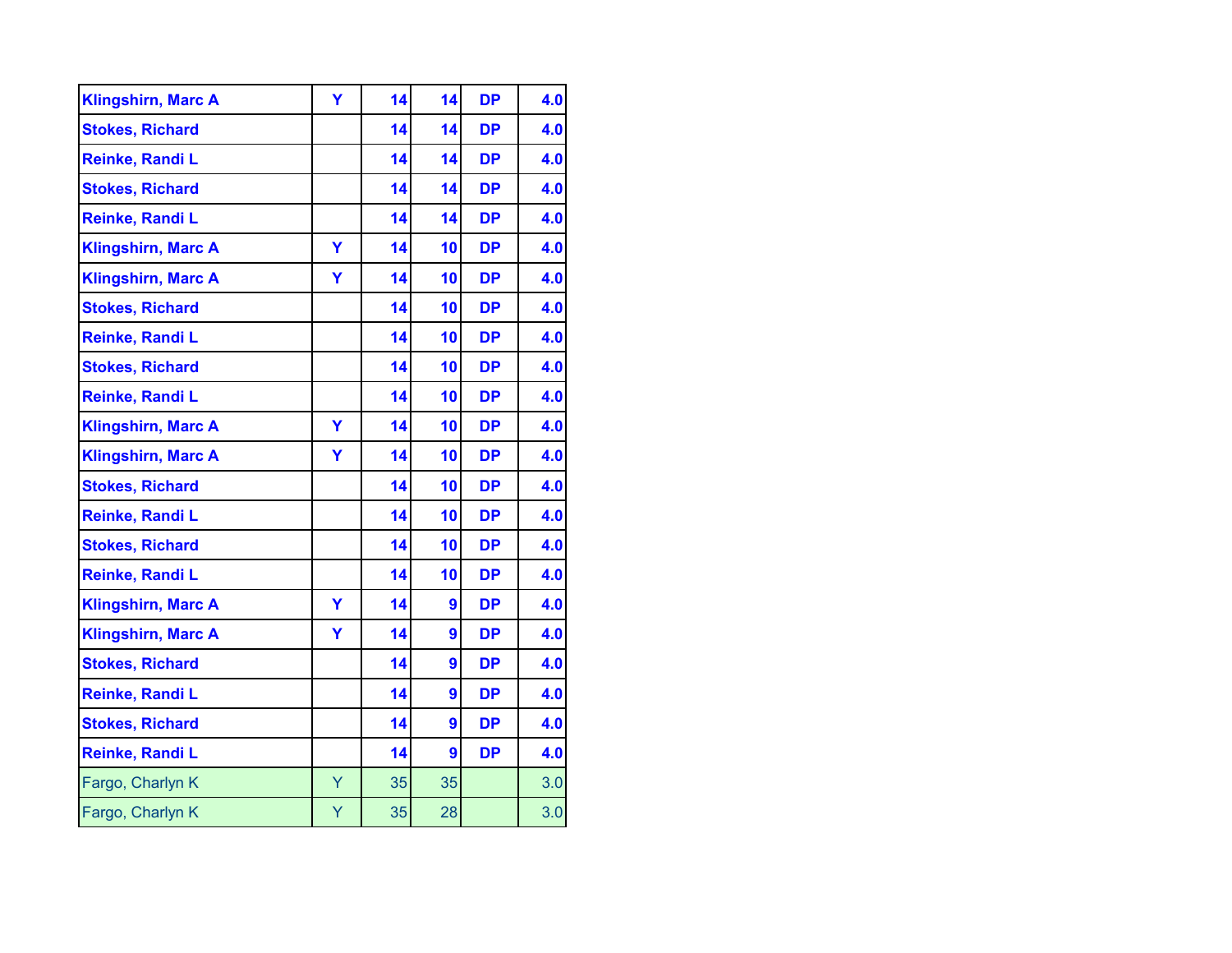| <b>Instructor Full Name</b> | Prim<br>Inst | <b>CAP</b> | <b>ENR</b> | <b>APPR</b> | <b>CR</b><br><b>HRS</b> |
|-----------------------------|--------------|------------|------------|-------------|-------------------------|
| Huang, Xiang                | Y            | 24         | 13         |             | 4.0                     |
| Huang, Xiang                | Y            | 24         | 13         |             | 4.0                     |
| Davis, Michael D            | Ÿ            | 28         | 28         |             | 4.0                     |
| Davis, Michael D            | Ÿ            | 28         | 28         |             | 4.0                     |
| Davis, Michael D            | Y            | 28         | 27         |             | 4.0                     |
| Davis, Michael D            | Y            | 28         | 27         |             | 4.0                     |
| Davis, Michael D            | Y            | 28         | 19         |             | 4.0                     |
| Davis, Michael D            | Ÿ            | 28         | 19         |             | 4.0                     |
| Peterson, Carl R            | Y            | 45         | 27         |             | 3.0                     |
| Peterson, Carl R            | Υ            | 45         | 23         |             | 3.0                     |
| <b>Marsaglia, Janice R</b>  | Y            | 35         | 34         | <b>DP</b>   | 3.0                     |
| <b>Marsaglia, Janice R</b>  | Y            | 35         | 34         | <b>DP</b>   | 3.0                     |
| <b>Marsaglia, Janice R</b>  | Y            | 35         | 16         | <b>DP</b>   | 3.0                     |
| <b>Marsaglia, Janice R</b>  | Ÿ            | 35         | 16         | <b>DP</b>   | 3.0                     |
| <b>Kong, Liang</b>          | Y            | 25         | 23         | <b>DP</b>   | 4.0                     |
| <b>Kong, Liang</b>          | Ÿ            | 25         | 23         | <b>DP</b>   | 4.0                     |
| <b>Nguyen, Tung</b>         | Y            | 25         | 23         | <b>DP</b>   | 4.0                     |
| <b>Nguyen, Tung</b>         | Y            | 25         | 23         | <b>DP</b>   | 4.0                     |
| <b>Meismer, Nicole</b>      | Y            | 28         | 26         | <b>DP</b>   | 4.0                     |
| <b>Meismer, Nicole</b>      | Ÿ            | 28         | 26         | <b>DP</b>   | 4.0                     |
| <b>Nguyen, Tung</b>         | Ÿ            | 25         | 25         | <b>DP</b>   | 4.0                     |
| <b>Nguyen, Tung</b>         | Ÿ            | 25         | 25         | <b>DP</b>   | 4.0                     |
| Li, Yifei                   | Υ            | 35         | 22         | <b>DP</b>   | 4.0                     |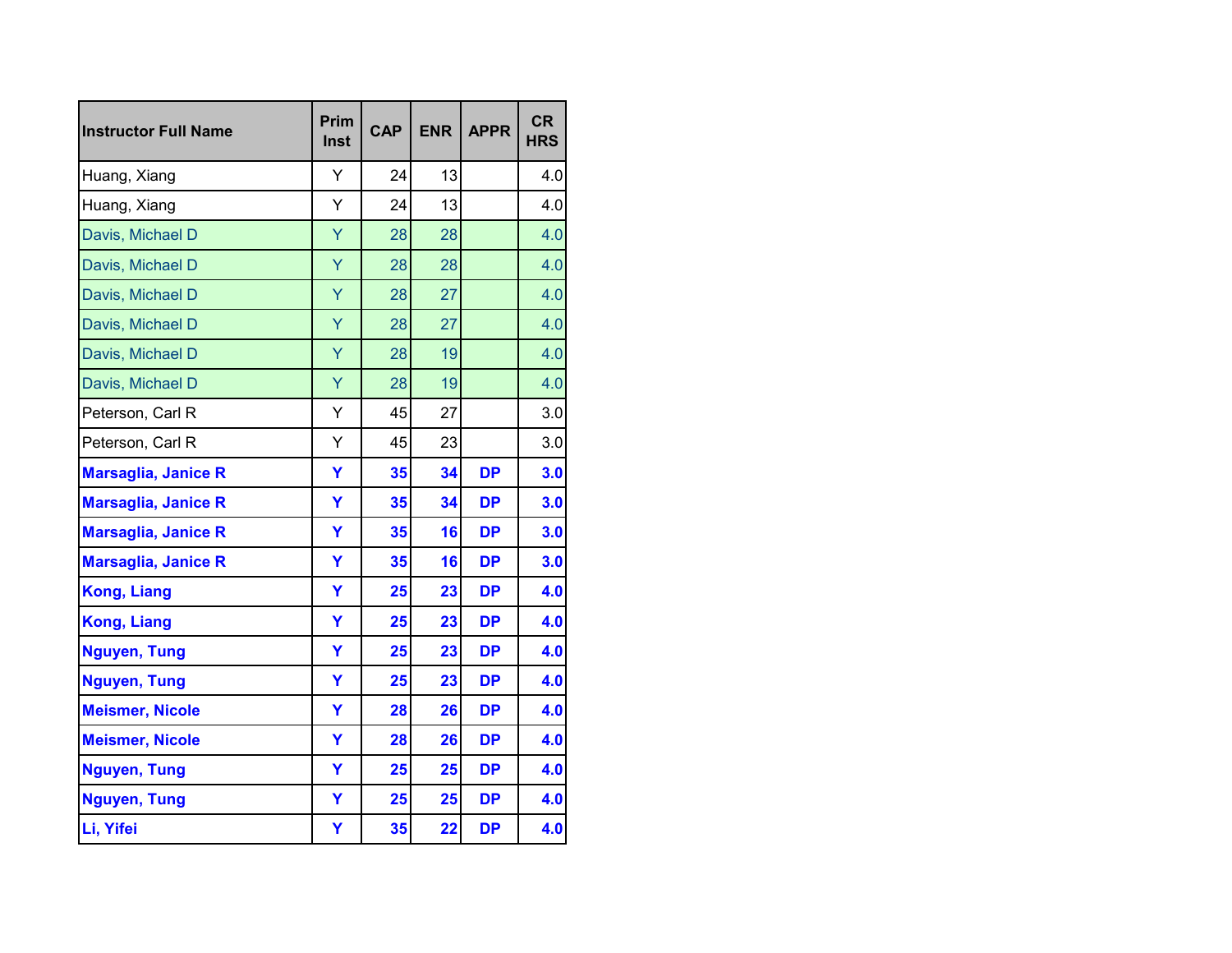| Li, Yifei                  | Υ | 35 | 22 | <b>DP</b> | 4.0 |
|----------------------------|---|----|----|-----------|-----|
| <b>Kong, Liang</b>         | Y | 25 | 21 | <b>DP</b> | 4.0 |
| <b>Kong, Liang</b>         | Υ | 25 | 21 | <b>DP</b> | 4.0 |
| Li, Yifei                  | Y | 35 | 35 | <b>DP</b> | 3.0 |
| <b>Saltsgaver, Carol M</b> | Υ | 35 | 34 | <b>DP</b> | 3.0 |
| <b>Saltsgaver, Carol M</b> | Y | 25 | 23 | <b>DP</b> | 3.0 |
| <b>Saltsgaver, Carol M</b> | Y | 35 | 34 | <b>DP</b> | 3.0 |
| <b>Saltsgaver, Carol M</b> | Y | 35 | 13 | <b>DP</b> | 3.0 |
| <b>Saltsgaver, Carol M</b> | Y | 25 | 24 | <b>DP</b> | 3.0 |
| <b>Saltsgaver, Carol M</b> | Y | 25 | 24 | <b>DP</b> | 3.0 |

| <b>Instructor Full Name</b> | <b>Prim</b><br>Inst | <b>CAP</b> | <b>ENR</b> | <b>APPR</b> | <b>CR</b><br><b>HRS</b> |
|-----------------------------|---------------------|------------|------------|-------------|-------------------------|
| Perez, Ricardo              | Y                   | 20         | 19         |             | 3.0                     |
| Perez, Ricardo              | Y                   | 20         | 18         |             | 3.0                     |
| Perez, Ricardo              | Y                   | 20         | 20         |             | 3.0                     |
| Ribarsky, Elizabeth N       | Y                   | 20         | 20         |             | 3.0                     |
| Bill, Timothy J             | Y                   | 20         | 20         |             | 3.0                     |
| Thibodeaux-Thompson, Eric M | Y                   | 20         | 20         |             | 3.0                     |
| Duvendack, Andrea R         | Y                   | 20         | 20         |             | 3.0                     |
| Perez, Ricardo              | Y                   | 20         | 18         |             | 3.0                     |
| Duvendack, Andrea R         | Y                   | 40         | 38         |             | 3.0                     |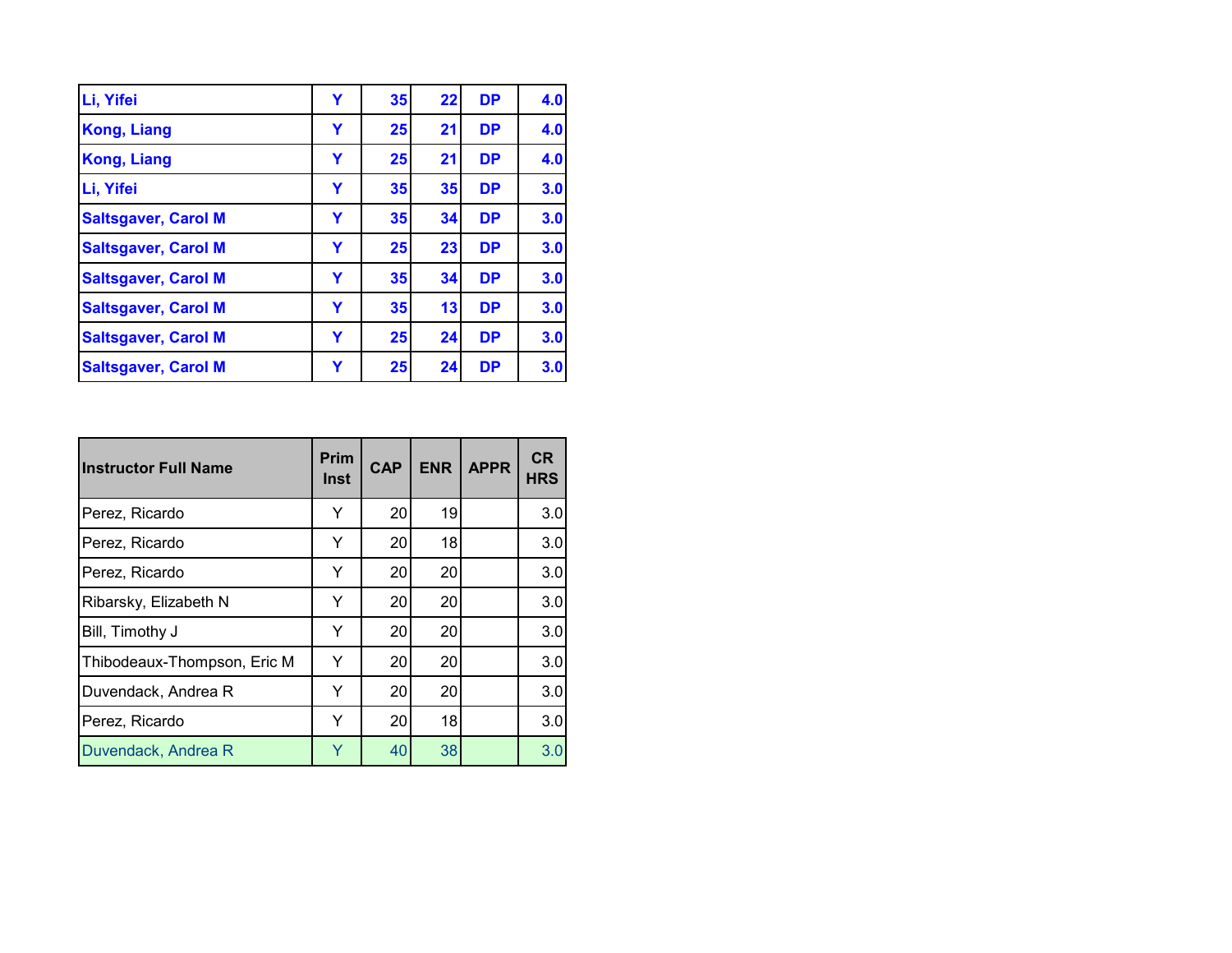| <b>Instructor Full Name</b> | Prim<br>Inst | <b>CAP</b> | <b>ENR</b> | <b>APPR</b> | <b>CR</b><br><b>HRS</b> |
|-----------------------------|--------------|------------|------------|-------------|-------------------------|
| <b>Martin, John C</b>       | Y            | 30         | 30         | IN          | 3.0                     |
| <b>Martin, John C</b>       | Ÿ            | 30         | 30         | IN          | 3.0                     |
| Martin, John C              | Υ            | 20         | 20         |             | 1.0                     |
| <b>Martin, John C</b>       | Y            | 15         | 16         | IN          | 4.0                     |
| <b>Martin, John C</b>       | Ÿ            | 15         | 16         | ΙN          | 4.0                     |
| <b>Andrews, Keller</b>      |              | 15         | 16         | IN          | 4.0                     |
| <b>Andrews, Keller</b>      |              | 15         | 16         | IN          | 4.0                     |
| <b>Martin, John C</b>       | Ÿ            | 15         | 16         | IN          | 4.0                     |
| <b>Martin, John C</b>       | Ÿ            | 15         | 16         | IN          | 4.0                     |
| <b>Andrews, Keller</b>      |              | 15         | 16         | ΙN          | 4.0                     |
| <b>Andrews, Keller</b>      |              | 15         | 16         | IN          | 4.0                     |
| <b>Klingshirn, Marc A</b>   | Y            | 14         | 14         | DP          | 4.0                     |
| <b>Klingshirn, Marc A</b>   | Y            | 14         | 14         | <b>DP</b>   | 4.0                     |
| <b>Stokes, Richard</b>      |              | 14         | 14         | <b>DP</b>   | 4.0                     |
| Reinke, Randi L             |              | 14         | 14         | <b>DP</b>   | 4.0                     |
| <b>Stokes, Richard</b>      |              | 14         | 14         | <b>DP</b>   | 4.0                     |
| Reinke, Randi L             |              | 14         | 14         | <b>DP</b>   | 4.0                     |
| <b>Klingshirn, Marc A</b>   | Y            | 14         | 10         | DP          | 4.0                     |
| <b>Klingshirn, Marc A</b>   | Y            | 14         | 10         | <b>DP</b>   | 4.0                     |
| <b>Stokes, Richard</b>      |              | 14         | 10         | DP          | 4.0                     |
| Reinke, Randi L             |              | 14         | 10         | <b>DP</b>   | 4.0                     |
| <b>Stokes, Richard</b>      |              | 14         | 10         | <b>DP</b>   | 4.0                     |
| Reinke, Randi L             |              | 14         | 10         | <b>DP</b>   | 4.0                     |
| <b>Klingshirn, Marc A</b>   | Υ            | 14         | 10         | <b>DP</b>   | 4.0                     |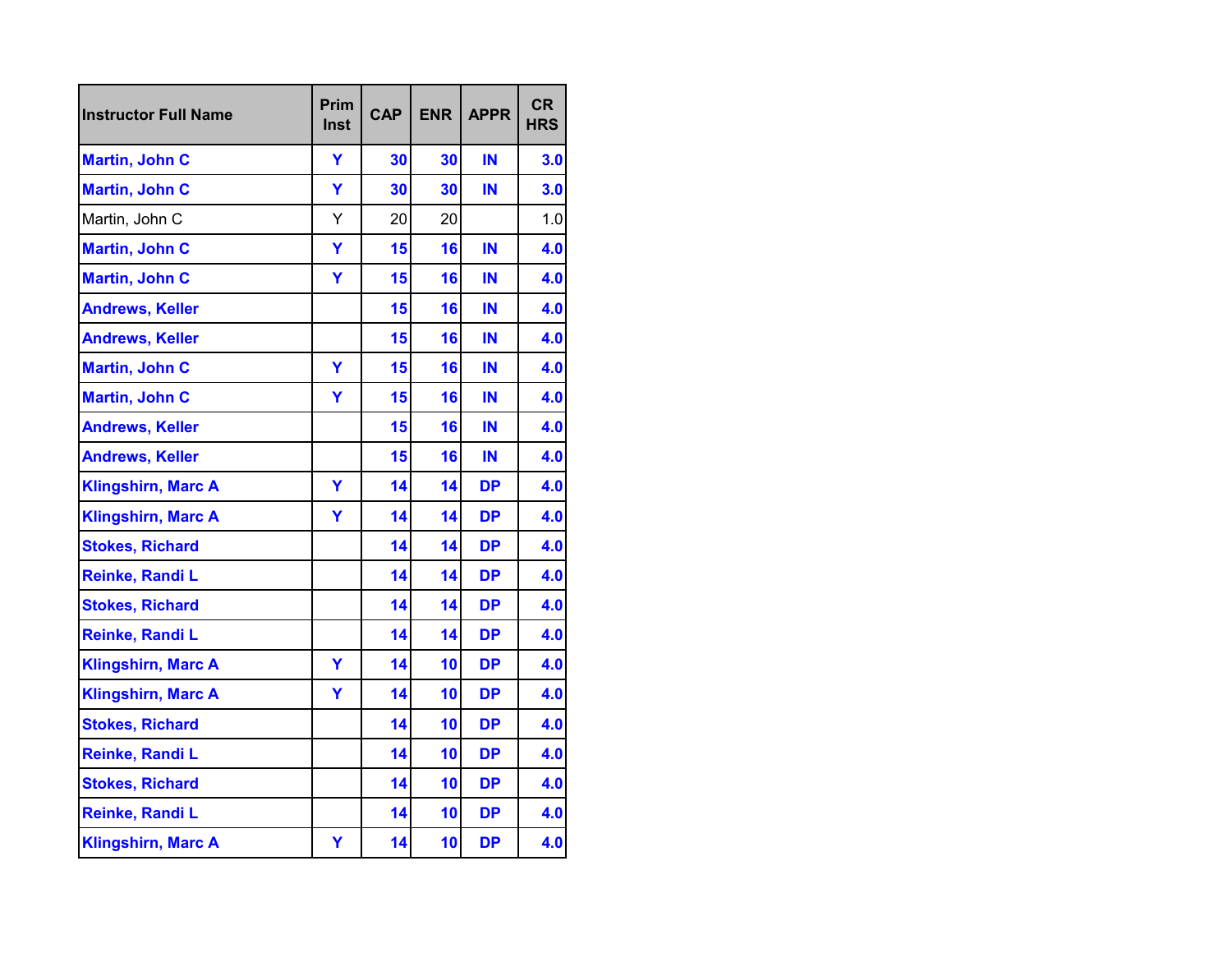| <b>Klingshirn, Marc A</b> | Y | 14 | 10 | <b>DP</b> | 4.0 |
|---------------------------|---|----|----|-----------|-----|
| <b>Stokes, Richard</b>    |   | 14 | 10 | <b>DP</b> | 4.0 |
| Reinke, Randi L           |   | 14 | 10 | <b>DP</b> | 4.0 |
| <b>Stokes, Richard</b>    |   | 14 | 10 | <b>DP</b> | 4.0 |
| Reinke, Randi L           |   | 14 | 10 | <b>DP</b> | 4.0 |
| <b>Klingshirn, Marc A</b> | Y | 14 | 9  | <b>DP</b> | 4.0 |
| <b>Klingshirn, Marc A</b> | Ÿ | 14 | 9  | <b>DP</b> | 4.0 |
| <b>Stokes, Richard</b>    |   | 14 | 9  | <b>DP</b> | 4.0 |
| Reinke, Randi L           |   | 14 | 9  | <b>DP</b> | 4.0 |
| <b>Stokes, Richard</b>    |   | 14 | 9  | <b>DP</b> | 4.0 |
| Reinke, Randi L           |   | 14 | 9  | <b>DP</b> | 4.0 |
| Andrews, Miranda          | Y | 20 | 20 |           | 4.0 |
| Szczepanski, Nadine       |   | 20 | 20 |           | 4.0 |
| Andrews, Miranda          | Y | 20 | 19 |           | 4.0 |
| Szczepanski, Nadine       |   | 20 | 19 |           | 4.0 |
| Wilson, William G         | Y | 40 | 13 |           | 3.0 |
| Wilson, William G         | Y | 32 | 32 |           | 3.0 |
| Wilson, William G         | Υ | 20 | 7  |           | 1.0 |
| <b>Bloemer, William</b>   | Ÿ | 20 | 21 |           | 4.0 |
| <b>Bloemer, William</b>   | Ÿ | 5  | 4  |           | 3.0 |
| <b>Burns, Corey</b>       | Y | 20 | 19 | IN        | 4.0 |
| <b>Burns, Corey</b>       | Y | 20 | 19 | IN        | 4.0 |
| <b>Burns, Corey</b>       |   | 20 | 19 | IN        | 4.0 |
| <b>Burns, Corey</b>       |   | 20 | 19 | IN        | 4.0 |
| <b>Burns, Corey</b>       | Y | 20 | 11 | IN        | 4.0 |
| <b>Burns, Corey</b>       | Υ | 20 | 11 | IN        | 4.0 |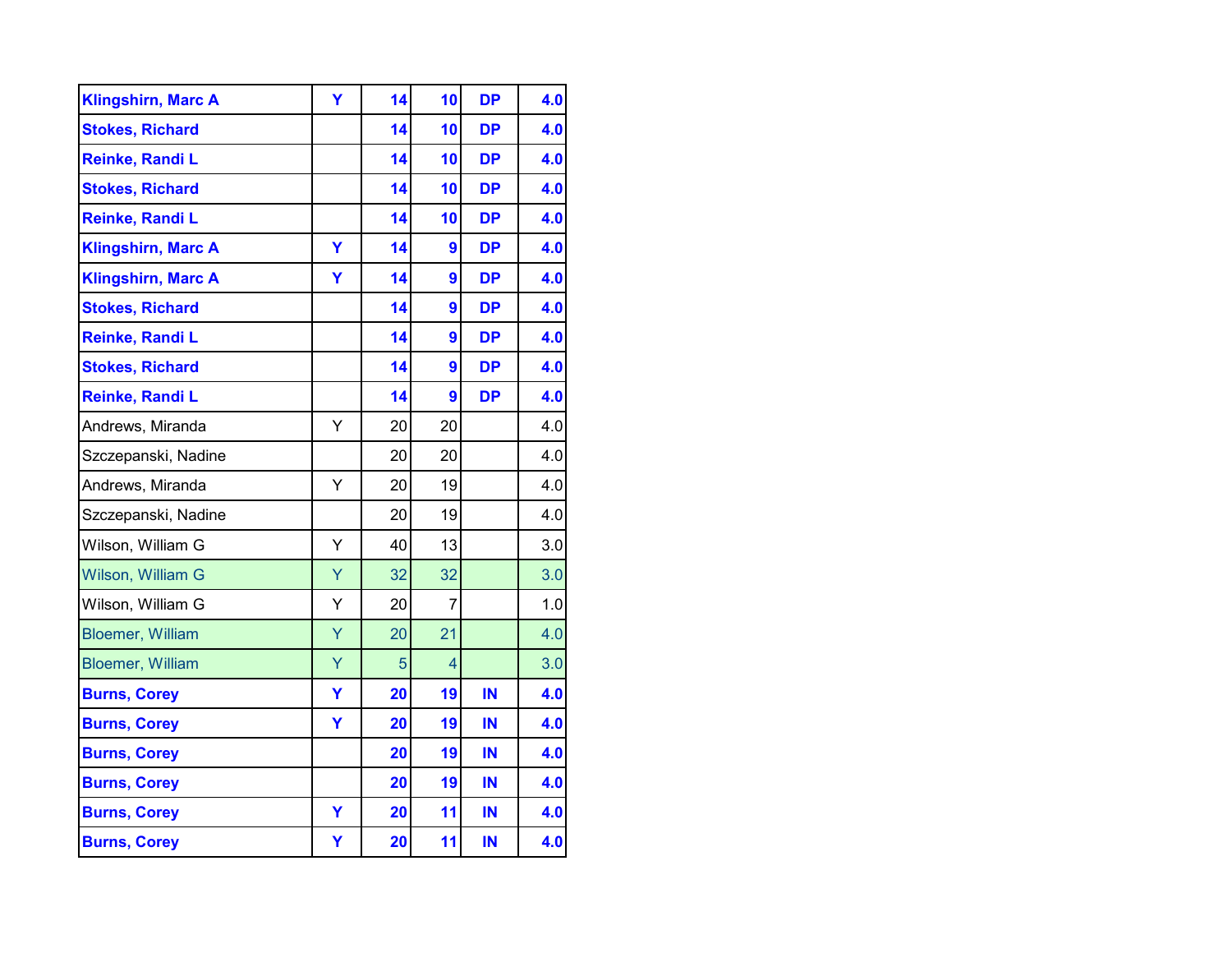| <b>Rikli, Hillary G</b> |   | 20 | 11 | IN | 4.0 |
|-------------------------|---|----|----|----|-----|
| <b>Rikli, Hillary G</b> |   | 20 | 11 | IN | 4.0 |
| <b>Burns, Corey</b>     | Ÿ | 20 | 10 | IN | 4.0 |
| <b>Burns, Corey</b>     | Y | 20 | 10 | IN | 4.0 |
| <b>Rikli, Hillary G</b> |   | 20 | 10 | IN | 4.0 |
| <b>Rikli, Hillary G</b> |   | 20 | 10 | IN | 4.0 |
| <b>Burns, Corey</b>     | Ÿ | 20 | 15 | IN | 4.0 |
| <b>Burns, Corey</b>     | Y | 20 | 15 | IN | 4.0 |
| Ray, Maria R            |   | 20 | 15 | IN | 4.0 |
| Ray, Maria R            |   | 20 | 15 | IN | 4.0 |
| <b>Burns, Corey</b>     | Ÿ | 20 | 20 | IN | 4.0 |
| <b>Burns, Corey</b>     | Y | 20 | 20 | IN | 4.0 |
| <b>Rikli, Hillary G</b> |   | 20 | 20 | IN | 4.0 |
| <b>Rikli, Hillary G</b> |   | 20 | 20 | IN | 4.0 |
| Burns, Corey            | Υ | 30 | 29 |    | 0.0 |
| Burns, Corey            | Y | 30 | 25 |    | 0.0 |
| Burns, Corey            | Υ | 30 | 20 |    | 0.0 |
| Sclafani, Judith        | Υ | 35 | 38 |    | 3.0 |
| Sclafani, Judith        | Υ | 35 | 38 |    | 3.0 |
| Wilson, William G       | Υ | 40 | 27 |    | 3.0 |
| Wilson, William G       | Ÿ | 3  | 3  |    | 3.0 |
| Wilson, William G       | Υ | 20 | 13 |    | 1.0 |

| <b>Instructor Full Name</b> | Inst |  |  | Prim CAP ENR APPR | СR<br><b>HRS</b> |
|-----------------------------|------|--|--|-------------------|------------------|
|-----------------------------|------|--|--|-------------------|------------------|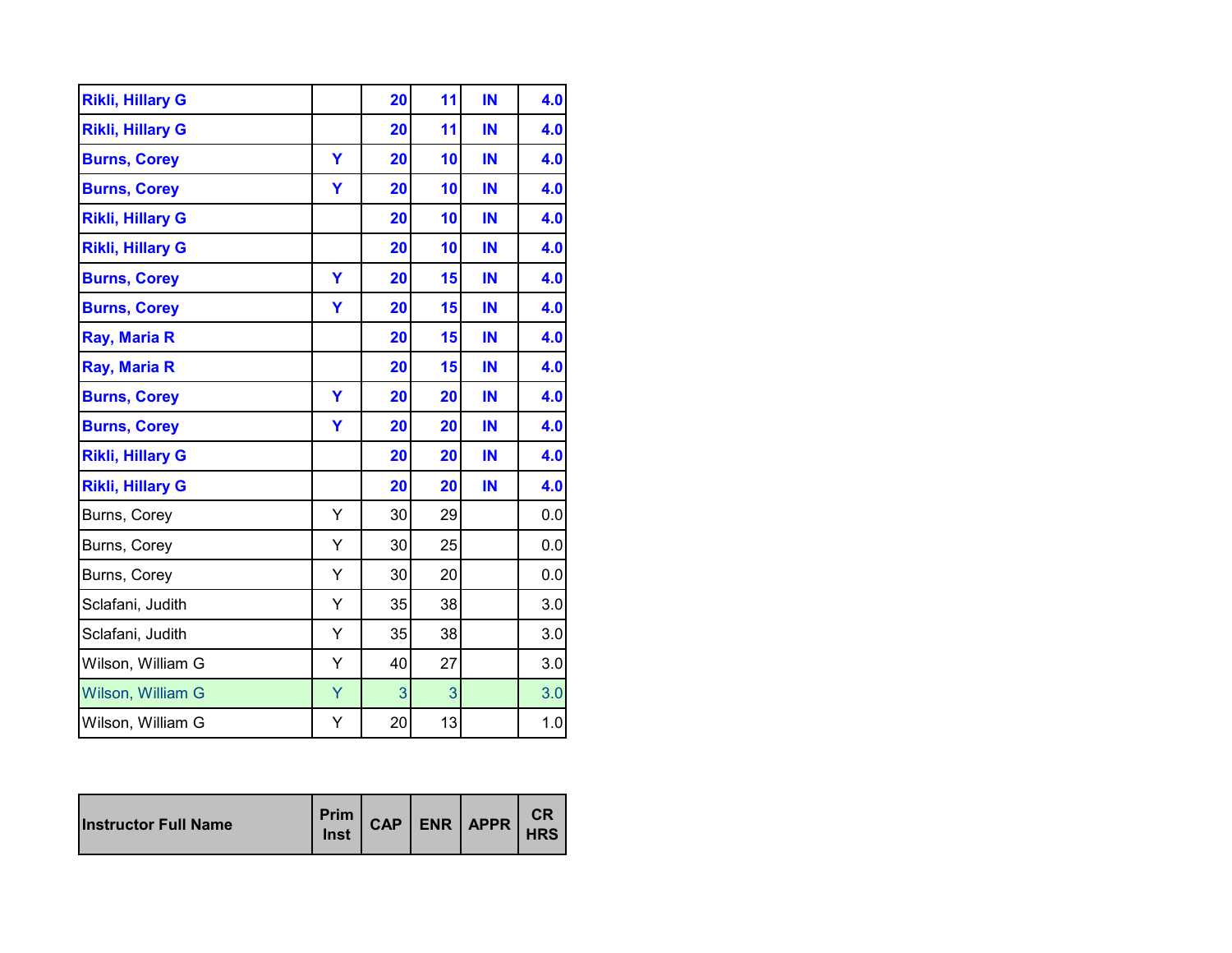| <b>Nicholson, Henry</b>             | Y | 16 | 15 | <b>DP</b> | 3.0 |
|-------------------------------------|---|----|----|-----------|-----|
| <b>Perkins, Jonathan</b>            | Ÿ | 16 | 15 | <b>DP</b> | 3.0 |
| <b>Thibodeaux-Thompson, Milissa</b> | Ÿ | 16 | 10 | <b>DP</b> | 3.0 |
| <b>Ribarsky, Elizabeth N</b>        | Y | 16 | 15 | <b>DP</b> | 3.0 |
| <b>Crocker, Adriana M</b>           | Ÿ | 30 | 16 | <b>DP</b> | 3.0 |
| <b>Espina, Veronica L</b>           |   |    | 16 | <b>DP</b> | 3.0 |
| <b>Bin, Feng-Shun</b>               | Ÿ | 30 | 19 | <b>DP</b> | 3.0 |
| Ha, Jae Sik                         | Y | 30 | 16 | <b>DP</b> | 3.0 |
| Karri, Ranjan V                     | Y | 30 | 19 | <b>DP</b> | 3.0 |
| Williams, Ryan K                    | Ÿ | 20 | 18 |           | 3.0 |
| Byrnes, Patricia E                  | Υ | 50 | 45 |           | 3.0 |
| Byrnes, Patricia E                  | Υ | 50 | 45 |           | 3.0 |
| Scannell, Nancy J                   | Υ | 45 | 34 |           | 3.0 |
| Scannell, Nancy J                   | Ÿ | 45 | 34 |           | 3.0 |
| <b>Brown, Matthew</b>               | Ÿ | 25 | 13 |           | 3.0 |
| <b>Brown, Matthew</b>               | Ÿ | 25 | 13 |           | 3.0 |
| Brown, Matthew                      | Υ | 45 | 21 |           | 3.0 |
| Brown, Matthew                      | Υ | 45 | 21 |           | 3.0 |
| McDermott, Karl A                   | Υ | 45 | 15 |           | 3.0 |
| McDermott, Karl A                   | Y | 45 | 15 |           | 3.0 |
| Peterson, Carl R                    | Υ | 45 | 15 |           | 4.0 |
| Peterson, Carl R                    | Ÿ | 25 | 24 |           | 4.0 |
| Robles-Reyes, Arnaldo               | Υ | 30 | 24 |           | 3.0 |
| Anderson, Patrick G                 | Υ | 20 | 19 | <b>AD</b> | 3.0 |
| Owen, Kenneth                       | Υ | 30 | 29 |           | 3.0 |
| Owen, Kenneth                       | Υ | 30 | 29 |           | 3.0 |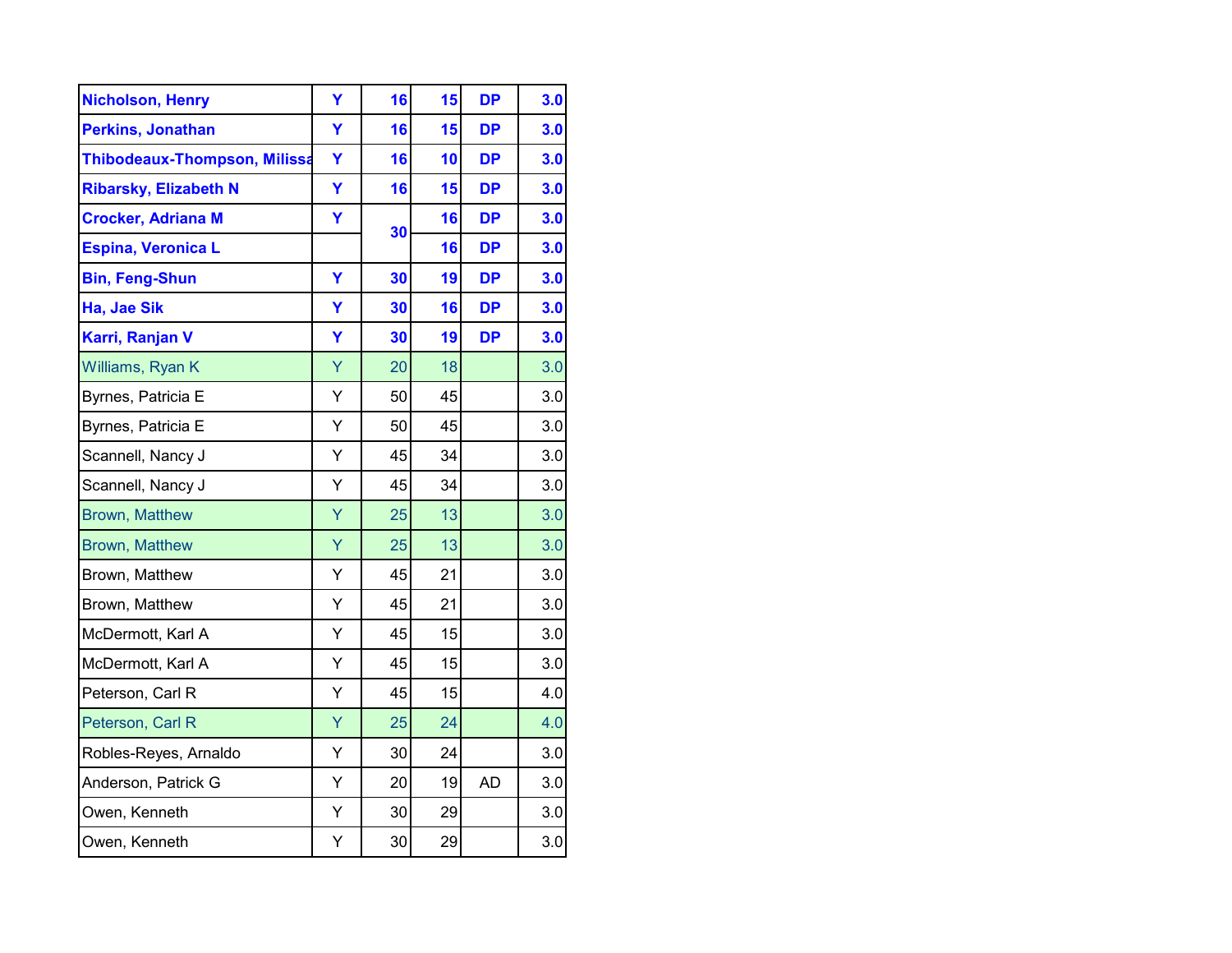| Bailey, Heather L       | Υ | 30 | 11 | 3.0 |
|-------------------------|---|----|----|-----|
| Pierceson, Jason A      | Ÿ | 25 | 4  | 3.0 |
| Pierceson, Jason A      | Ÿ | 25 | 4  | 3.0 |
| Anthony, Deborah        | Υ | 35 | 25 | 3.0 |
| Eisenhart, Kathryn E    |   |    | 25 | 3.0 |
| <b>Boltuc, Peter N</b>  | Ÿ | 30 | 9  | 4.0 |
| Pierceson, Jason A      | Ÿ | 25 | 19 | 3.0 |
| Pierceson, Jason A      | Ÿ | 25 | 19 | 3.0 |
| Anthony, Deborah        | Υ | 35 | 12 | 3.0 |
| Eisenhart, Kathryn E    |   |    | 12 | 3.0 |
| Gilman-Opalsky, Richard | Υ | 30 | 20 | 3.0 |
| <b>Boltuc, Peter N</b>  | Ÿ | 30 | 11 | 4.0 |
| Crocker, Adriana M      | Y | 20 | 19 | 3.0 |
| Crocker, Adriana M      | Ÿ | 20 | 19 | 3.0 |
| Crocker, Adriana M      | Ÿ | 20 | 3  | 3.0 |
| Crocker, Adriana M      | Ÿ | 20 | 3  | 3.0 |
| Hyde, Jordan            | Ÿ | 25 | 24 | 3.0 |
| Hyde, Jordan            | Ÿ | 25 | 24 | 3.0 |
| Bolivar, Hypatia        | Υ | 35 | 30 | 3.0 |
| Bolivar, Hypatia        | Υ | 35 | 30 | 3.0 |
| Yoder, Marcel S         | Υ | 35 | 30 | 3.0 |
| Yoder, Marcel S         | Υ | 35 | 30 | 3.0 |
| Bolivar, Hypatia        | Y | 35 | 35 | 3.0 |
| Bolivar, Hypatia        | Y | 35 | 35 | 3.0 |
| Reinke, Karen S         | Υ | 35 | 35 | 3.0 |
| Tuxhorn, Rebecca J      | Y | 35 | 35 | 3.0 |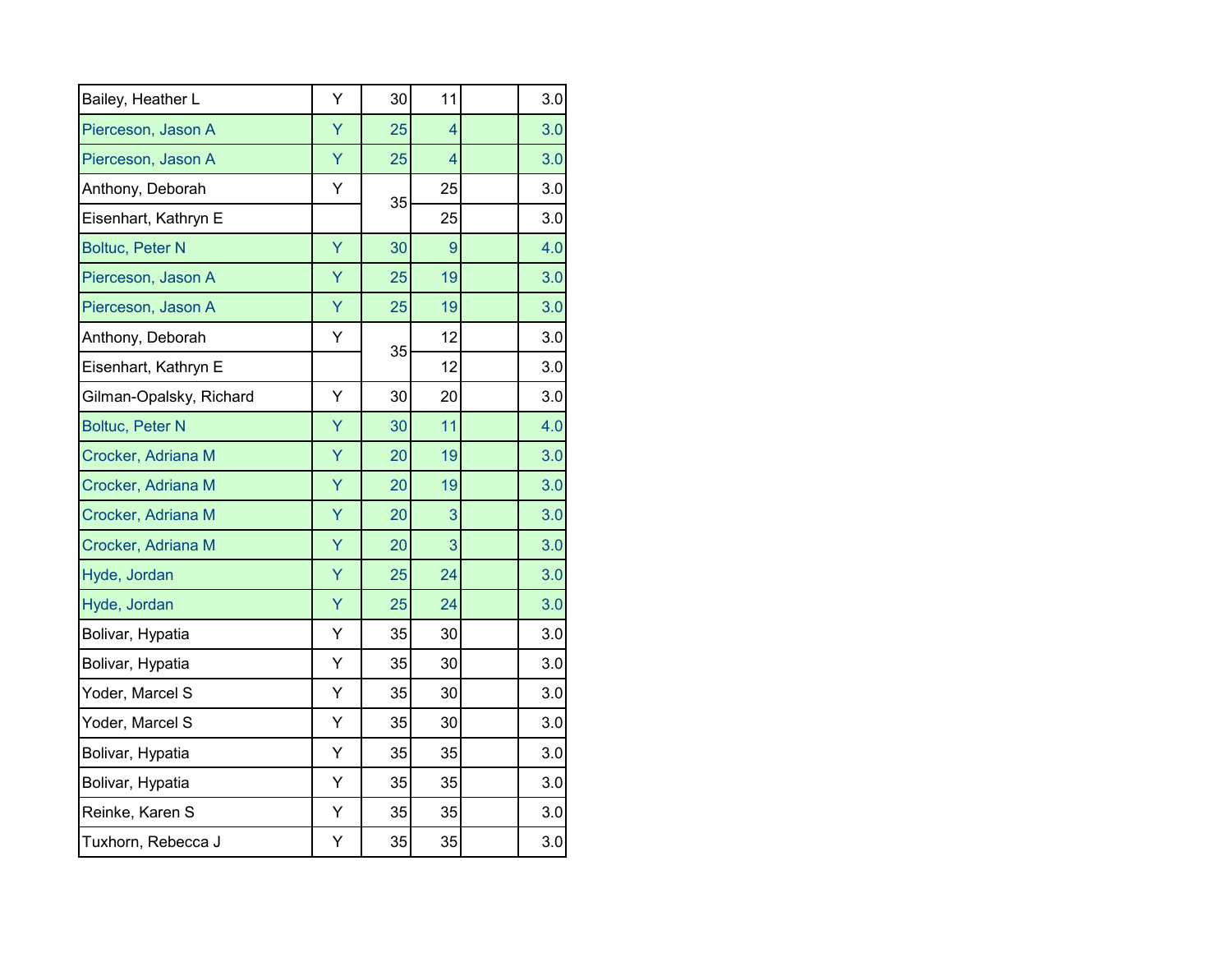| Tuxhorn, Rebecca J    | Y | 35 | 35 |           | 3.0 |
|-----------------------|---|----|----|-----------|-----|
| Saunders, Tiffani     | Y | 40 | 40 | AD.       | 3.0 |
| Manthei, Jennifer J   | v | 27 | 20 |           | 4.0 |
| Hadley-Ives, Eric J   | v | 25 | 21 |           | 3.0 |
| Hoffman, Julie        | Y | 25 | 20 |           | 3.0 |
| Doerr, Scott E        | v | 25 | 24 |           | 3.0 |
| <b>Doerr, Scott E</b> | Y | 25 | 11 | <b>DP</b> | 3.0 |
| Rose, Justin J        |   | 25 | 13 | AD        | 3.0 |

| <b>Instructor Full Name</b> | Prim<br>Inst | <b>CAP</b> | <b>ENR</b> | <b>APPR</b> | <b>CR</b><br><b>HRS</b> |
|-----------------------------|--------------|------------|------------|-------------|-------------------------|
| Vansacik, Robin S           | Y            | 30         | 30         |             | 1.0                     |
| Noll, Mae M                 | Υ            | 30         | 30         |             | 1.0                     |
| Myers, Edward E             | Y            | 30         | 30         |             | 1.0                     |
| Kerr, Leslie N              | Υ            | 30         | 34         |             | 1.0                     |
| Sotelo, Erin                | Υ            | 30         | 30         |             | 1.0                     |
| Sotelo, Erin                | Y            | 30         | 30         |             | 1.0                     |
| Myers, Edward E             | Υ            | 30         | 30         |             | 1.0                     |
| Hartman, Veronica L         | Y            | 30         | 30         |             | 1.0                     |
| Noll, Mae M                 | Y            | 30         | 30         |             | 1.0                     |
| Kerr, Leslie N              | Ÿ            | 30         | 30         |             | 1.0                     |
| Myers, Edward E             | Y            | 30         | 30         |             | 1.0                     |
| Espina, Veronica L          | Y            | 30         | 30         |             | 1.0                     |
| Espina, Veronica L          | Y            | 30         | 30         |             | 1.0                     |
| Kerr, Leslie N              | Y            | 30         | 13         |             | 1.0                     |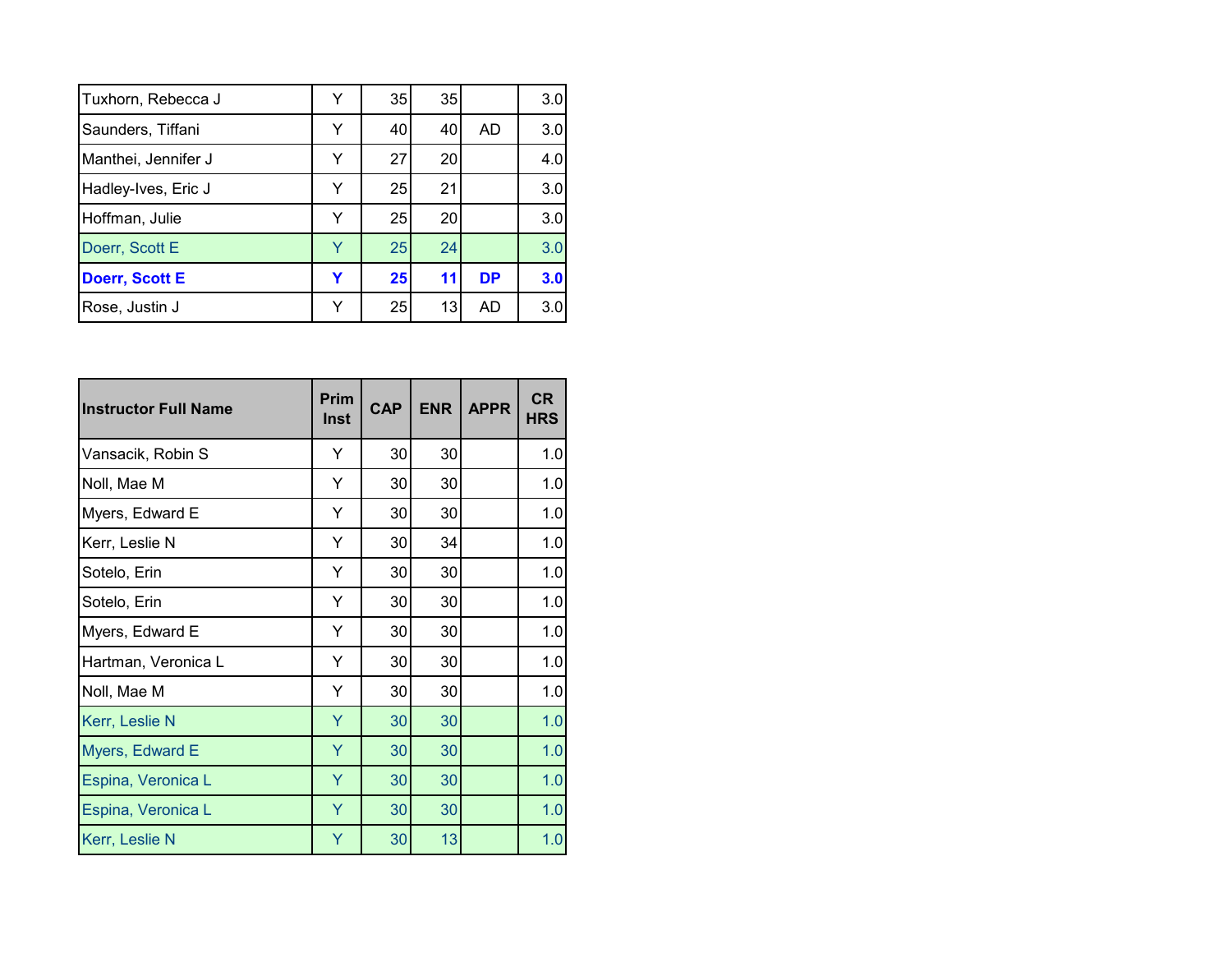| <b>Instructor Full Name</b> | Prim<br><b>Inst</b> | <b>CAP</b> | <b>ENR</b>     | <b>APPR</b> | <b>CR</b><br><b>HRS</b> |
|-----------------------------|---------------------|------------|----------------|-------------|-------------------------|
| Kemayo, Kamau               | Y                   | 30         | 17             |             | 3.0                     |
| Kemayo, Kamau               | Y                   | 25         | 14             |             | 4.0                     |
| Kline, William E            | Y                   | 45         | 44             |             | 3.0                     |
| Kline, William E            | Y                   | 45         | 42             |             | 3.0                     |
| Kline, William E            | Y                   | 30         | 30             |             | 3.0                     |
| <b>Kline, William E</b>     | Y                   | 25         | 25             | <b>DP</b>   | 3.0                     |
| <b>Brecklin, Leanne R</b>   | Y                   | 20         | 14             |             | 3.0                     |
| Brown, Debra N              | Y                   | 30         | 16             |             | 3.0                     |
| Murphy, Michael             | Ÿ                   | 25         | 16             |             | 4.0                     |
| Kincaid, Amie               | Y                   | 30         | 25             |             | 4.0                     |
| Dong, Lan                   | Ÿ                   | 25         | 24             |             | 4.0                     |
| Cass, Meagan A              | Y                   | 30         | 14             |             | 4.0                     |
| Kent, Holly M               | Y                   | 25         | 24             |             | 4.0                     |
| Kemayo, Kamau               | Y                   | 25         | 13             |             | 4.0                     |
| Owen, Kenneth               | Y                   | 30         | 27             |             | 4.0                     |
| Golden, Lawrence            | Υ                   | 30         | 28             |             | 3.0                     |
| Hanlon, John J              |                     |            | 28             |             | 3.0                     |
| Golden, Lawrence            | Y                   |            | 0              |             | 4.0                     |
| Hanlon, John J              |                     | 30         | 0              |             | 4.0                     |
| Kemayo, Kamau               | Ÿ                   | 25         | $\overline{0}$ |             | 4.0                     |
| Newman, Laurel V            | Y                   | 25         | 24             |             | 3.0                     |
| <b>Newman, Laurel V</b>     | Y                   | 25         | 21             | <b>DP</b>   | 3.0                     |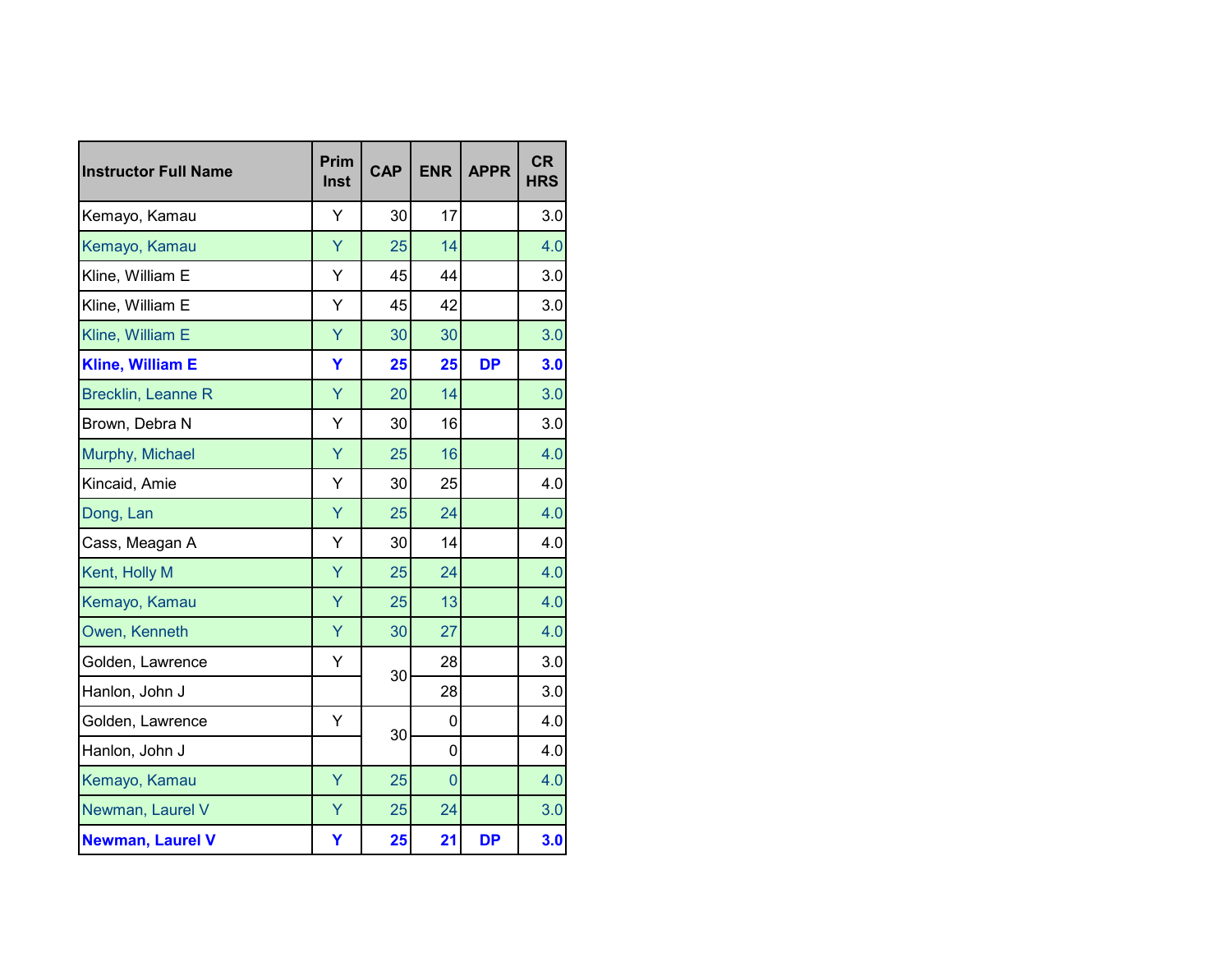| O'Gorman, David           | Υ | 30 | 5              | 3.0 |
|---------------------------|---|----|----------------|-----|
| O'Gorman, David           | Ÿ | 30 | 23             | 3.0 |
| Greer, Donna M            | Y | 30 | 29             | 3.0 |
| Heshmat, Shahram          | Y | 20 | 23             | 4.0 |
| Killam, Lenore I          | Y | 20 | 20             | 4.0 |
| Saunders, Tiffani         | Υ | 35 | 18             | 3.0 |
| Seif, Haley               | Υ | 35 | 17             | 3.0 |
| Murphy, Michael           | Ÿ | 25 | $\overline{7}$ | 4.0 |
| Murphy, Michael           | Ÿ | 25 | $\overline{7}$ | 4.0 |
| Dell, Heather S           | Υ | 30 | 9              | 4.0 |
| Manthei, Jennifer J       | Ÿ | 25 | 25             | 4.0 |
| Murphy, Michael           | Ÿ | 25 | 11             | 4.0 |
| McChesney, Kay            | Υ | 25 | 12             | 4.0 |
| Murphy, Michael           | Ÿ | 25 | $\overline{4}$ | 4.0 |
| Murphy, Michael           | Y | 25 | 14             | 4.0 |
| Murphy, Michael           | Y | 25 | $\overline{2}$ | 4.0 |
| <b>Brecklin, Leanne R</b> | Y | 20 | 6              | 3.0 |
| Brown, Debra N            | Υ | 30 | 5              | 3.0 |
| McChesney, Kay            | Υ | 25 | 1              | 4.0 |
| Dell, Heather S           | Υ | 30 | 6              | 4.0 |
| Murphy, Michael           | Ÿ | 25 | 14             | 4.0 |

| <b>Instructor Full Name</b> | Prim<br>Inst | <b>CAP</b> |    | ENR   APPR | CR<br><b>HRS</b> |
|-----------------------------|--------------|------------|----|------------|------------------|
| Neginsky, Rosina            |              | 35         | 13 |            |                  |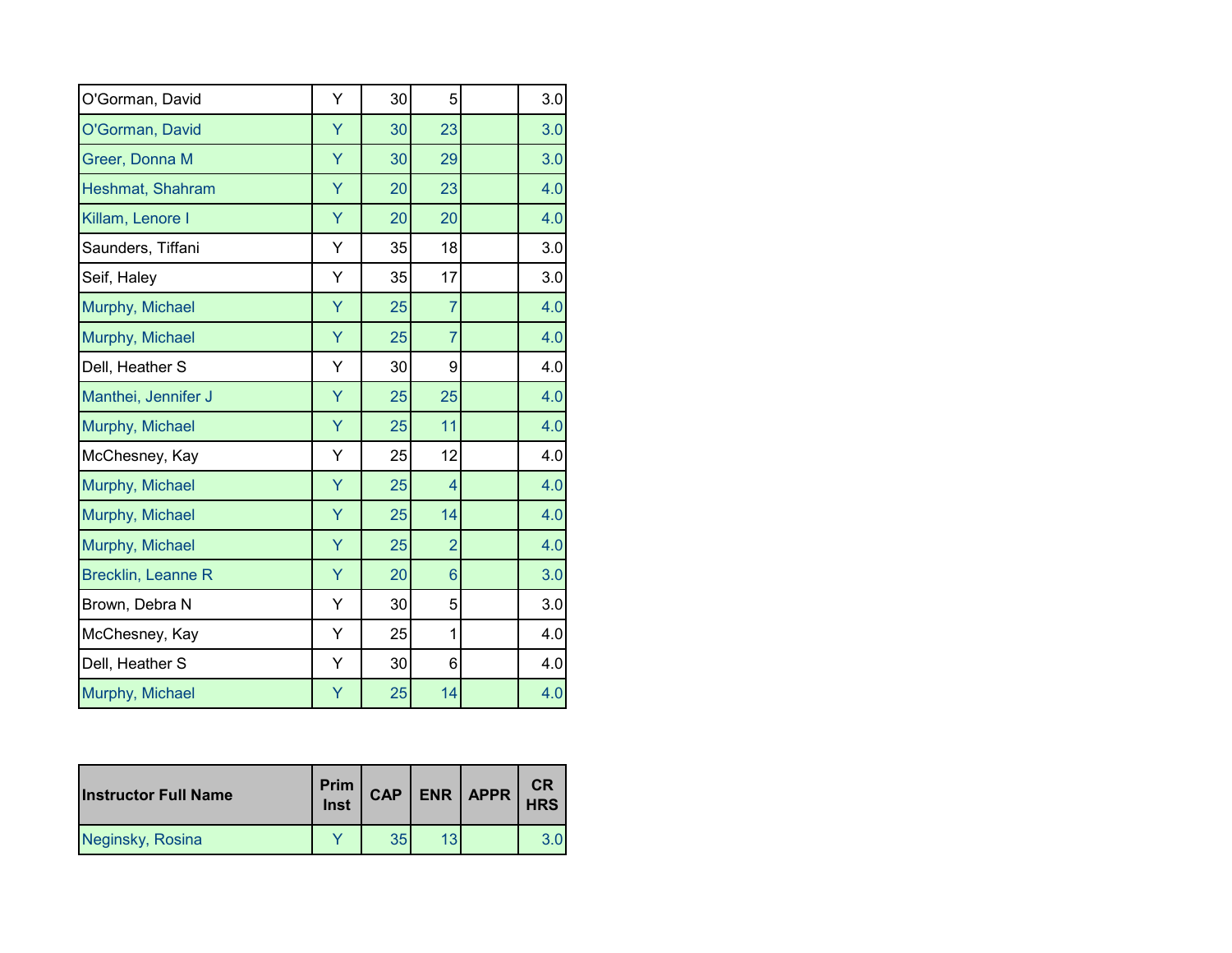| Neginsky, Rosina      | Ÿ | 35 | 13 |    | 3.0 |
|-----------------------|---|----|----|----|-----|
| Neginsky, Rosina      | Υ | 35 | 18 |    | 3.0 |
| Neginsky, Rosina      | Υ | 35 | 18 |    | 3.0 |
| Robinson, Jeffrey P   | Υ | 18 | 13 |    | 3.0 |
| Miller, Michael J     | Υ | 18 | 17 |    | 3.0 |
| Robinson, Jeffrey P   | Υ | 18 | 17 |    | 3.0 |
| Harris, Shane A       | Υ | 16 | 15 |    | 3.0 |
| Robinson, Jeffrey P   | Y | 16 | 15 |    | 3.0 |
| Perkins, Jonathan     | Υ | 35 | 36 |    | 3.0 |
| Webb, Sarah L         | Υ | 20 | 20 |    | 3.0 |
| Whalen, Jennifer      | Y | 20 | 17 |    | 3.0 |
| Chan, See T           | Υ |    | 6  |    | 1.0 |
| Stamatis, Yona        |   | 99 | 6  |    | 1.0 |
| Mitchell, William     | Υ | 99 | 13 |    | 1.0 |
| Stamatis, Yona        |   |    | 13 |    | 1.0 |
| Stamatis, Yona        | Y | 99 | 10 |    | 1.0 |
| <b>Larison, Adam</b>  | Υ | 20 | 9  | IN | 1.0 |
| <b>Stamatis, Yona</b> |   |    | 9  | IN | 1.0 |
| Clark, Evan           | Υ | 99 | 3  |    | 1.0 |
| Stamatis, Yona        |   |    | 3  |    | 1.0 |
| Larison, Adam         | Ÿ | 30 | 23 |    | 3.0 |
| Larison, Adam         | Ÿ | 25 | 25 |    | 3.0 |
| Larison, Adam         | Ÿ | 25 | 25 |    | 3.0 |
| Stroud, Andrew        | Υ | 25 | 19 |    | 3.0 |
| Stamatis, Yona        |   |    | 19 |    | 3.0 |
| Kang, Han Cheol       | Υ | 15 | 15 |    | 3.0 |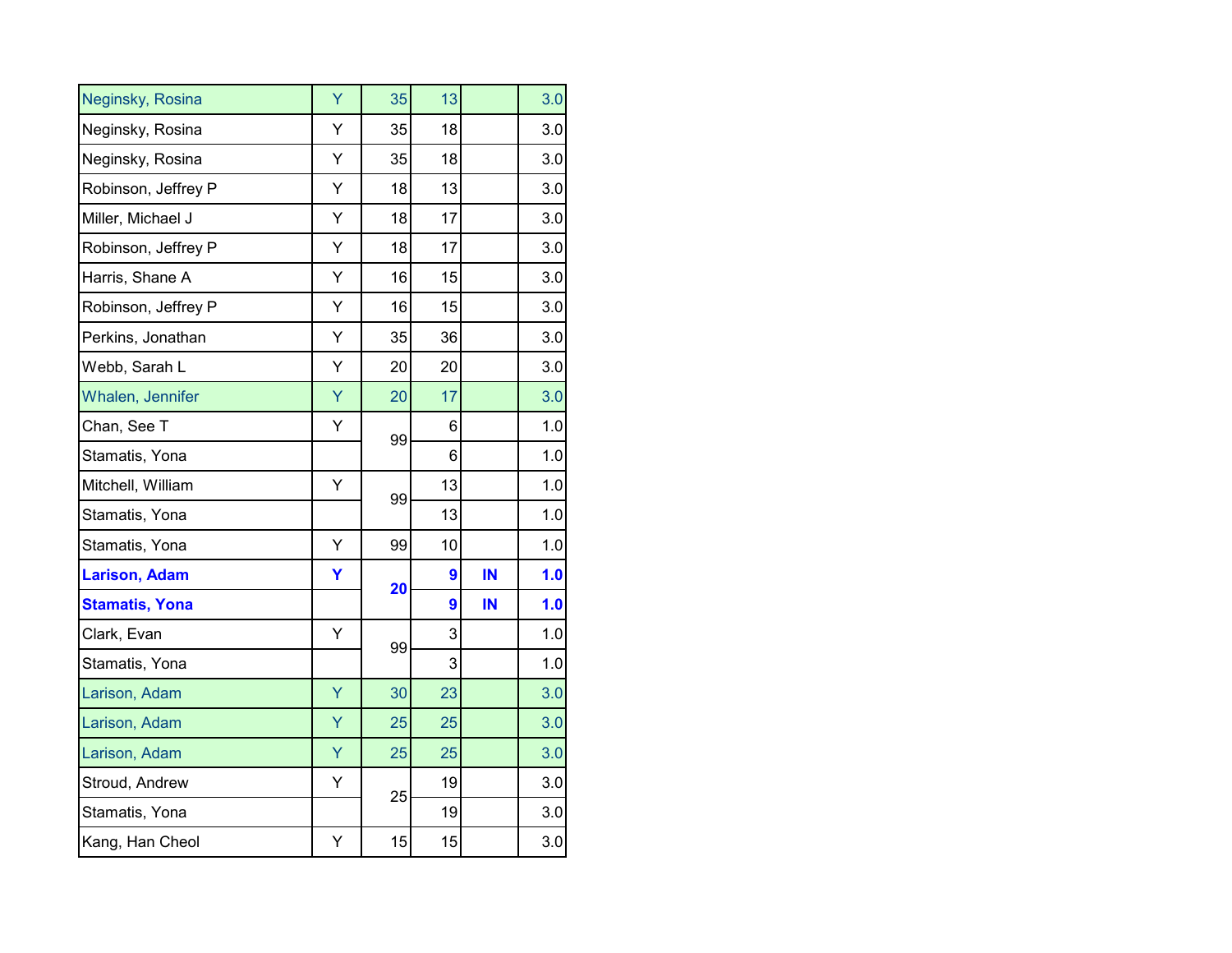| <b>Chan, See T</b>           | Y | 99 | 4  | IN | 1.0 |
|------------------------------|---|----|----|----|-----|
| <b>Stamatis, Yona</b>        |   |    | 4  | IN | 1.0 |
| <b>Mitchell, William</b>     | Y | 99 | 1  | IN | 1.0 |
| <b>Stamatis, Yona</b>        |   |    | 1  | IN | 1.0 |
| <b>Stamatis, Yona</b>        | Y | 99 | 0  | IN | 1.0 |
| <b>Larison, Adam</b>         | Υ | 20 | 5  | IN | 1.0 |
| <b>Stamatis, Yona</b>        |   |    | 5  | IN | 1.0 |
| <b>Clark, Evan</b>           | Y | 99 | 0  | IN | 1.0 |
| <b>Stamatis, Yona</b>        |   |    | 0  | IN | 1.0 |
| Powell, Dathan A             | Y | 16 | 7  |    | 4.0 |
| Thibodeaux-Thompson, Milissa | Y | 16 | 6  |    | 4.0 |
| Thibodeaux-Thompson, Milissa | Υ | 35 | 23 |    | 3.0 |
| Thibodeaux-Thompson, Milissa | Y | 35 | 23 |    | 3.0 |
| Powell, Dathan A             | Υ | 35 | 13 |    | 3.0 |
| Powell, Dathan A             | Y | 35 | 13 |    | 3.0 |

| <b>Instructor Full Name</b> | <b>Prim</b><br><b>Inst</b> | <b>CAP</b> | <b>ENR</b> | <b>APPR</b> | <b>CR</b><br><b>HRS</b> |
|-----------------------------|----------------------------|------------|------------|-------------|-------------------------|
| Dabek, Diana                | Y                          | 15         | 12         | <b>DP</b>   | 3.0                     |
| <b>LoBue, Elise</b>         | Y                          | 15         | 12         | <b>DP</b>   | 3.0                     |
| Dabek, Diana                | Y                          | 15         | 12         | <b>DP</b>   | 3.0                     |
| <b>LoBue, Elise</b>         | Y                          | 15         | 12         | <b>DP</b>   | 3.0                     |
| <b>Dabbs, Nicholas A</b>    | Y                          | 12         |            | <b>DP</b>   | 3.0                     |
| Fenton, Scott               | Y                          | 20         | 20         |             | 3.0                     |
| Fenton, Scott               | Y                          | 20         | 20         | AD          | 3.0                     |